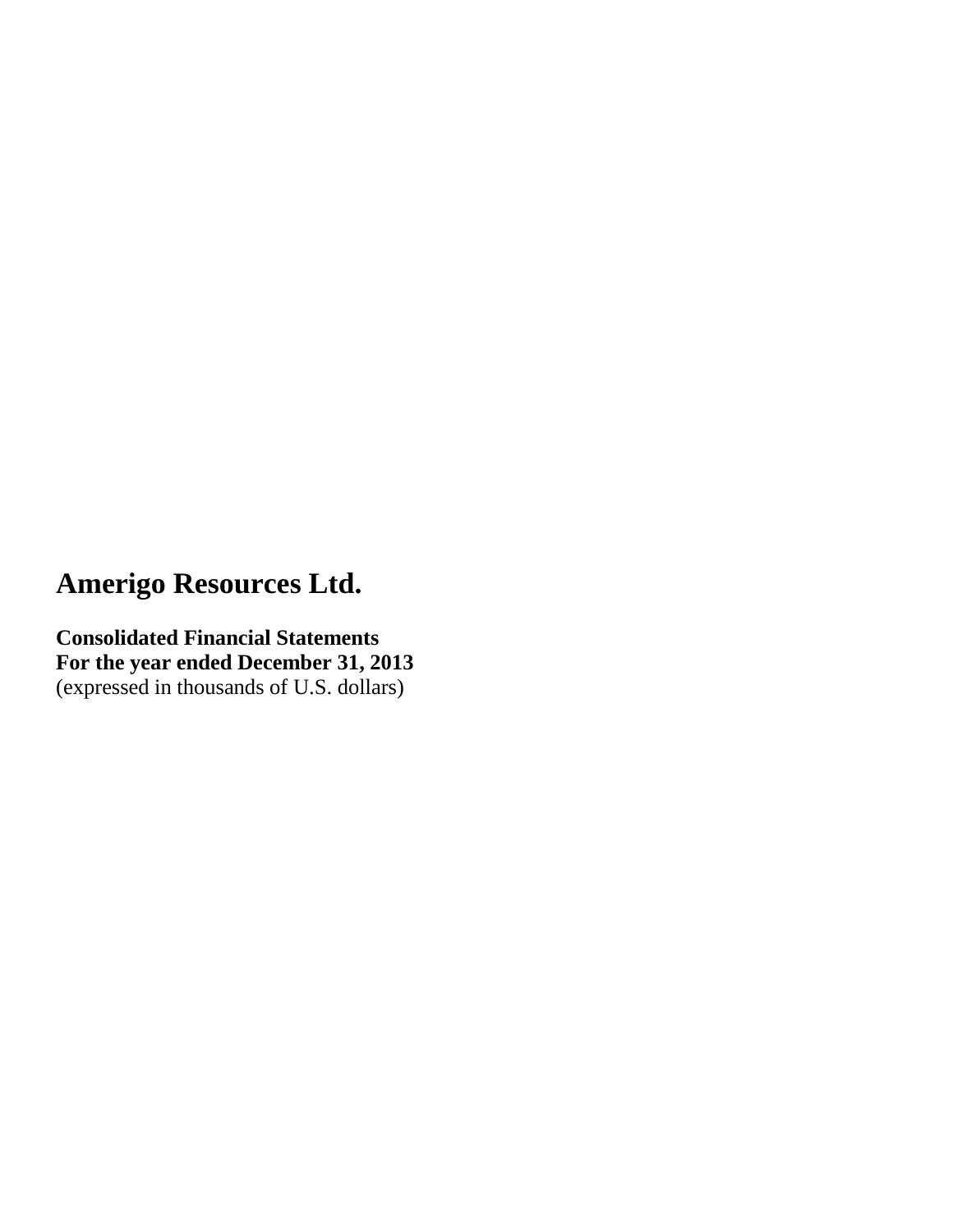

### **MANAGEMENT'S RESPONSIBILITY FOR FINANCIAL REPORTING**

The Financial Statements, the Management's Discussion and Analysis and the information contained in the company's annual filing of financial results have been prepared by the management of the company.

The Financial Statements have been prepared in accordance with International Financial Reporting Standards and, where appropriate, reflect management's best estimates and judgements based on currently available information.

The Audit Committee of the Board of Directors, consisting of three independent members, meets periodically with management and the independent auditors to review the scope and result of the annual audit, and to review the Financial Statements and related financial reporting matters prior to submitting the financial statements to the Board for approval.

The company's independent auditors, who are appointed by the shareholders, conducted an audit in accordance with Canadian generally accepted auditing standards to allow them to express an opinion on the Financial Statements.

A system of internal control is maintained to provide reasonable assurance that financial information is accurate and reliable. Management conducts ongoing reviews and evaluation of these controls and report on their findings to management and the Audit Committee.

*"Klaus Zeitler" "Aurora Davidson"* Klaus Zeitler **Aurora Davidson** Aurora Davidson Chairman and Chief Executive Officer Chief Financial Officer

February 21, 2014 February 21, 2014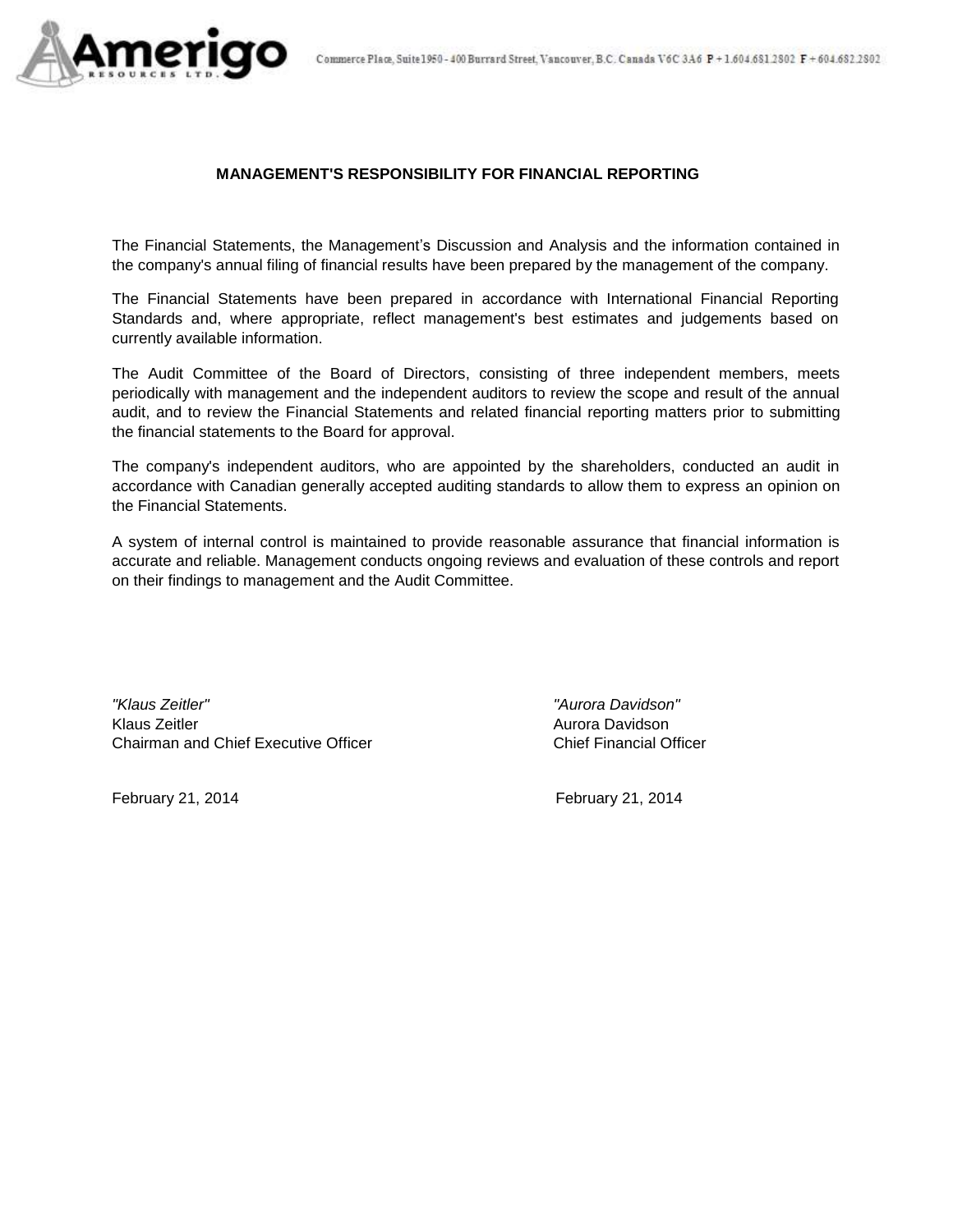

**February 21, 2014** 

#### **Independent Auditor's Report**

#### To the Shareholders of Amerigo Resources Ltd.

We have audited the accompanying consolidated financial statements of Amerigo Resources Ltd., which comprise the consolidated statements of financial position as at December 31, 2013 and December 31, 2012 and the consolidated statements of comprehensive income (loss), cash flows and changes in equity for the years ended December 31, 2013 and 2012, and the related notes, which comprise a summary of significant accounting policies and other explanatory information.

#### Management's responsibility for the consolidated financial statements

Management is responsible for the preparation and fair presentation of these consolidated financial statements in accordance with International Financial Reporting Standards, and for such internal control as management determines is necessary to enable the preparation of consolidated financial statements that are free from material misstatement, whether due to fraud or error.

#### **Auditor's responsibility**

Our responsibility is to express an opinion on these consolidated financial statements based on our audits. We conducted our audits in accordance with Canadian generally accepted auditing standards. Those standards require that we comply with ethical requirements and plan and perform the audit to obtain reasonable assurance about whether the consolidated financial statements are free from material misstatement.

An audit involves performing procedures to obtain audit evidence about the amounts and disclosures in the consolidated financial statements. The procedures selected depend on the auditor's judgment, including the assessment of the risks of material misstatement of the consolidated financial statements, whether due to fraud or error. In making those risk assessments, the auditor considers internal control relevant to the entity's preparation and fair presentation of the consolidated financial statements in order to design audit procedures that are appropriate in the circumstances, but not for the purpose of expressing an opinion on the effectiveness of the entity's internal control. An audit also includes evaluating the appropriateness of accounting policies used and the reasonableness of accounting estimates made by management, as well as evaluating the overall presentation of the consolidated financial statements.

We believe that the audit evidence we have obtained in our audits is sufficient and appropriate to provide a basis for our audit opinion.

#### Opinion

In our opinion, the consolidated financial statements present fairly, in all material respects, the financial position of Amerigo Resources Ltd. as at December 31, 2013 and December 31, 2012 and its financial performance and its cash flows for the years then ended in accordance with International Financial Reporting Standards.

Pricematerhouse Coopers UP

**Chartered Accountants** 

PricewaterhouseCoopers LLP PricewaterhouseCoopers Place, 250 Howe Street, Suite 700, Vancouver, British Columbia, Canada V6C 3S7 T: +1 604 806 7000, F: +1 604 806 7806, www.pwc.com/ca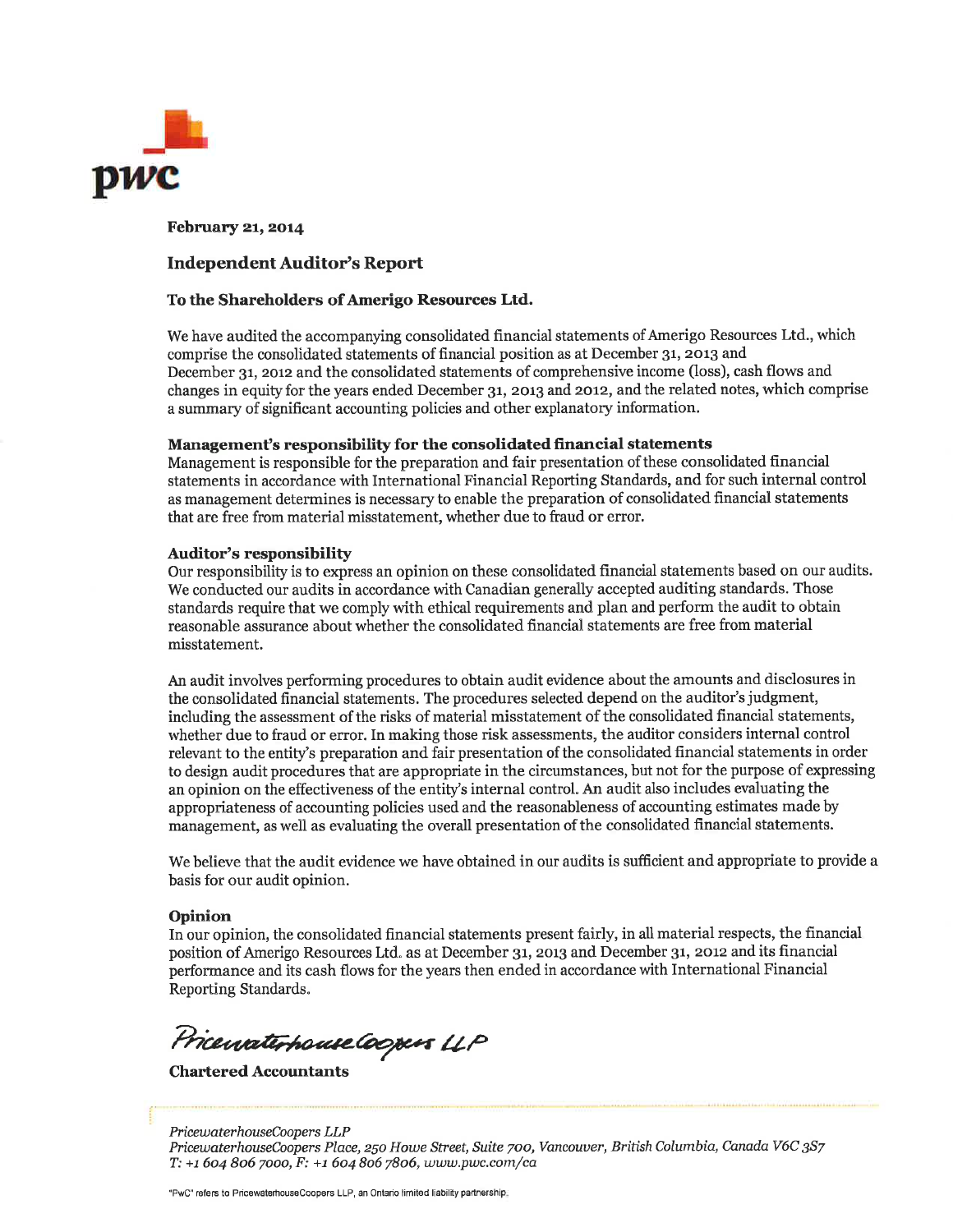Consolidated Statements of Financial Position

## (expressed in thousands of U.S. dollars)

|                                               |              | December 31, | December 31, |
|-----------------------------------------------|--------------|--------------|--------------|
|                                               |              | 2013         | 2012         |
|                                               | <b>Notes</b> | \$           | \$           |
| <b>Assets</b>                                 |              |              |              |
| <b>Current assets</b>                         |              |              |              |
| Cash and cash equivalents                     | 5            | 13,148       | 9,250        |
| Trade and other receivables                   | 6            | 13,035       | 13,863       |
| Prepaid expenses                              |              | 319          | 337          |
| Inventories                                   | $\tau$       | 11,481       | 11,324       |
|                                               |              | 37,983       | 34,774       |
| <b>Non-current assets</b>                     |              |              |              |
| Investments                                   | 8            | 3,207        | 4,149        |
| Exploration and evaluation assets             | 10           | 21,375       | 18,736       |
| Property, plant and equipment                 | 11           | 116,601      | 138,337      |
| Intangible assets                             | 12           | 5,903        | 7,402        |
| Other non-current assets                      |              | 1,040        | 1,018        |
| <b>Total assets</b>                           |              | 186,109      | 204,416      |
| <b>Liabilities</b>                            |              |              |              |
| <b>Current liabilities</b>                    |              |              |              |
| Trade and other payables                      | 13           | 20,493       | 20,633       |
| El Teniente royalties payable                 | 9, 13        | 13,142       | 16,498       |
| Current income tax liabilities                | 13, 18       | 721          | 335          |
| Royalties to related parties                  | 13, 16       | 655          | 731          |
| <b>Borrowings</b>                             | 14           |              | 1,483        |
|                                               |              | 35,011       | 39,680       |
| <b>Non-current liabilities</b>                |              |              |              |
| Severance provisions                          | 13           | 3,611        | 4,301        |
| Royalties to related parties                  | 16           | 4,224        | 5,285        |
| Asset retirement obligation                   | 15           | 7,295        | 6,926        |
| Deferred income tax liability                 | 18           | 14,229       | 16,026       |
| <b>Total liabilities</b>                      |              | 64,370       | 72,218       |
| <b>Equity</b>                                 | 17           |              |              |
| Share Capital                                 |              | 77,514       | 77,514       |
| Other reserves                                |              | 6,577        | 6,525        |
| Retained earnings                             |              | 39,475       | 38,482       |
| Accumulated other comprehensive (loss) income |              | (1,827)      | 9,677        |
| Total equity                                  |              | 121,739      | 132,198      |
| <b>Total equity and liabilities</b>           |              | 186,109      | 204,416      |
| <b>Commitments</b>                            | 27           |              |              |

The accompanying notes are an integral part of these consolidated financial statements.

**Approved by the Board of Directors** "Robert Gayton" "George Ireland"

Director Director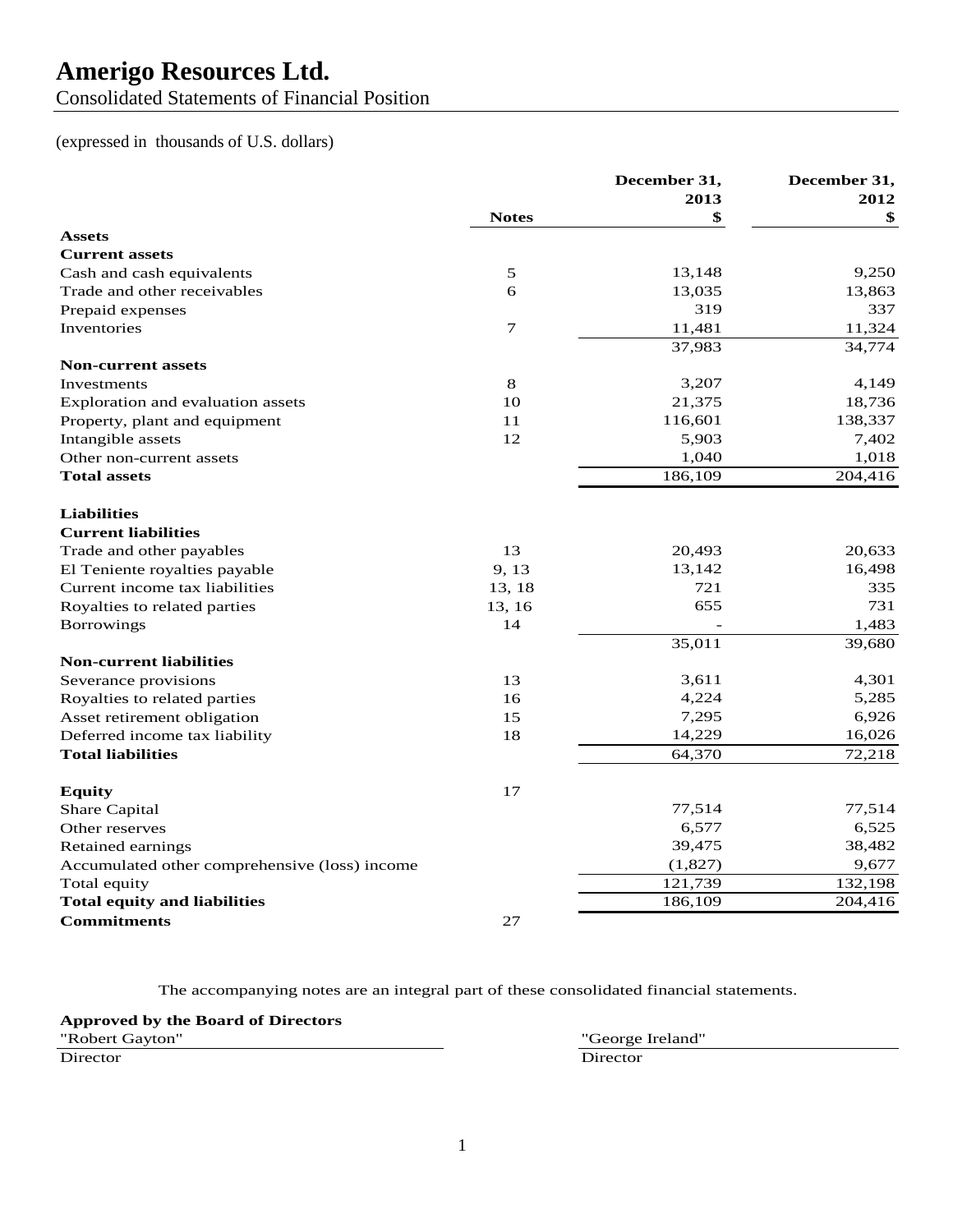Consolidated Statements of Comprehensive Income (Loss)

(expressed in thousands of U.S. dollars)

|                                                                  |              | <b>Years ended December 31,</b> |             |
|------------------------------------------------------------------|--------------|---------------------------------|-------------|
|                                                                  | <b>Notes</b> | 2013                            | 2012        |
|                                                                  |              | \$                              | \$          |
| <b>Revenue</b>                                                   |              | 143,592                         | 181,761     |
| <b>Cost of sales</b>                                             | 20           | 137,556                         | 182,851     |
| Gross profit (loss)                                              |              | 6,036                           | (1,090)     |
| <b>Other expenses</b>                                            |              |                                 |             |
| General and administration                                       | 20           | 2,764                           | 4,847       |
| Other expenses (gains)                                           | 22           | 1,472                           | (1,096)     |
|                                                                  |              | 4,236                           | 3,751       |
| <b>Operating profit (loss)</b>                                   |              | 1,800                           | (4, 841)    |
| Finance expense                                                  | 21           | 626                             | 1,056       |
|                                                                  |              | 626                             | 1,056       |
| Profit (loss) before tax                                         |              | 1,174                           | (5,897)     |
| Income tax expense                                               | 18           | 181                             | 2,295       |
| Net profit (loss)                                                |              | 993                             | (8,192)     |
| Other comprehensive loss, net of tax                             |              |                                 |             |
| Items that may be reclassified subsequently to net (loss) income |              |                                 |             |
| Cumulative translation adjustment                                |              | (10,613)                        | 10,339      |
| Unrealized losses on investments,                                |              |                                 |             |
| net of taxes                                                     | 8            | (891)                           | (3,125)     |
| Other comprehensive (loss) income, net of tax                    |              | (11,504)                        | 7,214       |
| <b>Comprehensive loss</b>                                        |              | (10,511)                        | (978)       |
| Weighted average number of shares<br>outstanding, basic          |              | 172,290,344                     | 172,290,344 |
| Weighted average number of shares<br>outstanding, diluted        |              | 173,190,344                     | 172,290,344 |
| Earnings (loss) per share                                        |              |                                 |             |
| <b>Basic</b>                                                     |              | 0.01                            | (0.05)      |
| Diluted                                                          |              | 0.01                            | (0.05)      |

The accompanying notes are an integral part of these consolidated financial statements.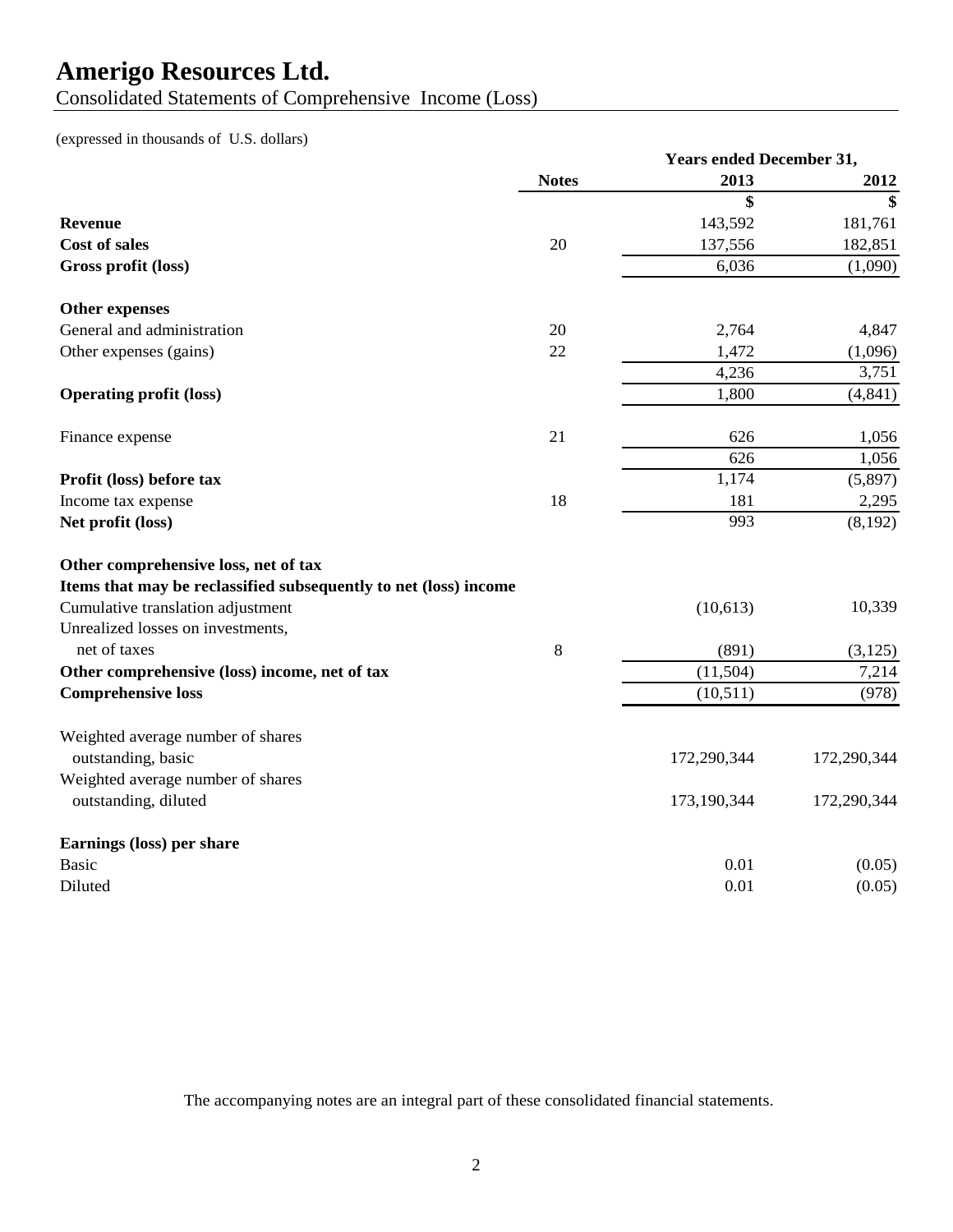Consolidated Statements of Cash Flows

(expressed in thousands of U.S. dollars)

|                                                       | <b>Years ended December 31,</b> |           |
|-------------------------------------------------------|---------------------------------|-----------|
|                                                       | 2013                            | 2012      |
|                                                       | \$                              | \$        |
| <b>Cash flows from operating activities</b>           |                                 |           |
| Net profit (loss)                                     | 993                             | (8,192)   |
| Adjustment for items not affecting cash:              |                                 |           |
| Depreciation and amortization                         | 16,878                          | 16,055    |
| Impairment charges                                    | 1,360                           |           |
| Accretion                                             | (746)                           | 567       |
| Unrealized foreign exhange expense                    | 951                             |           |
| Deferred income tax (recovery) expense                | (430)                           | 1,715     |
| Share-based payments                                  | 52                              | 1,040     |
| Other                                                 | 78                              | 1,099     |
|                                                       | 19,136                          | 12,284    |
| Changes in non-cash working capital                   |                                 |           |
| Trade, other receivables and advances                 | (381)                           | 6,539     |
| Inventories                                           | (1,909)                         | (964)     |
| Trade and other payables                              | 5,288                           | (1,246)   |
| El Teniente royalty payables                          | (2,068)                         | 6,113     |
|                                                       | 20,066                          | 22,726    |
| Payment of long-term employee benefits                | (543)                           |           |
| Net cash from operating activities                    | 19,523                          | 22,726    |
| <b>Cash flows from investing activities</b>           |                                 |           |
| Purchase of plant and equipment and evaluation assets | (13, 391)                       | (23,708)  |
| Net cash from investing activities                    | (13, 391)                       | (23,708)  |
| <b>Cash flows from financing activities</b>           |                                 |           |
| Repayments, net of cash proceeds                      | (1,497)                         | (3,347)   |
| Dividends                                             |                                 | (6, 846)  |
| Net cash from financing activities                    | (1, 497)                        | (10, 193) |
| Net increase (decrease) in cash and cash equivalents  | 4,635                           | (11, 175) |
| Effect of exchange rate changes on cash               | (737)                           | (395)     |
| Cash and cash equivalents - Beginning of year         | 9,250                           | 20,820    |
| Cash and cash equivalents - End of year               | 13,148                          | 9,250     |
|                                                       |                                 |           |

**Supplementary cash flow information (Note 26)**

The accompanying notes are an integral part of these consolidated financial statements.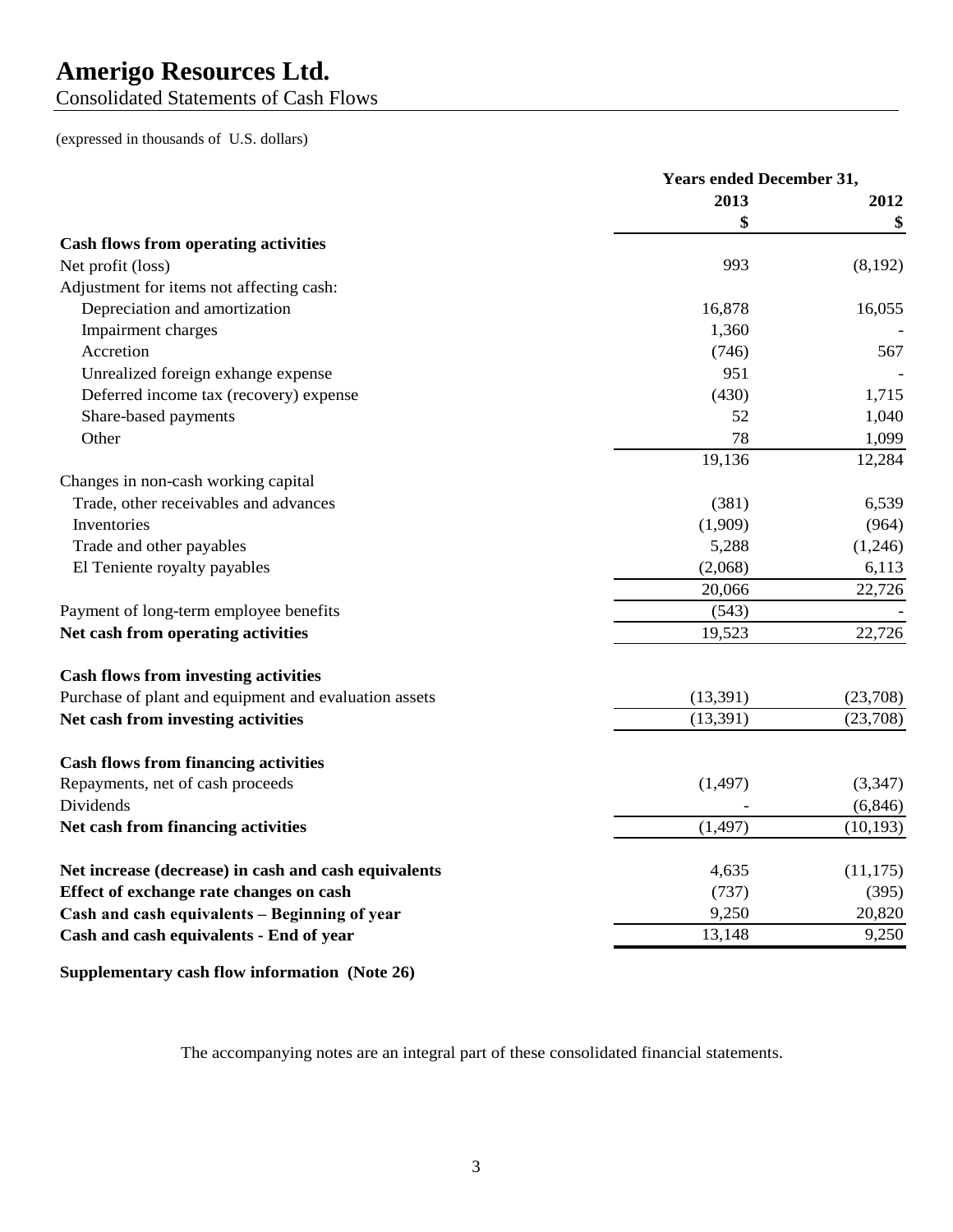Consolidated Statements of Changes in Equity

## (expressed in thousands of U.S. dollars)

|                                                                            | Share capital       |                |                   |                                                               |                             |                     |
|----------------------------------------------------------------------------|---------------------|----------------|-------------------|---------------------------------------------------------------|-----------------------------|---------------------|
|                                                                            | Number of<br>shares | Amount         | Other<br>reserves | <b>Accumulated</b><br>other<br>comprehensive<br>(loss) income | <b>Retained</b><br>earnings | <b>Total equity</b> |
|                                                                            |                     | \$             | \$                | \$                                                            | \$                          | \$                  |
| Balance January 1, 2012                                                    | 172,290,344         | 77,514         | 5,485             | 2,463                                                         | 53,520                      | 138,982             |
| Share based payments                                                       |                     |                | 1,040             |                                                               |                             | 1,040               |
| Cumulative translation adjustment<br>Unrealized losses on investments (net |                     |                |                   | 10,339                                                        |                             | 10,339              |
| of tax recoveries of \$1,448)                                              |                     |                |                   | (3,125)                                                       |                             | (3, 125)            |
| Net loss                                                                   |                     |                | $\overline{a}$    |                                                               | (8,192)                     | (8, 192)            |
| Dividends                                                                  |                     |                |                   |                                                               | (6, 846)                    | (6, 846)            |
| Balance December 31, 2012                                                  | 172,290,344         | 77,514         | 6,525             | 9,677                                                         | 38,482                      | 132,198             |
| Balance January 1, 2013                                                    | 172,290,344         | 77,514         | 6,525             | 9,677                                                         | 38,482                      | 132,198             |
| Share-based payments                                                       |                     | $\overline{a}$ | 52                |                                                               |                             | 52                  |
| Cumulative translation adjustment                                          |                     |                |                   | (10,613)                                                      |                             | (10,613)            |
| Unrealized losses on investments                                           |                     |                | ÷,                | (891)                                                         |                             | (891)               |
| Net profit                                                                 |                     |                |                   |                                                               | 993                         | 993                 |
| Balance December 31, 2013                                                  | 172,290,344         | 77,514         | 6,577             | (1,827)                                                       | 39,475                      | 121,739             |

The accompanying notes are an integral part of these consolidated financial statements.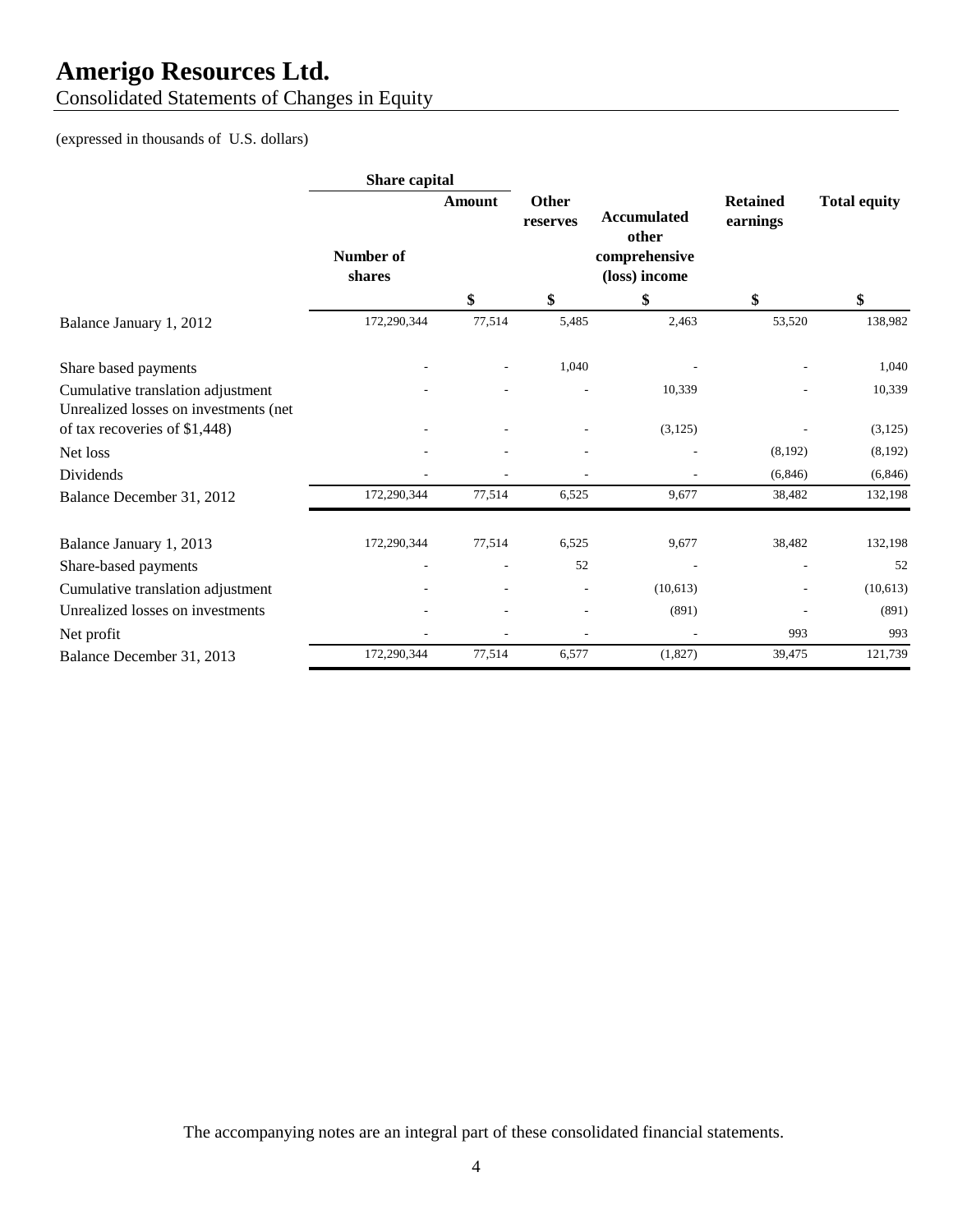Notes to Consolidated Financial Statements December 31, 2013

(tabular information expressed in thousands of U.S. dollars)

## **1) GENERAL INFORMATION**

Amerigo Resources Ltd. (the "Company") is a company incorporated pursuant to the laws of British Columbia, Canada and its shares are listed for trading on the Toronto Stock Exchange ("TSX"), the OTCQX stock exchange in the United States and the Lima Stock Exchange. The address of the Company's principal office is Suite 1950 – 400 Burrard Street, Vancouver, British Columbia.

The Company is a producer of copper and molybdenum concentrates with operations in Chile. At December 31, 2013, its operating subsidiary Minera Valle Central S.A. ("MVC") has a contractual relationship with the El Teniente Division ("DET") of Corporacion Nacional del Cobre de Chile ("Codelco"), Chile's state-owned copper producer, through 2021 to process the fresh tailings from El Teniente, the world's largest underground copper mine (the "2021 Fresh Tailings Contract"), as well as to process the tailings from El Teniente's Colihues historical deposit (the "Colihues Contract"), (Note 9).

During the quarter ended September 30, 2013, the Company received official notice that the board of directors of Codelco had approved the major terms of an agreement granting MVC the rights to process the historic tailings in the Cauquenes deposit located near MVC's plant and extending the fresh tailings contract to 2037. The Company and DET are in the process of finalizing the details of the formal agreement (the "2014 DET Agreement").

These consolidated financial statements were authorised for issue by the board of directors on February 21, 2014 and have been prepared in accordance with and in full compliance with the International Financial Reporting Standards ("IFRS") issued by the International Accounting Standards Board ("IASB").

## **2) SUMMARY OF SIGNIFICANT ACCOUNTING POLICIES**

The principal accounting policies applied in the preparation of these consolidated financial statements are set out below and have been consistently applied to all the periods presented, unless otherwise stated.

### **Basis of Preparation**

These consolidated financial statements of the Company and its subsidiaries (the "Group") have been prepared in accordance with IFRS on an historical cost basis, except for financial instruments which have been measured at fair value, and are presented in U.S. dollars except when otherwise indicated.

### **Consolidation**

These consolidated financial statements incorporate the financial statements of the Company and the entities controlled by the Company. The Group controls an entity when the Group is exposed to, or has rights to, variable returns from its involvement with the entity and has the ability to affect those returns through its power over the entity. The financial statements of subsidiaries are included in the consolidated financial statements from the date that control commences until the date that control ceases. All significant intercompany transactions and balances have been eliminated. The Company's principal operating subsidiaries are MVC (100% owned, Chile) and Minera Valle Central Generacion S.A. ("MVC Generacion", 100% owned, Chile).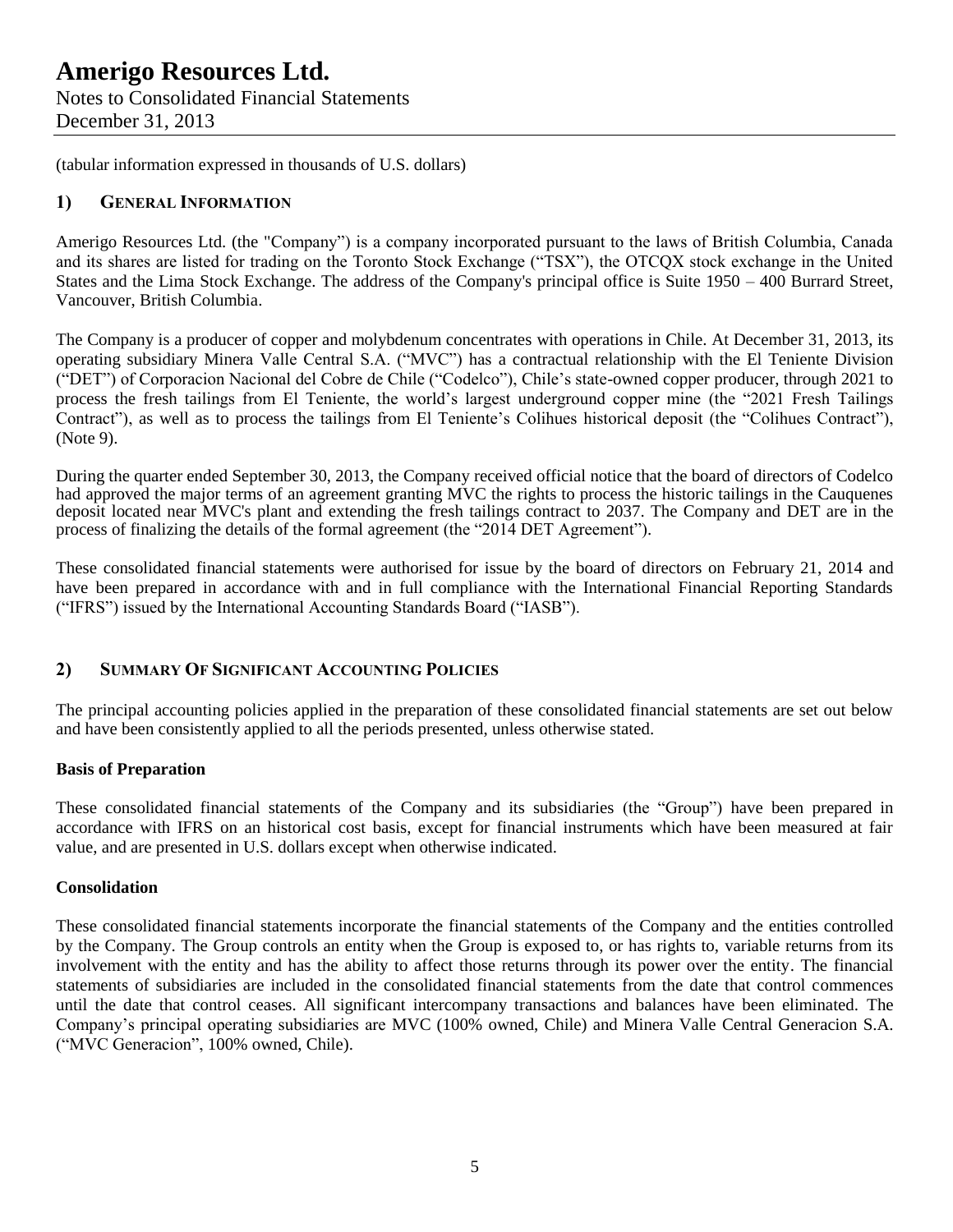Notes to Consolidated Financial Statements December 31, 2013

#### (tabular information expressed in thousands of U.S. dollars)

### **Segment Reporting**

The Group operates in one segment which is the production of copper concentrates, with the production of molybdenum concentrates as a by-product.

### **Foreign Currency Translation**

### *Functional and Presentation Currency*

Items included in the financial statements of each of the Company's subsidiaries are measured using the currency of the primary economic environment in which each entity operates ('the functional currency"). The functional currency of the Company is the Canadian dollar and the functional currency of MVC and MVC Generacion is the Chilean peso ("CLP"). The Company's consolidated financial statements are presented in United States dollars ("\$"), which is the Company's presentation currency. The U.S. dollar is widely used as a presentation currency in the mining industry, allowing for appropriate benchmarking with other companies operating in a variety of jurisdictions. These consolidated financial statements have been translated to the U.S. dollar in accordance with IAS 21"The Effects of Changes in Foreign Exchange Rates". This standard requires that assets and liabilities be translated using the exchange rate at period end, and income, expenses and cash flow items are translated using the rate that approximates the exchange rates at the dates of the transactions (i.e. the average rate for the period). Resulting gains and losses on translation are included as a component of equity.

#### *Transactions and Balances*

In preparing the financial statements of the individual entities, transactions in currencies other than the entity's functional currency (foreign currencies) are recorded at the rates of exchange prevailing at the dates of the transactions. At each statement of financial position date, monetary assets and liabilities are translated using the period end foreign exchange rate. Non-monetary assets and liabilities are translated using the historical rate on the date of the transaction. Nonmonetary assets and liabilities that are stated at fair value are translated using the historical rate on the date that the fair value was determined. All gains and losses on translation of these foreign currency transactions are included in profit or loss.

### **Property, Plant and Equipment**

### *Exploration and Evaluation Costs*

Exploration and evaluation costs related to specific properties or projects are capitalized and are considered to be tangible assets. These assets are not depreciated as they are currently not available for use. The Group's exploration and evaluation costs will be reclassified to property, plant and equipment when production decisions on projects or properties are made, or expensed in the period in which it is determined they have no future economic value.

### *Property, Plant and Equipment*

Property, plant and equipment are recorded at cost less accumulated depreciation and impairment losses. Where an item of plant and equipment comprises significant components with different useful lives, the components are accounted for as separate items of plant and equipment. Expenditures incurred to replace a component of an item of property, plant and equipment that is accounted for separately, including major inspection and overhaul expenditures, are capitalized. Directly attributable expenses incurred for major capital projects and site preparation are capitalized until the asset is brought to a working condition for its intended use.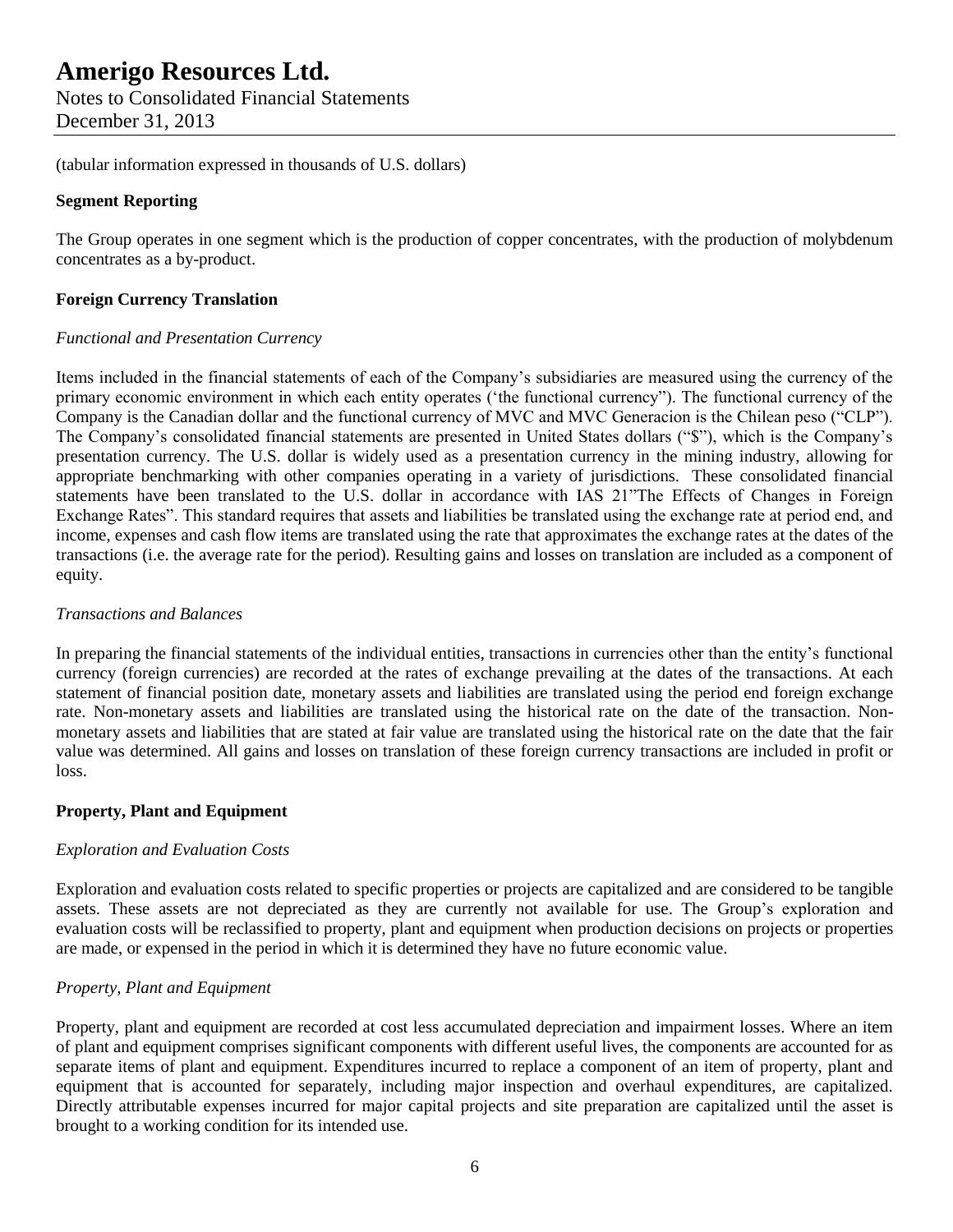## **Amerigo Resources Ltd.** Notes to Consolidated Financial Statements December 31, 2013

#### (tabular information expressed in thousands of U.S. dollars)

The cost of self-constructed assets includes the cost of materials, direct labour and an appropriate portion of normal overheads. The costs of day-to-day servicing are recognized in profit or loss as incurred. Financing costs directly associated with the construction or acquisition of qualifying assets are capitalized at interest rates relating to loans specifically raised for that purpose, or at the weighted average borrowing rate where the general pool of group borrowings is utilized. Capitalization of borrowing costs ceases when the asset is substantially complete.

MVC depreciates its property, plant and equipment using the straight-line method as follows:

- Plant and infrastructure: Term of the current contracts with DET (2021).
- Machinery, equipment and other assets (except vehicles and mobile equipment): Term of the current contracts with DET (2021).
- Vehicles and mobile equipment: 7 years.

The depreciation method, useful life and residual values are assessed annually.

#### *Asset Impairment*

The Group's tangible and intangible assets are reviewed for indications of impairment at each statement of financial position date. If indication of impairment exists, the asset's recoverable amount is estimated.

An impairment loss is recognized when the carrying amount of an asset, or its cash-generating unit, exceeds its recoverable amount. A cash-generating unit is the smallest identifiable group of assets that generates cash inflows that are largely independent of the cash inflows from other assets or groups of assets. Impairment losses are recognized in profit and loss for the period. Impairment losses recognized in respect of cash-generating units are allocated first to reduce the carrying amount of any goodwill allocated to cash-generating units and then to reduce the carrying amount of the other long-lived assets in the unit on a pro-rata basis.

Value in use is determined as the present value of the future cash flows expected to be derived from an asset or cash generating unit ("CGU"). The estimated future cash flows are discounted to their present value using an after tax discount rate that reflects current market assessments of the time value of money and the risks specific to the asset for which estimates of future cash flows have not been adjusted. Fair value less cost to sell is the amount obtainable from the sale of an asset or CGU in an arm's length transaction between knowledgeable, willing parties, less the costs of disposal. For mining assets, fair value less cost to sell is often estimated using a discounted cash flow approach as a fair value when an active market or binding sale agreement is not readily available. Estimated future cash flows are calculated using estimated future prices, mine plan estimates, operating and capital costs. All assumptions used are those that an independent market participant would consider appropriate.

An impairment loss is reversed if there is an indication that there has been a change in the estimates used to determine the recoverable amount. An impairment loss is reversed only to the extent that the asset's carrying amount does not exceed the carrying amount that would have been determined, net of depreciation or amortization, if no impairment loss had been recognized. An impairment loss with respect to goodwill is never reversed.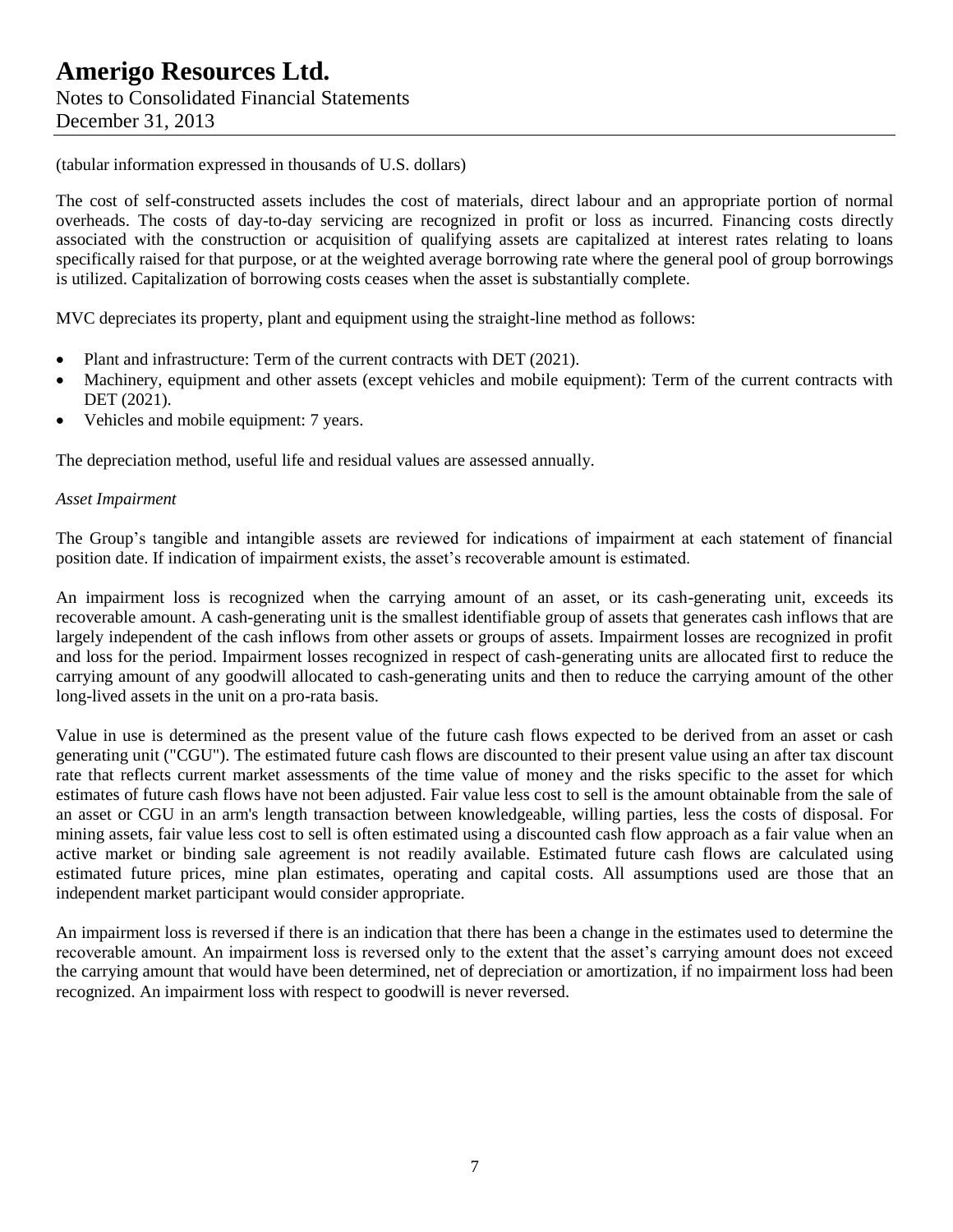Notes to Consolidated Financial Statements December 31, 2013

(tabular information expressed in thousands of U.S. dollars)

#### **Intangible Assets**

Intangible assets reflect the value assigned to the 2021 Fresh Tailings Contract. This contractual right is amortized on a units of production basis over the term of the contract and tested for impairment when circumstances indicate that the carrying value may be impaired. In addition to the amortization of the contractual right, royalties payable to DET under the contracts are recorded based on production in the year and included in cost of sales.

### **Financial Assets and other Financial Liabilities**

#### *Classification*

a) Loans and Receivables

Cash and cash equivalents, trade receivables, loans, and other receivables that have fixed or determinable payments that are not quoted in an active market are classified as loans and receivables. Loans and receivables are initially recognized at the transaction value and subsequently carried at amortized cost less impairment losses. The impairment loss of receivables is based on a review of all outstanding amounts at period end. Bad debts are written off during the year in which they are identified. Interest income is recognized by applying the effective interest rate, except for short-term receivables when the recognition of interest would be immaterial.

b) Available-for-Sale Financial Assets ("AFS"*)*

Investments and other assets held by the Group are classified as AFS and are stated at fair value. Gains and losses arising from changes in fair value are recognized in other comprehensive income and are accumulated in the investments revaluation reserve. When an investment is disposed of or is determined to be impaired, the cumulative gain or loss previously recognized in the investments revaluation reserve is included in profit or loss for the period. The fair value of AFS monetary assets denominated in a foreign currency is translated at the spot rate at the statement of financial position date.

c) Other Financial Liabilities

Other financial liabilities at amortized cost include trade and other payables, DET royalties payable and borrowings. Trade payables and other payables are initially recognized at the amount required to be paid, less, when material, a discount to reduce the payables to fair value. Subsequently, trade payables are measured at amortized cost using the effective interest method. DET royalties payable are recognized at the amount required to be paid. Borrowings are recognized initially at fair value, net of any transaction costs incurred, and subsequently at amortized cost using the effective interest method.

Other financial liabilities are classified as current liabilities if payment is due within twelve months. Otherwise, they are presented as non-current liabilities.

e) Derivatives

The Group's molybdenum trade receivables are embedded derivatives given that the value of these receivables changes as underlying commodity market prices vary. The fair values of these receivables are adjusted each reporting period by reference to forward market prices and changes in fair value are recorded as a component of revenue.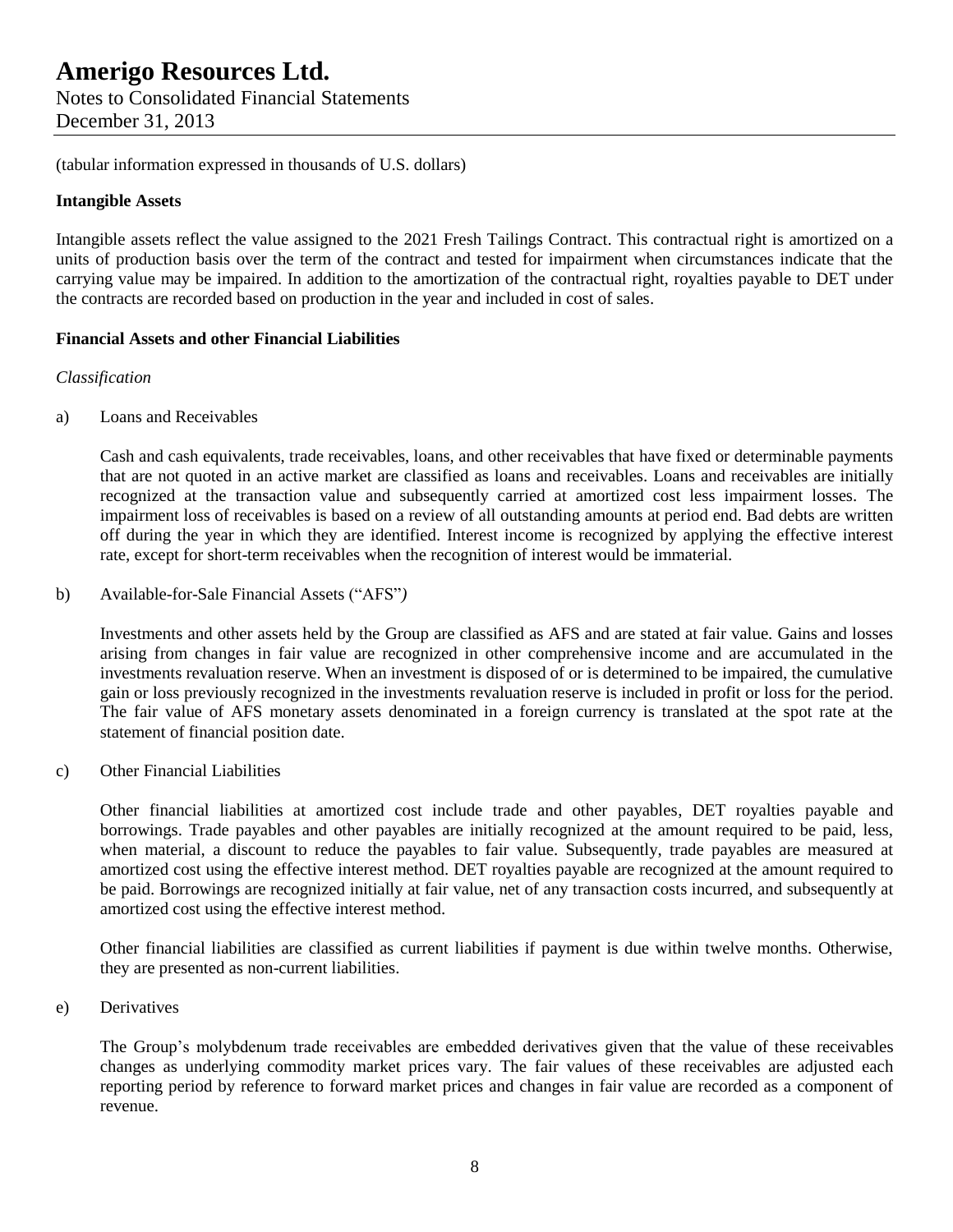#### (tabular information expressed in thousands of U.S. dollars)

The Group uses derivatives in the form of interest rate swaps to manage risks related to its variable rate debt. Gains and losses on re-measurement are included in finance income (expense).

The Group's royalties to related parties are a derivative liability, classified as current or non-current based on the contractual terms specific to the instrument. Gains and losses on re-measurement are included in finance income (expense).

#### *Recognition and Measurement*

a) Effective Interest Method

The effective interest method calculates the amortized cost of a financial asset and allocates interest income over the corresponding period. The effective interest rate is the rate that discounts estimated future cash receipts over the expected life of the financial asset, or, where appropriate, a shorter period, to the net carrying amount on initial recognition. Income is recognized on an effective interest basis for debt instruments other than those financial assets classified as FVTPL.

b) Impairment of Financial Assets

Financial assets are assessed for indicators of impairment at each period end. Financial assets are impaired when there is objective evidence that, as a result of one or more events that occurred after the initial recognition of the financial asset, the estimated future cash flows of the investment have been impacted.

Objective evidence of impairment could include the following:

- significant financial difficulty of the issuer;
- default or delinquency in interest or principal payments; or
- it has become probable that the issuer will enter bankruptcy or financial reorganization.

For financial assets carried at amortized cost, the amount of the impairment is the difference between the asset's carrying amount and the present value of the estimated future cash flows, discounted at the financial asset's original effective interest rate.

The carrying amount of all financial assets, excluding trade receivables, is directly reduced by the impairment loss. The carrying amount of trade receivables is reduced through the use of an allowance account. When a trade receivable is considered uncollectible, it is written off against the allowance account. Subsequent recoveries of amounts previously written off are credited against the allowance account. Changes in the carrying amount of the allowance account are recognized in profit or loss.

With the exception of AFS equity instruments, if, in a subsequent period, the amount of the impairment loss decreases and the decrease relates to an event occurring after the impairment was recognized, the previously recognized impairment loss is reversed through profit or loss. On the date of impairment reversal, the carrying amount of the financial asset cannot exceed its amortized cost had impairment not been recognized.

c) De-Recognition of Financial Assets

A financial asset is derecognized when the contractual right to the asset's cash flows expire or if the Group transfers the financial asset and substantially all risks and rewards of ownership to another entity.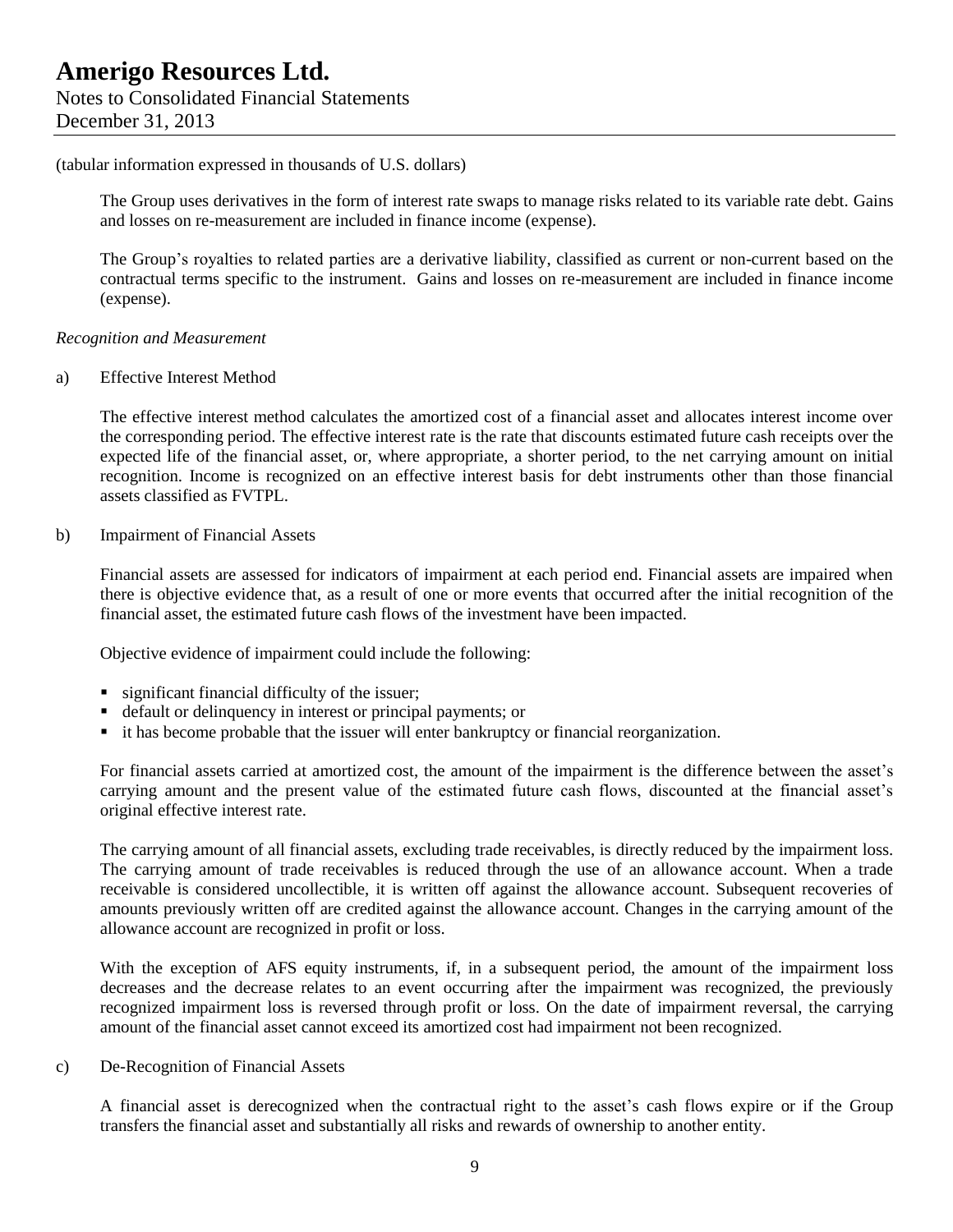Notes to Consolidated Financial Statements December 31, 2013

(tabular information expressed in thousands of U.S. dollars)

### **Share-Based Payments**

The Company grants stock options to buy common shares of the Company to directors, officers and employees. The board of directors grants such options for periods of up to five years, with vesting periods determined at its sole discretion and at prices equal to or greater than the closing market price on the day preceding the date the options were granted. The fair value of the options is measured at grant date, using the Black-Scholes option pricing model, and is recognized over the period that the holders earn the options.

The fair value is recognized as an expense with a corresponding increase in equity. The amount recognized as an expense is adjusted to reflect the number of share options expected to vest.

### **Inventories**

Inventories comprising concentrates in process and copper and molybdenum concentrates are valued at the lower of cost and net realizable value. Consumables are valued at the lower of average cost and net realizable value, with replacement cost used as the best available measure of net realizable value. Production cost is determined primarily on a weightedaverage cost basis and includes direct production costs, direct labour costs and an allocation of variable and fixed production overhead including depreciation. Net realizable value is the estimated selling price net of any estimated selling costs in the ordinary course of business.

When inventories have been written down to net realizable value, the Group makes a new assessment of net realizable value in each subsequent period. If the circumstances that caused the write-down no longer exist, the remaining amount of the write-down is reversed.

### **Cash and Cash Equivalents**

Cash and cash equivalents are unrestricted as to use and consist of cash on hand, demand deposits and short term interestbearing investments with maturities of 90 days or less from the original date of acquisition and which can be readily be liquidated to known amounts of cash.

Redeemable interest bearing investments with maturities of up to one year are considered cash equivalents if they can readily be liquidated at any point in time to known amounts of cash, the initial period subject to an interest penalty on redemption is less than 90 days, and they are redeemable thereafter until maturity for invested value plus accrued interest.

### **Current and Deferred Income Tax**

Income tax expense consists of current and deferred tax expense. Income tax expense is recognized in profit or loss.

Current tax expense is the expected tax payable on the taxable income for the year, using tax rates enacted or substantively enacted at period end, adjusted for amendments to tax payable with regards to previous years. Deferred tax assets and liabilities are recognized for deferred tax consequences attributable to unused tax loss carry forwards, unused tax credits and differences between the financial statement carrying amounts of existing assets and liabilities and their respective tax bases. Deferred tax assets and liabilities are measured using the enacted or substantively enacted tax rates expected to apply when the asset is realized or the liability settled. The effect on deferred tax assets and liabilities of a change in tax rates is recognized in profit or loss in the period that substantive enactment occurs.

A deferred tax asset is recognized to the extent that it is probable that future taxable profits will be available against which the asset can be utilized. To the extent that the Company does not consider it probable that a deferred tax asset will be recovered, the deferred tax asset is reduced.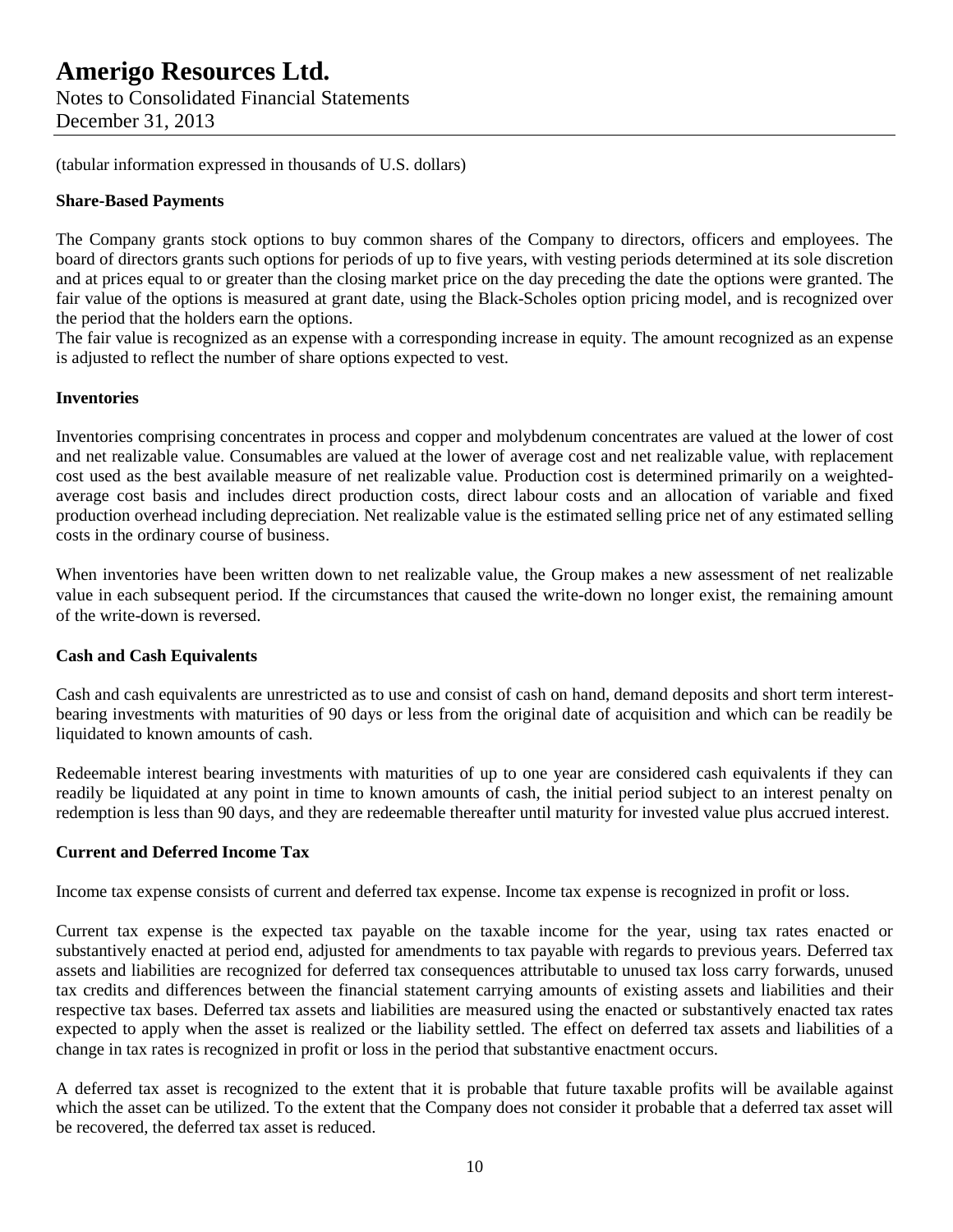## **Amerigo Resources Ltd.** Notes to Consolidated Financial Statements

December 31, 2013

(tabular information expressed in thousands of U.S. dollars)

The following temporary differences do not result in deferred tax assets or liabilities:

- the initial recognition of assets or liabilities, not arising in a business combination, that does not affect accounting or taxable profit
- goodwill
- investments in subsidiaries, associates and jointly controlled entities where the timing of reversal of the temporary differences can be controlled and reversal in the foreseeable future is not probable

Deferred tax assets and liabilities are offset when there is a legally enforceable right to set-off current tax assets against current tax liabilities and when they relate to income taxes levied by the same taxation authority and the Company intends to settle its current tax assets and liabilities on a net basis.

#### **Provisions**

Provisions are recorded when a present legal or constructive obligation exists as a result of past events where it is probable that an outflow of resources embodying economic benefits will be required to settle the obligation, and a reliable estimate of the amount of the obligation can be made. The amount recognized as a provision is the best estimate of the consideration required to settle the present obligation at the statement of financial position date, taking into account the risks and uncertainties surrounding the obligation. Where a provision is measured using the cash flows estimated to settle the present obligation, its carrying amount is the present value of those cash flows. When some or all of the economic benefits required to settle a provision are expected to be recovered from a third party, the receivable is recognized as an asset if it is virtually certain that reimbursement will be received and the amount receivable can be measured reliably.

At December 31, 2013, MVC has a future obligation to retire the assets located at its facility at the end of the 2021 Fresh Tailings Contract with DET. This obligation was recorded as a liability at present value in the Company's consolidated statement of financial position. The value of asset retirement obligations is evaluated on an annual basis or as new information becomes available on the expected amounts and timing of cash flows required to discharge the liability. The fair value of the liability is added to the carrying amount of plant and equipment, and this additional carrying amount is depreciated over time to 2021. An accretion cost, representing the increase over time in the present value of the liability, is recorded each period in finance expense.

At December 31, 2013, MVC has a future obligation with its workers for statutory severance payments based on their employee contracts and/or Chilean labour law at the end of the 2021 Fresh Tailings Contract. This obligation has been recorded as a liability at present value in the Company's consolidated statement of financial position. The value of the severance provision is evaluated on an annual basis or as new information becomes available on the expected amounts and timing of cash flows required to discharge the liability. The increase or decrease over time in the present value of the liability is recorded each period in cost of sales.

### **Earnings (Loss) per Share**

Basic earnings (loss) per share is computed by dividing the net earnings (loss) attributable to common shareholders by the weighted average number of shares outstanding during the reporting period. Diluted earnings (loss) per share is computed similar to basic earnings (loss) per share except that the weighted average shares outstanding are increased to include additional shares for the assumed exercise of stock options, if dilutive. The number of additional shares is calculated by assuming that outstanding stock options were exercised and that the proceeds from such exercises were used to acquire common stock at the average market price during the reporting periods.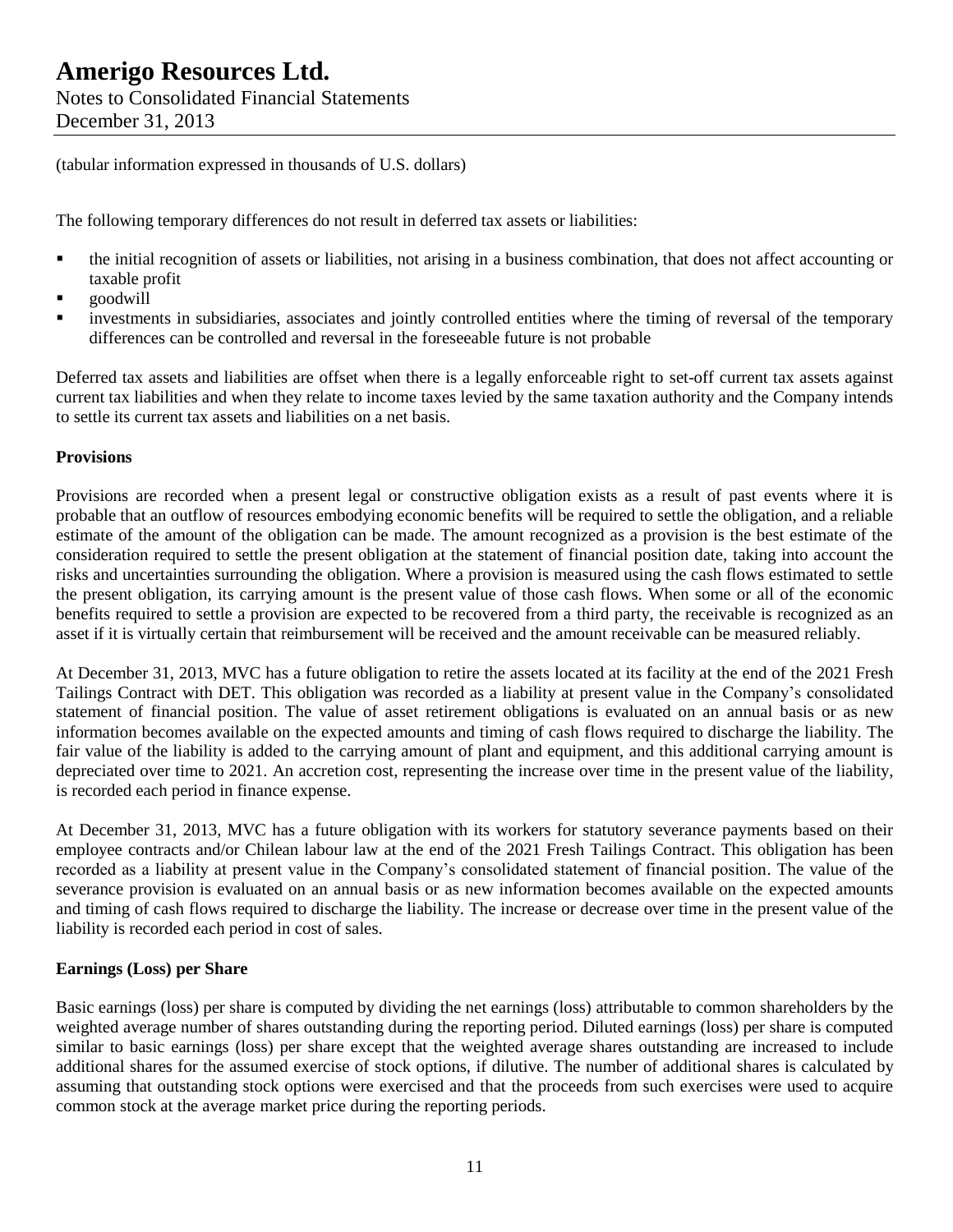Notes to Consolidated Financial Statements December 31, 2013

(tabular information expressed in thousands of U.S. dollars)

### **Revenue Recognition**

Revenue from the sale of the Group's copper and molybdenum concentrates is recognized when the rights and obligations of ownership pass to the customer and the price is reasonably determinable. In 2013 the majority of the Group's concentrates were sold at known market prices.

In circumstances where final prices are determined by quoted market prices in a period subsequent to the date of sale, prices are determined on a provisional basis at the date of sale and revenues are recorded based on forward prices. Adjustments are made to the sale price in subsequent periods based on movements in quoted market prices up to date of the final pricing. Under these circumstances, the value of the Group's amounts receivable change as the underlying commodity market prices vary. This adjustment mechanism has the characteristics of a derivative. Accordingly, the fair value of the receivables are adjusted each reporting period by reference to forward market prices and changes in fair value are recorded as a component of revenue.

Copper produced by MVC is sold under a written sales agreement with Chile's Empresa Nacional de Minería ("Enami"). The agreement with Enami establishes a delivery schedule of monthly sales quotas and in 2013 set MVC's copper sale price at the average market price for the month preceding delivery ("M-1"). Where production falls short of the monthly quota for a scheduled month of delivery, the quota is carried forward to a subsequent calendar month and MVC receives a sale price calculated for the originally scheduled month of delivery until the quota is met.

Molybdenum produced by MVC is predominantly sold under a written sales agreement with Chile's Molibdenos y Metales S.A. ("Molymet"). In 2013, the sale price to Molymet was the average market price for the third month following delivery ("M+3"). In normal supply conditions and in circumstances where the quotational period for sales goes beyond the sale price for the month of delivery, sales for copper and molybdenum concentrates are provisionally priced at the time of sale based on the prevailing copper forward market price or the current molybdenum market price, as specified in the sales contracts, where applicable.

Variations between the price recorded at the time of sale and the actual final price received from Enami or Molymet are caused by changes in copper and molybdenum market prices and result in an embedded derivative in the accounts receivable. The embedded derivative is recorded at fair value each period until final settlement occurs, with changes in fair value classified as a component of revenue. In a period of rising prices, not only will MVC record higher revenue for deliveries in the period, but it will also record favourable adjustments to revenue for copper and molybdenum concentrates delivered in the prior period. Similarly, in a period of declining prices, MVC will record lower revenues for current deliveries and negative adjustments to revenue for prior period deliveries.

### **Comprehensive Income (Loss)**

Comprehensive income (loss) includes items that are not included in net profit such as unrealized gains or losses on available-for-sale investments, gains or losses on certain derivative instruments and foreign currency gains or losses related to translation of the financial statements of foreign operations. The Company's comprehensive income (loss), components of other comprehensive income and cumulative translation adjustments are presented in the consolidated statements of comprehensive income (loss) and the consolidated statements of changes in equity.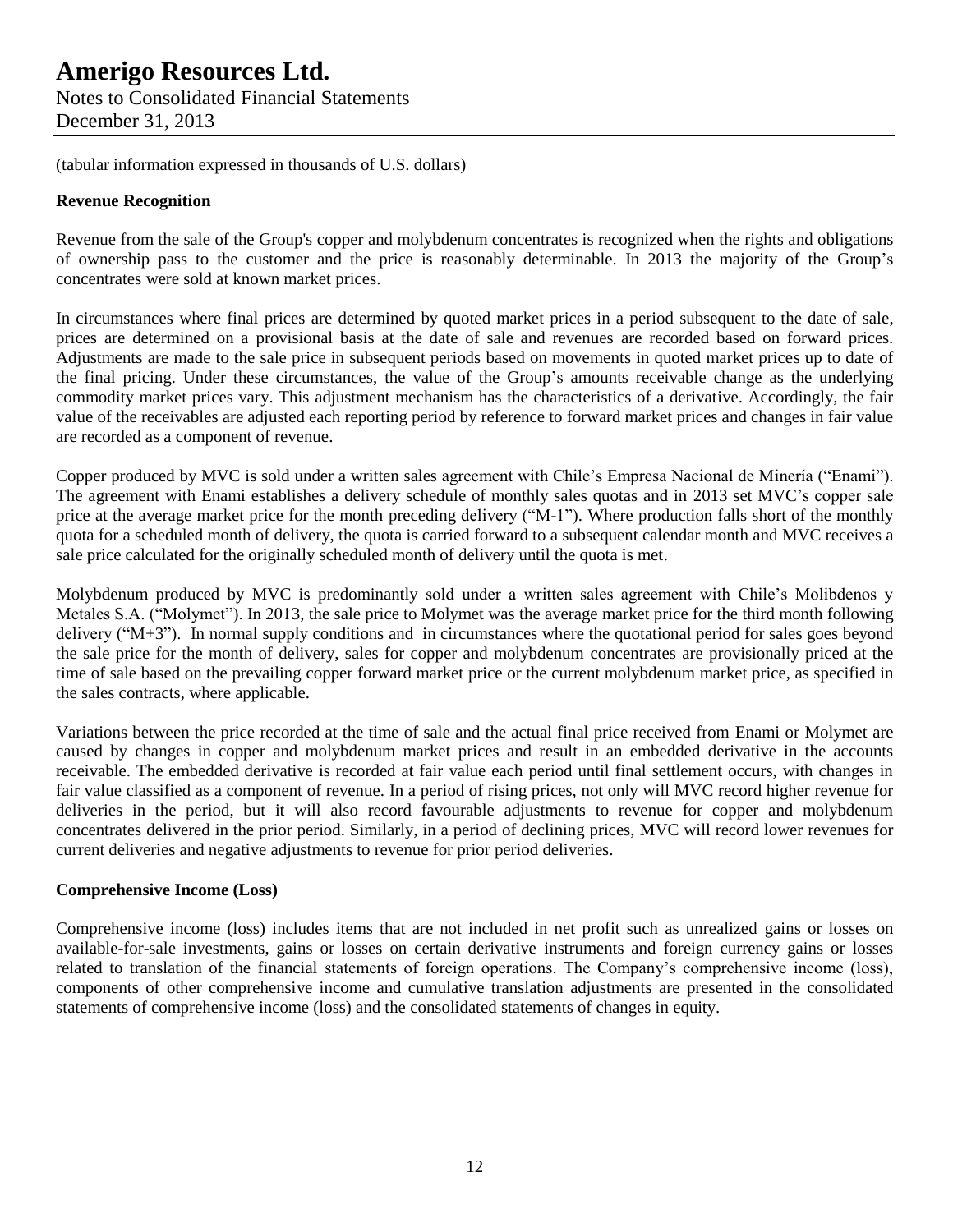(tabular information expressed in thousands of U.S. dollars)

### **3) ADOPTION OF NEW AND REVISED INTERNATIONAL FINANCIAL REPORTING STANDARDS**

Effective January 1, 2013, the Company adopted the following new and revised standards, along with any consequential amendments, in accordance with the applicable transitional provisions:

**IFRS 10 – Consolidated Financial Statements**: IFRS 10 replaces the guidance on control and consolidation in IAS 27, Consolidated and Separate Financial Statements, and SIC-12, Consolidation – Special Purpose Entities. IFRS 10 requires consolidation of an investee only if the investor possesses power over the investee, has exposure to variable returns from its involvement with the investee and has the ability to use its power over the investee to affect its returns. Detailed guidance is provided on applying the definition of control. The accounting requirements for consolidation have remained largely consistent with IAS 27. The Company assessed its consolidations conclusions on January 1, 2013 and determined the adoption of IFRS 10 did not result in any change in the consolidation status of any of its subsidiaries or investees.

**IFRS 11 – Joint Arrangements**: IFRS 11 supersedes IAS 31, Interests in Joint Ventures, and requires joint arrangements to be classified either as joint operations or joint ventures depending on the contractual rights and obligations of each investor that jointly controls the arrangement. For joint operations, a company recognizes its share of assets, liabilities, revenues and expenses of the joint operation. An investment in a joint venture is accounted for using the equity method as set out in IAS 28, Investments in Associates and Joint Ventures (amended in 2011). The Company does not currently have joint arrangements or investments in associates. Accordingly, the adoption of IFRS 11 did not have an effect on the Company's consolidated financial statements. The other amendments to IAS 28 did not affect the Company.

**IFRS 12 – Disclosure of interests in other entities:** IFRS 12 establishes disclosure requirements for interests in other entities, such as subsidiaries, joint arrangements, associates, special purpose vehicles and off balance sheet vehicles. The standard carries forward existing disclosures and also introduces significant additional disclosure requirements that address the nature of, and risks associated with, an entity's interests in other entities. The Company's disclosure requirements in respect of IFRS 12 are contained in Note 23 of these condensed consolidated interim financial statements.

**IFRS 13 – Fair Value Measurement**: IFRS 13 provides a single framework for measuring fair value. The measurement of the fair value of an asset or liability is based on assumptions that market participants would use when pricing the asset or liability under current market conditions, including assumptions about risk. The Company adopted IFRS 13 on a prospective basis. The adoption of IFRS 13 did not require any adjustments to the valuation techniques used by the Company to measure fair value and did not result in any measurement adjustments as at January 1, 2013. The Company's disclosure requirements in respect of IFRS 13 are contained in Note 24 of these condensed consolidated interim financial statements.

**IAS 1 Amendment - Presentation of Items of Other Comprehensive Income**: The Company adopted the amendments to IAS 1 which required the Company to group other comprehensive income items by those that will be reclassified subsequently to profit or loss and those that will not be reclassified. The Company has reclassified comprehensive income items of the comparative period. These changes did not result in any adjustments to other comprehensive income or comprehensive income.

**IAS 19R – Employee Benefits**: The amended version of IAS 19 changes the way defined benefit plans and termination benefits are accounted for, in order to improve the recognition, presentation and disclosure of these types of plans. The revised standard has a particular impact on the amounts presented in profit or loss and other comprehensive income. The adoption of IAS19R had an impact on the presentation of actuarial gains or losses arising from the Group's severance liabilities which are now included in other comprehensive income.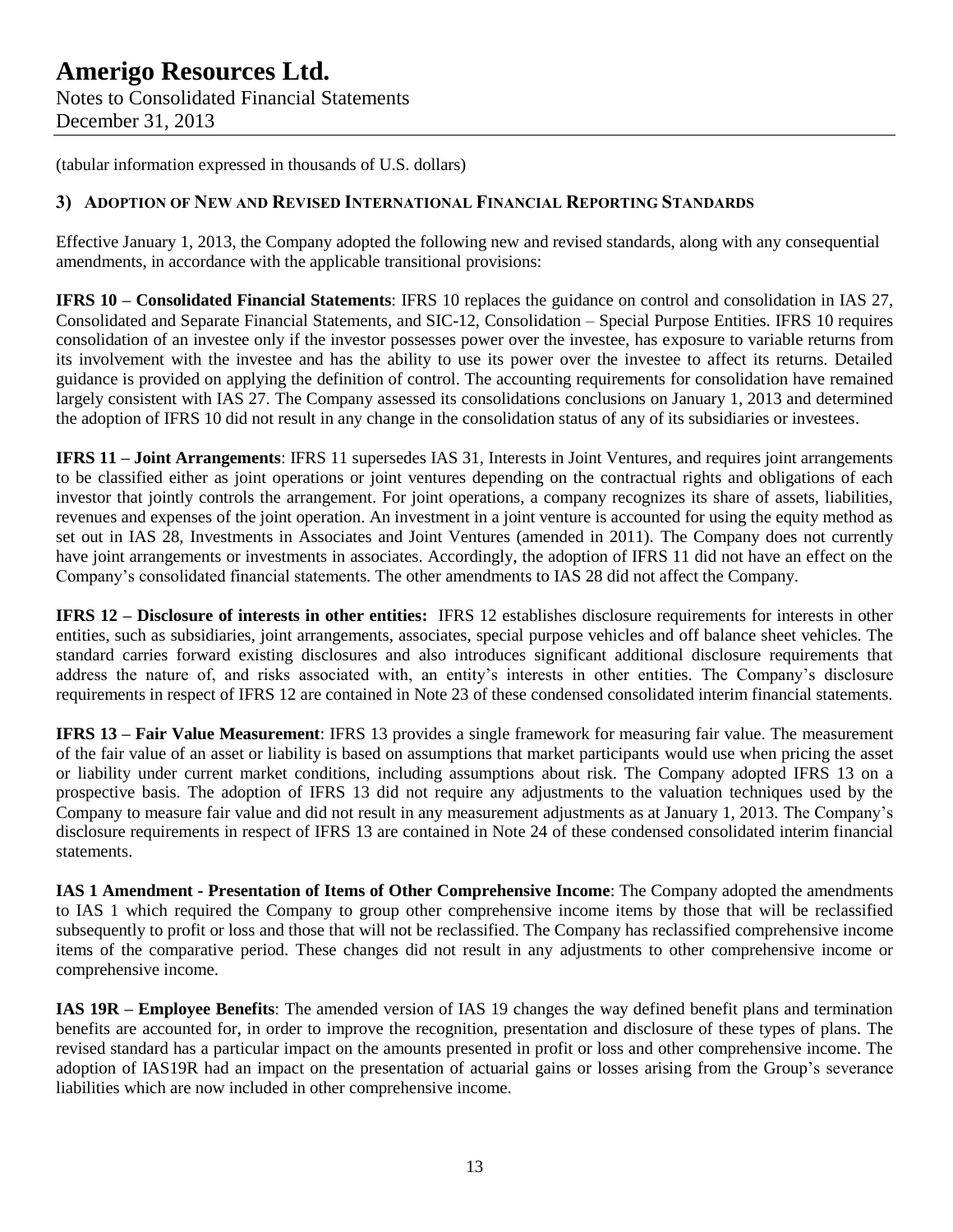(tabular information expressed in thousands of U.S. dollars)

**Amendments to IFRS 7 – Financial Instruments - disclosures on asset and liability offsetting**: This amendment includes new disclosures to facilitate comparison between those entities that prepare IFRS financial statements to those that prepare financial statements in accordance with U.S. GAAP.

**Annual improvements 2011**: These annual improvements address six issues in the 2009-2011 reporting cycle and includes changes to: IFRS 1: First Time Adoption; IAS 1: Financial Statement Presentation; IAS 16: Property, Plant and Equipment; IAS 32: Financial Instruments: Presentation and IAS 34: Interim Financial Reporting.

The IASB has issued the following standards which have not yet been adopted by the Company. Each of the new standards is effective for annual periods beginning on or after January 1, 2014. The Company is completing its assessment of the impact that the new standards will have on its consolidated financial statements.

**IFRS 9 – Financial Instruments - classification and measurement**: The IASB has suspended the originally planned effective date of January 1, 2015 for IFRS 9. The IASB issued IFRS 9 as the first step in its project to replace IAS 39: Financial Instruments – recognition and measurement. The Company will commence assessing the impact of this new standard upon the announcement of its new effective date.

**Amendment to IAS 32 – Financial Instruments – presentation**: These amendments are to the application guidance on IAS 31, Financial Instruments: Presentation, and clarify some of the requirements for offsetting assets and financial liabilities on the statement of financial position.

**Amendment to IAS 36 – Impairment of Assets:** This amendment addresses the disclosure of information regarding the recoverable amount of impaired assets as that amount is based on fair value less costs of disposal.

**Financial Instruments: Recognition and Measurement Amendment to IAS 39 – Novation of Derivatives**: This amendment provides relief from discontinuing hedge accounting when novation of a hedging instrument to a central counter party meets specified criteria.

**IFRIC 21 – Levies**: This is an interpretation of IAS 37, Provisions, Contingent Liabilities and Contingent Assets. IAS 37 sets out criteria for the recognition of a liability, one of which is the requirement for the entity to have a present obligation as a result of a past event, known as an obligating event. The interpretation clarifies that the obligation event that gives rise to a liability to pay a levy is the activity described in the relevant legislation that triggers the payment of the levy.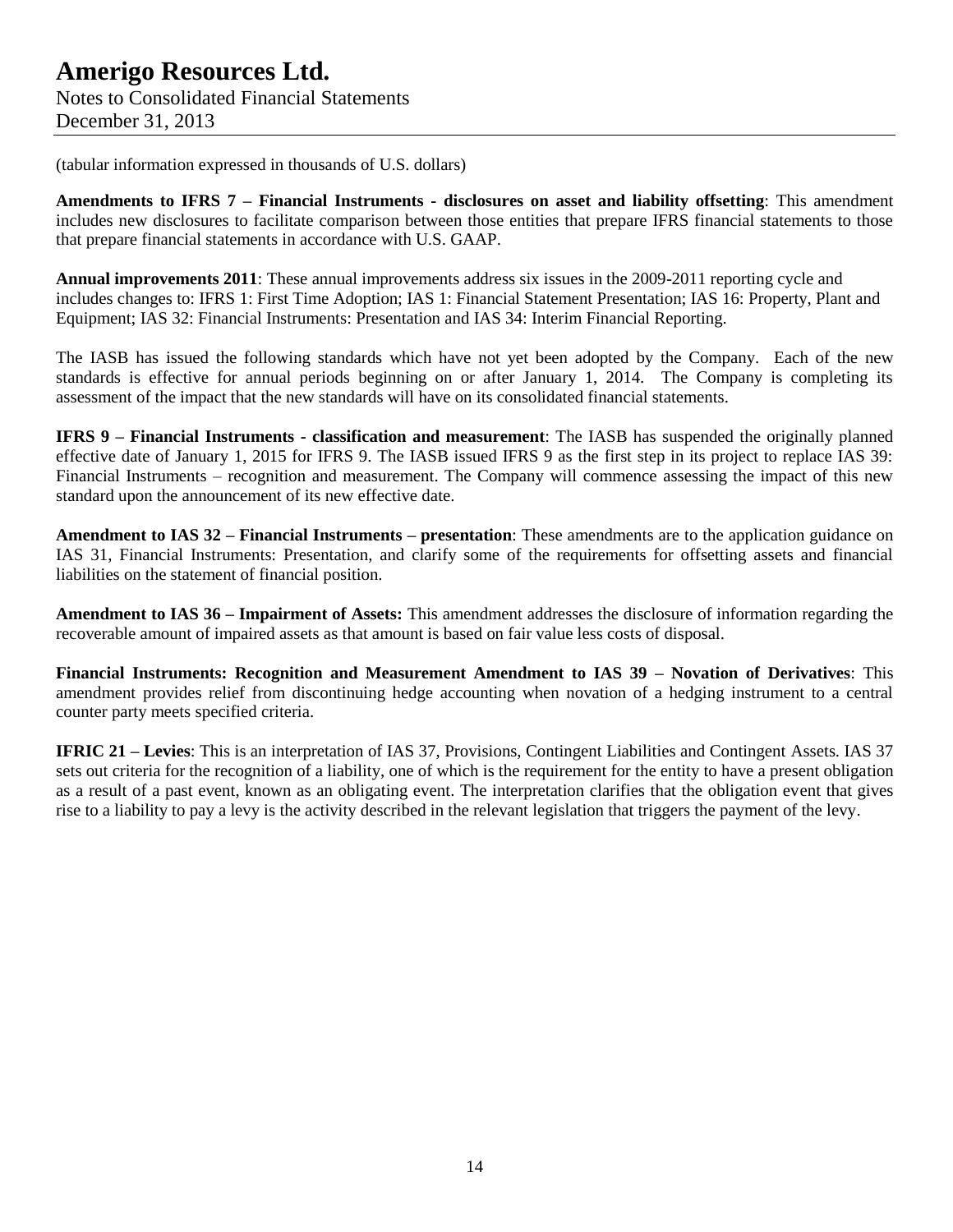## **Amerigo Resources Ltd.** Notes to Consolidated Financial Statements

December 31, 2013

(tabular information expressed in thousands of U.S. dollars)

## **4) CRITICAL ACCOUNTING ESTIMATES AND JUDGEMENTS**

Estimates and judgements are continually evaluated and are based on historical experience and other factors, including expectations of future events that are believed to be reasonable under the circumstances.

In preparing these consolidated financial statements, the Company makes estimates and assumptions concerning the future. The resulting accounting estimates will, by definition, seldom equal the related actual results. The estimates and assumptions that have a significant risk of causing a material adjustment to the carrying amounts of assets and liabilities within the next financial year are addressed below.

### *Useful Life of Assets*

As at December 31, 2013, the contractual relationship with DET was estimated to terminate as of December 31, 2021. The useful lives of assets have been determined based on their estimated economic life, not to exceed December 31, 2021.

The remaining life of the contractual relationship with DET is expected to change to December 31, 2037 upon execution of the 2014 DET Agreement, and may change again in the future based on executed term extensions.

#### *Asset Retirement Obligation ("ARO")*

The Company assesses its provision for ARO and fair values the liability at the end of each reporting quarter, using the current risk-free discount rates. The ARO results from the obligation to remove property and equipment at the end of the contractual relationship with DET and from environmental regulations set by Chilean authorities. AROs include costs related to MVC's plant and equipment. The ARO is a critical accounting estimate for the Company. There are significant uncertainties related to the ARO and the impact on the financial statements could be material. The eventual timing and costs of the ARO could differ from current estimates. The main factors that could cause expected ARO cash flows to change include changes to laws and legislation, additions of new plant and equipment and changes to the term of the contractual relationship with DET.

At December 31, 2013, the future value of the provision for ARO was determined using an estimated annual inflation rate of 3%, a risk premium estimated at 6.7% and discounted at the risk-free rate of 5.18%.

The ARO is expected to change upon execution of the 2014 DET Agreement.

### *Impairment of Property, Plant and Equipment*

In accordance with the Company's accounting policy, each asset or cash generating unit is evaluated at each reporting date to determine whether there are any indications of impairment. If any such indication exists, a formal estimate of recoverable amount is performed and an impairment loss is recognized to the extent that the carrying amount exceeds the recoverable amount. The recoverable amount of an asset or cash generating group of assets is measured at the higher of fair value less costs to sell and value in use.

The determination of fair value and value in use requires management to make estimates and assumptions about expected production and sales volumes, metals prices, mine plan estimates, operating costs, mine closure and restoration costs, future capital expenditures and appropriate discount rates for future cash flows. The estimates and assumptions are subject to risk and uncertainty, and as such there is the possibility that changes in circumstances will alter these projections, which may impact the recoverable amount of the assets. In such circumstances, some or all of the carrying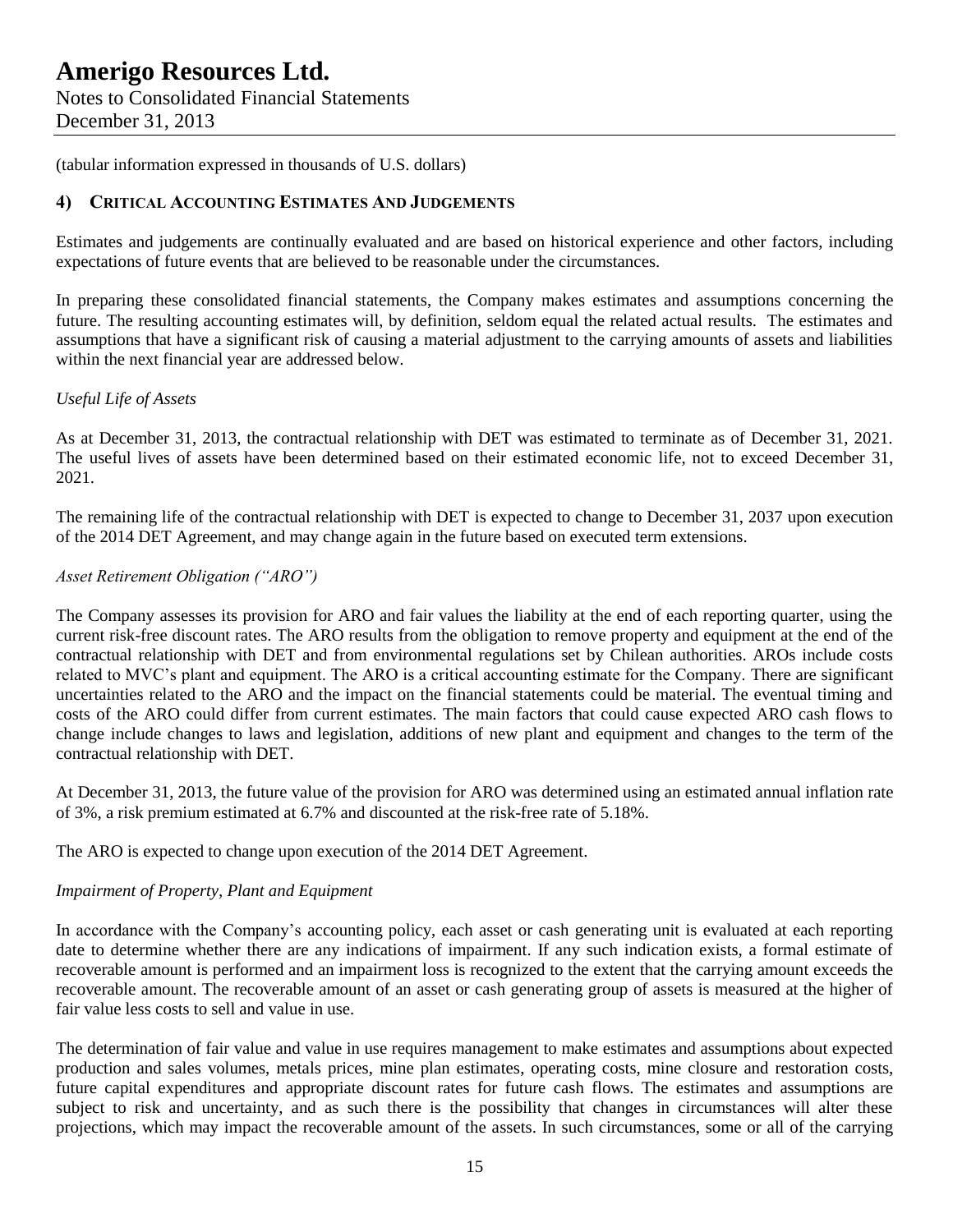Notes to Consolidated Financial Statements December 31, 2013

### (tabular information expressed in thousands of U.S. dollars)

value of the assets may be further impaired or the impairment charge reduced with the impact recorded in the statement of income.

As at December 31, 2013, management of the Company determined that the Company's continued depressed share price, resulting in capitalization below net assets constituted an impairment indicator, and completed an impairment assessment for MVC that included a determination of fair value less costs to sell.

Key assumptions incorporated in the impairment model included the following:

- Copper prices (\$/lb): 2014: \$3.20; 2015: \$3.18; 2016: \$3.18; 2017: \$3.06; 2018 to 2037: \$2.95
- Power costs (excluding benefit from self-generation): From 2014 to 2017 costs are per contractual estimates (2014: \$0.1006/kWh, 2015: \$0.1148/kWh, 2016: \$0.1267/kWh, 2017: \$0.1277/kWh). From 2018 to 2037: estimated at \$0.1300/kWh
- Operating costs based on historical costs incurred and estimated forecasts
- Production volume and recoveries as indicated in MVC's mining plan from 2013 to 2037, including processing of fresh tailings and old tailings from the Colihues and Cauquenes deposits
- Extension of contractual relationship with DET to 2037
- Discount rate: 9% after tax

Management's impairment evaluation did not result in the identification of an impairment loss as of December 31, 2013, other than for obsolescence impairment of specific assets (\$668,000) and spare parts (\$274,000). Although management believes the estimates applied in these impairment assessments are reasonable, such estimates are subject to significant uncertainties and judgments. Sensitivities to changes in estimated operating costs, particularly estimated power costs beyond MVC's current power contracts, operating results from Cauquenes that differ from current projections, and increases to estimated expansion capital costs might trigger an impairment that could be material.

### *Exploration and Evaluation Assets*

The application of the Company's accounting policy for exploration and evaluation expenditures requires judgment in determining whether it is likely that future economic benefits are likely to arise from future processing operations. The deferral policy requires management to make certain estimates and assumptions about future events or circumstances, in particular whether an economically viable processing operation can be established. Estimates and assumptions made may change if new information becomes available. If, after expenditures are capitalized, information becomes available suggesting that the recovery of expenditures is unlikely, the amount capitalized is written off in the statement of comprehensive income in the period when the new information becomes available. Exploration and evaluation assets are included in the Company's impairment test along with property, plant and equipment.

Exploration and evaluation assets are transferred to property, plant and equipment once the Group has obtained the legal right to process the related tailings and an economically viable processing operation has been established.

### *Power Cost Assumptions*

Certain components of MVC's power costs involve complex calculations involving data from Chiles' National Energy Commission, the central power grid operating network and the Company's power supply company. The Company relies on the advice of external power consultants to estimate these costs, in particular in the case of newly introduced charges with no historical precedent. Final costs may vary from estimated costs and would be included in earnings in the period in which final costs are determined.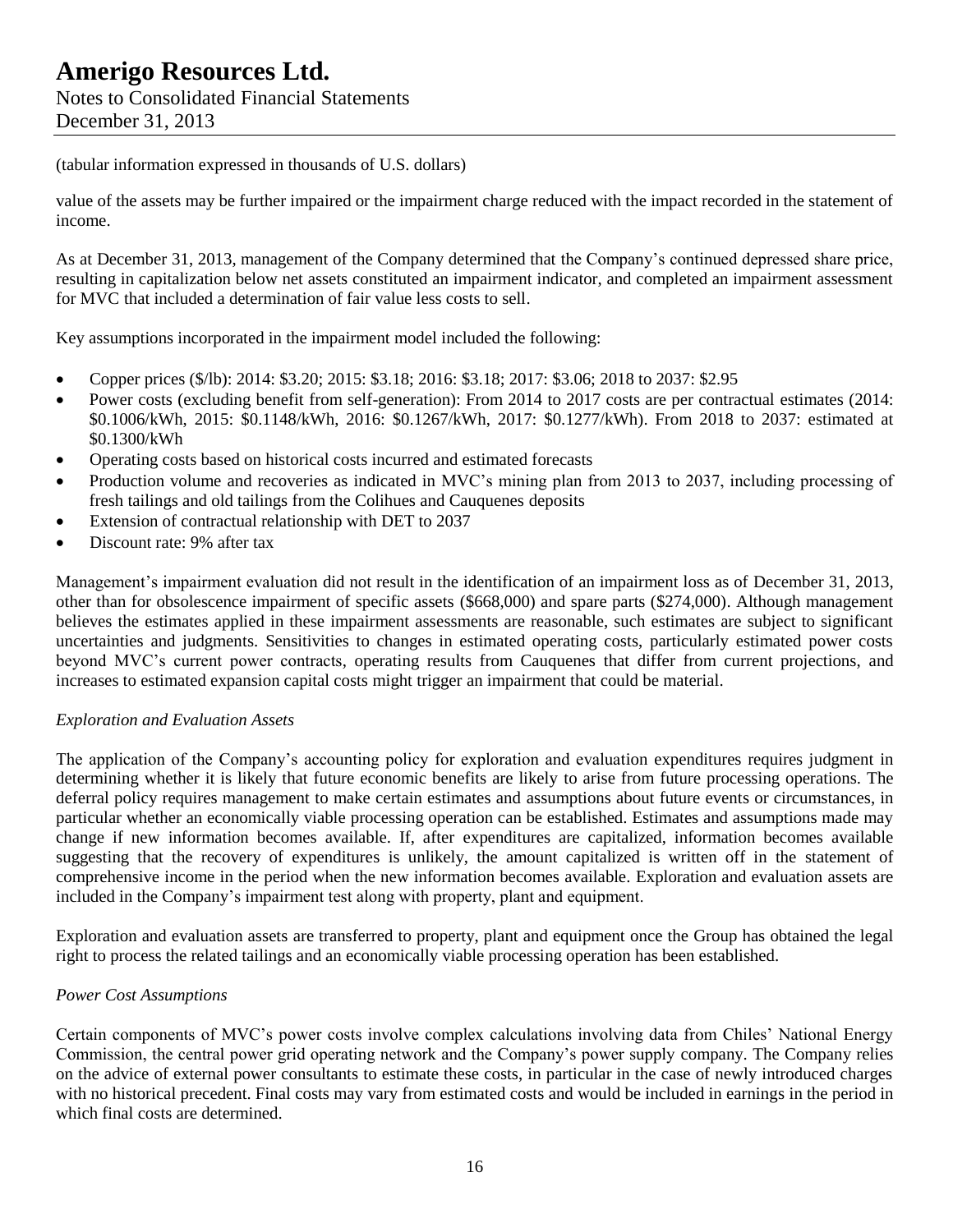Notes to Consolidated Financial Statements December 31, 2013

(tabular information expressed in thousands of U.S. dollars)

#### *Severance Provisions*

MVC has a future obligation with its workers for statutory severance payments based on their employee contracts and/or Chilean labour law at the termination of the contractual relationship with DET. This obligation has been recorded as a liability at present value in the Company's consolidated statement of financial position. The value of the severance provision is evaluated on an annual basis or as new information becomes available on the expected amounts and timing of cash flows required to discharge the liability. The increase or decrease over time in the present value of the liability is recorded each period in cost of sales.

The Company's severance provisions are expected to change upon execution of the 2014 DET Agreement.

## **5) CASH AND CASH EQUIVALENTS**

|                          | December 31, | December 31,<br>2012<br>\$ |
|--------------------------|--------------|----------------------------|
|                          | 2013<br>S    |                            |
|                          |              |                            |
| Cash at bank and on hand | 5,540        | 2,157                      |
| Short term bank deposits | 7,608        | 7,093                      |
|                          | 13,148       | 9,250                      |

Short-term bank deposits are redeemable on demand.

### **6) TRADE AND OTHER RECEIVABLES**

|                                                     | December 31, | December 31, |  |
|-----------------------------------------------------|--------------|--------------|--|
|                                                     | 2013         | 2012         |  |
|                                                     | \$           | \$           |  |
| <b>Current</b>                                      |              |              |  |
| Accounts receivable                                 | 13,035       | 13,863       |  |
| Less: Provision for impairment of trade receivables |              |              |  |
| Accounts receivable - net                           | 13,035       | 13,863       |  |
| Non-current                                         |              |              |  |
| Other non-current receivables                       | 934          | 1,018        |  |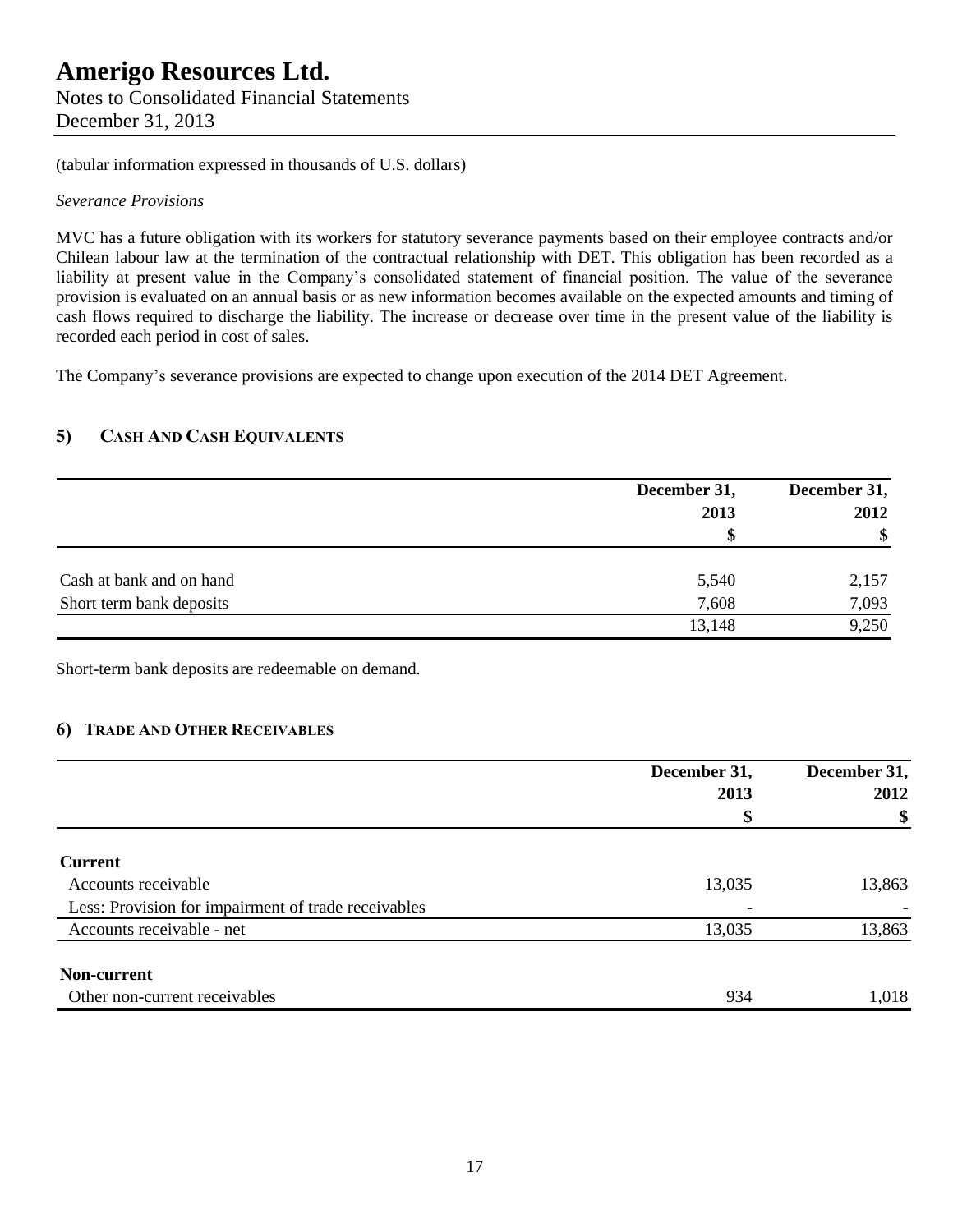Notes to Consolidated Financial Statements December 31, 2013

(tabular information expressed in thousands of U.S. dollars)

The ageing analysis of these trade and other receivables is as follows:

|                       | December 31, | December 31, |  |
|-----------------------|--------------|--------------|--|
|                       | 2013         | 2012         |  |
|                       |              | \$           |  |
| Up to 3 months        | 7,361        | 8,947        |  |
| 3 to 6 months         | 3,183        | 3,521        |  |
| Greater than 6 months | 2,491        | 1,395        |  |
|                       | 13,035       | 13,863       |  |

The carrying amounts of the Group's trade and other receivables are denominated in the following currencies:

|              | December 31, | December 31, |
|--------------|--------------|--------------|
|              | 2013         | 2012         |
| Currency     |              | \$           |
| Chilean Peso | 13,009       | 13,819       |
| Other        | 26           | 44           |
|              | 13,035       | 13,863       |

The fair values of trade and other receivables approximate their carrying value, as follows:

|                   | December 31, | December 31,      |
|-------------------|--------------|-------------------|
|                   | 2013         | 2012              |
|                   | S            | $\boldsymbol{\$}$ |
| Trade receivables | 7,368        | 9,612             |
| Other             | 5,667        | 4,251             |
|                   | 13,035       | 13,863            |

The effective interest rates on trade and other receivables were nil% (December 31, 2012: nil%).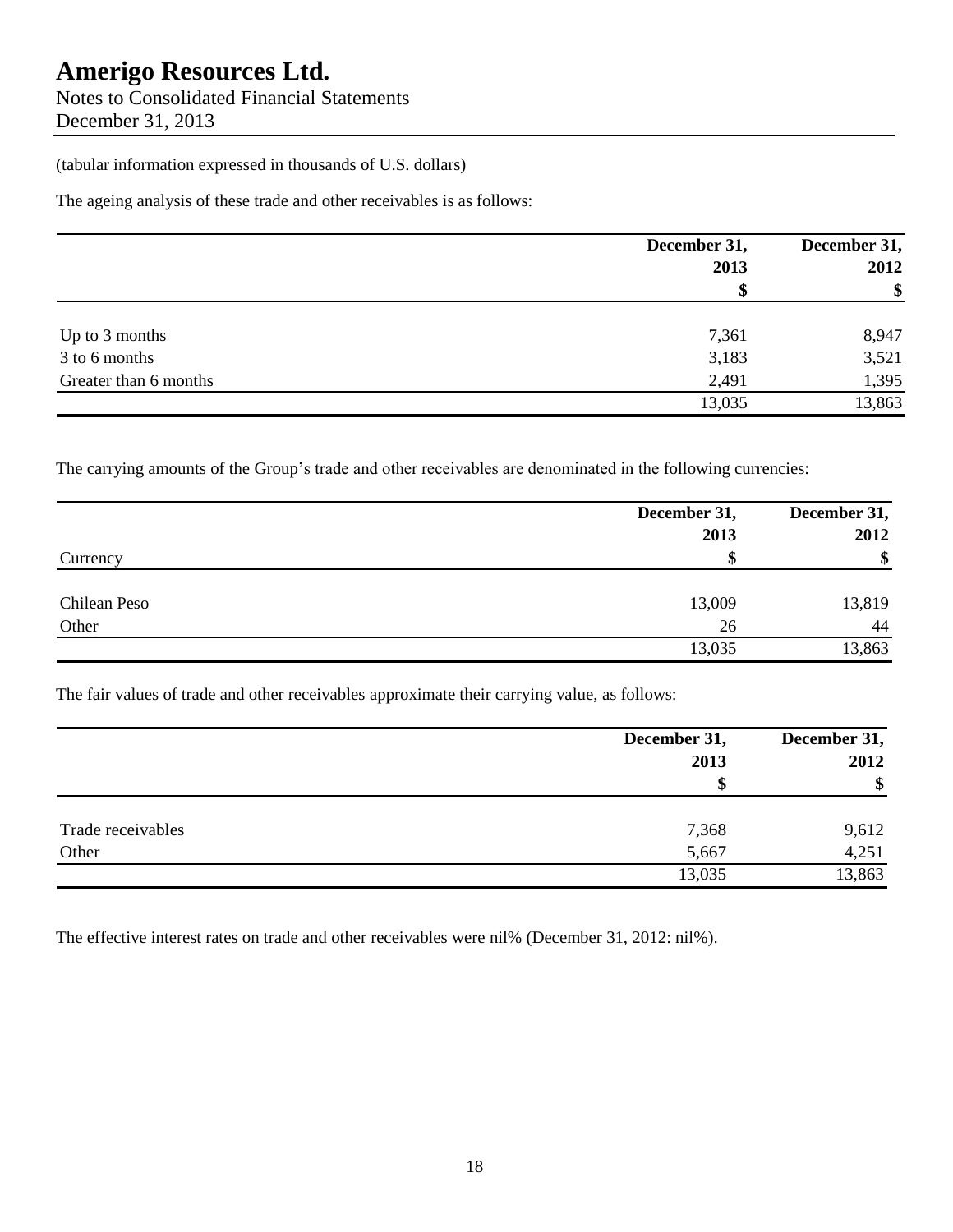Notes to Consolidated Financial Statements December 31, 2013

(tabular information expressed in thousands of U.S. dollars)

## **7) INVENTORIES**

|                                        | December 31,<br>2013<br>S | December 31,<br>2012<br>\$ |
|----------------------------------------|---------------------------|----------------------------|
| Plant supplies and consumables at cost | 7,310                     | 7,957                      |
| Concentrate inventories                | 4,171                     | 3,367                      |
|                                        | 11,481                    | 11,324                     |

At December 31, 2013, the Company recorded \$418,000 in cost of sales as a result of adjustments to net realizable value of copper inventories (2012: \$nil). Molybdenum inventories were valued at cost at December 31, 2013 and 2012, as cost was lower than net realizable value.

During the year ended December 31, 2013, the Company recorded \$274,000 in cost of sales as a result of an impairment of specific plant supplies and consumables (2012: \$nil).

### **8) INVESTMENTS**

|                                            | December 31, | December 31,      |      |
|--------------------------------------------|--------------|-------------------|------|
|                                            | 2013         |                   | 2012 |
|                                            |              | $\boldsymbol{\$}$ |      |
| <b>Start of year</b>                       | 4,149        | 8,723             |      |
| Exchange differences                       | (51)         | 141               |      |
| Unrealized losses on changes in fair value | (891)        | (4,715)           |      |
| End of year                                | 3,207        | 4,149             |      |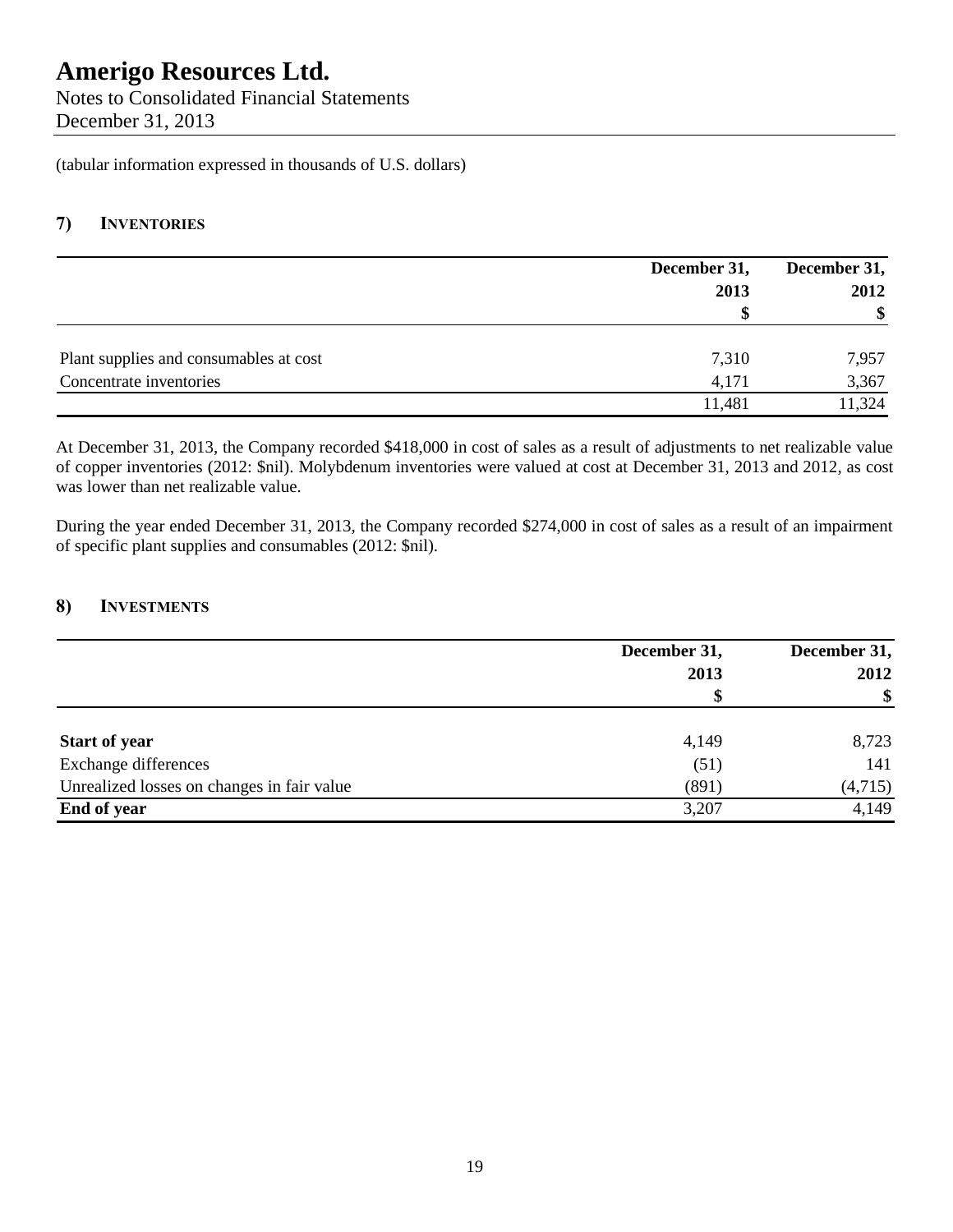Notes to Consolidated Financial Statements December 31, 2013

(tabular information expressed in thousands of U.S. dollars)

Available-for-sale financial assets include the following:

|                       | December 31, | December 31, |
|-----------------------|--------------|--------------|
|                       | 2013<br>S    | 2012         |
|                       |              | \$           |
| Candente Copper Corp. | 1,555        | 2,210        |
| Candente Gold Corp.   |              | 260          |
| Los Andes Copper Ltd. | 1,652        | 1,609        |
| Cobriza Metals Corp.  |              | 70           |
|                       | 3,207        | 4,149        |

- a) At December 31, 2013, Candente Copper Corp. ("Candente Copper"), a company listed on the TSX, had a closing share price of Cdn\$0.26 and the fair value of the Group's approximately 5% investment in Candente Copper was \$1.6 million. During the year ended December 31, 2013, the Group recorded other comprehensive loss of \$669,000 (2012: other comprehensive loss of \$3.3 million) for the changes in fair value of this investment.
- b) At December 31, 2013, Los Andes Copper Ltd. ("Los Andes"), a company listed on the TSX Venture Exchange, had a closing share price of Cdn\$0.22, and the fair value of the Group's approximately 5% investment in Los Andes was \$1.7 million. During the year ended December 31, 2013, the Group recorded other comprehensive income of \$108,000 (2012: other comprehensive loss of \$910,000) for the changes in the fair value of this investment.
- c) Management wrote off the Group's investment in Candente Gold Corp. on June 30, 2013, recording other comprehensive loss of \$260,000. During the year ended December 31, 2013, the Group recorded other comprehensive loss of \$260,000 for the changes in the fair value of this investment.
- (d) Management wrote-off the Group's investment in Cobriza Metals Corp. on June 30, 2013, recording other comprehensive loss of \$70,000. During the year ended December 31, 2013, the Group recorded other comprehensive loss of \$70,000 for the changes in the fair value of this investment.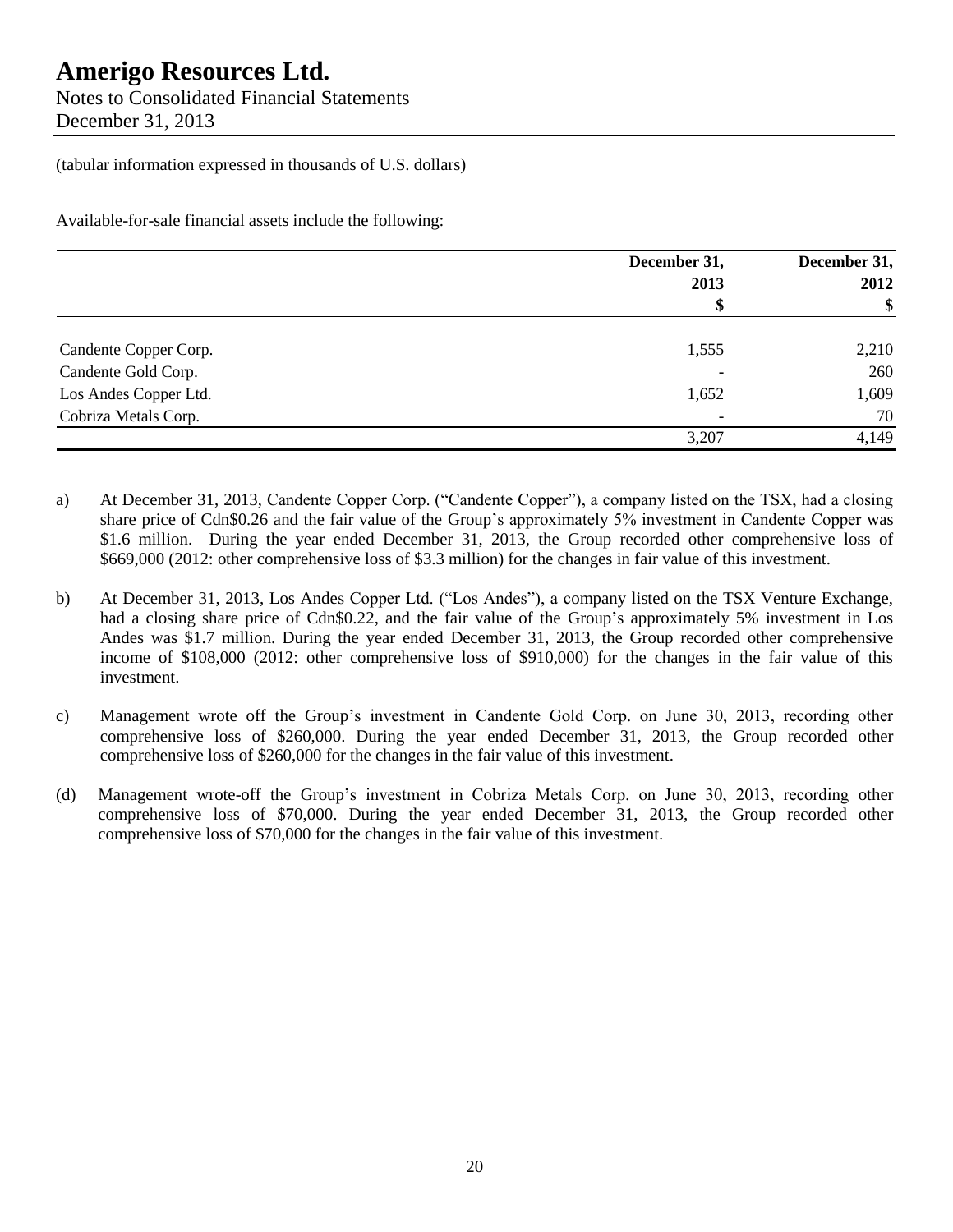Notes to Consolidated Financial Statements December 31, 2013

(tabular information expressed in thousands of U.S. dollars)

## **9) EL TENIENTE ROYALTIES PAYABLE**

At December 31, 2013 MVC has a contract with DET to process fresh tailings until 2021 from the current production of the El Teniente mine which provided for a royalty to DET on copper and molybdenum concentrates produced by MVC. The amount of the copper royalty on fresh tailings was determined pursuant to a formula that considered both the price of copper and the copper content in the fresh tailings. No royalties were payable on fresh tailings if the copper price was below \$0.80/lb (for copper content in fresh tailings between 0.09% and 0.1499%); if the copper price was between \$0.80/lb and \$0.95/lb, the royalty varied on a sliding scale from 0% to 10%; if the copper price was between \$0.95/lb and \$1.30/lb, the royalty varied on a sliding scale from 10% to 13.5%; and if the copper price was \$1.30/lb or higher, a maximum royalty of 13.5% was payable.

Royalty payments for copper concentrates production were calculated using the LME Price for copper for the month of delivery of the tailings, and invoiced by DET in CLP using the higher of either the "Dolar Acuerdo" or the "Dolar Observado" exchange rates, on a monthly basis within 30 days of the end of the third month following the month of delivery of the tailings. Payment to DET was made within 10 days of receipt of invoices. Accordingly, the price base used for the calculation of the El Teniente royalty was, in most instances, not the same price base used for the pricing of copper concentrate sales.

Adjustments to the DET royalties were recorded on a monthly basis for changes in copper concentrate deliveries during the settlement period.

MVC also paid to DET a royalty of 10% of MVC's net revenue received from the sale of molybdenum concentrates produced from fresh tailings.

The DET royalties are recorded as a component of cost of sales.

MVC also has an agreement with DET with respect to the processing of tailings from the Colihues tailings impoundment ("old tailings"), which provided for a sliding scale copper royalty on old tailings that was 3% if the LME Price was less than \$0.80/lb, and increased to approximately 30% at an LME Price of \$4.27/lb, but also contained a provision that the parties would review and potentially adjust the formula where the LME Price remained lower than \$1.95/lb or higher than \$4.27/lb for three consecutive months. For molybdenum prices lower than \$35/lb, the royalty on old tailings was 11.9% and for molybdenum prices greater than or equal to \$35/lb, the royalty was 12.4%.

From time to time MVC has entered into short term modifications to the legal structure of the royalty arrangements with DET. The Company's view is that these arrangements did not change the substance of the underlying royalty arrangements.

As at December 31, 2013, royalties payable to El Teniente were \$13.1 million (December 31, 2012: \$16.5 million), representing approximately four months of royalties.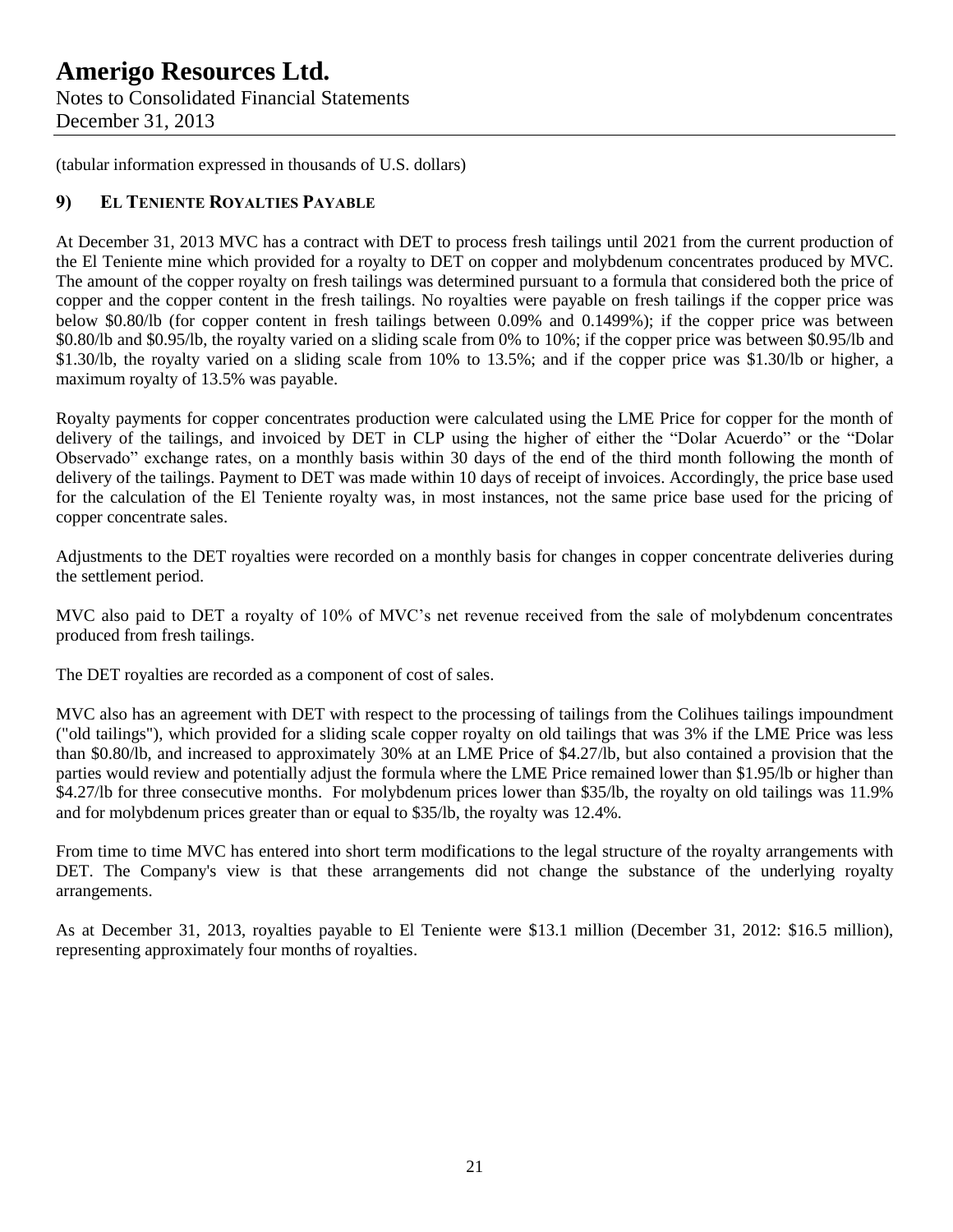Notes to Consolidated Financial Statements December 31, 2013

(tabular information expressed in thousands of U.S. dollars)

### **10) EXPLORATION AND EVALUATION ASSETS**

| <b>Year ended December 31, 2012</b> |         |
|-------------------------------------|---------|
| Opening net book amount             | 10,131  |
| Exchange differences                | 950     |
| Additions                           | 7,655   |
|                                     | 18,736  |
|                                     |         |
| Year ended December 31, 2013        |         |
| Opening net book amount             | 18,736  |
| Exchange differences                | (1,806) |
| Additions                           | 4,445   |
|                                     | 21,375  |

**\$**

The Group's exploration and evaluation assets relate to costs incurred to conduct pilot tests, engineering costs and other associated costs to evaluate the potential options for the processing of tailings in DET's Cauquenes tailings deposit. MVC has the legal right to explore this area during negotiations to obtain the rights to process these tailings.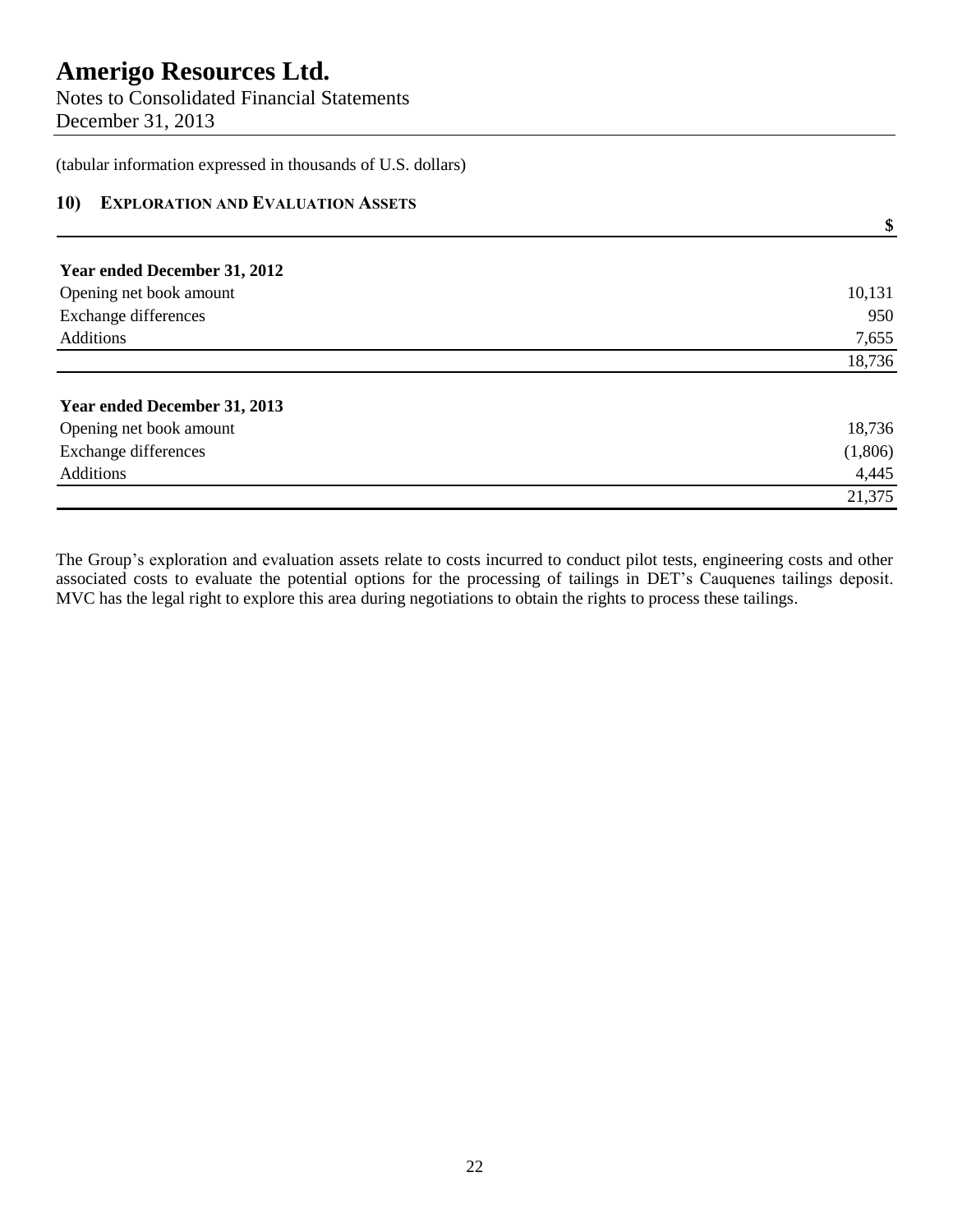Notes to Consolidated Financial Statements December 31, 2013

(tabular information expressed in thousands of U.S. dollars)

## **11) PROPERTY, PLANT AND EQUIPMENT**

|                                | <b>Plant</b> and | equipment and |              |
|--------------------------------|------------------|---------------|--------------|
|                                | infrastructure   | other assets  | <b>Total</b> |
|                                | \$               | \$            | \$           |
| Year ended December 31, 2012   |                  |               |              |
| Opening net book amount        | 101,911          | 26,597        | 128,508      |
| Exchange differences           | 8,767            | 1,915         | 10,682       |
| <b>Additions</b>               | 11,297           | 2,967         | 14,264       |
| Depreciation charge            | (12, 422)        | (2,695)       | (15, 117)    |
| <b>Closing net book amount</b> | 109,553          | 28,784        | 138,337      |
| At December 31, 2012           |                  |               |              |
| Cost                           | 178,781          | 55,231        | 234,012      |
| Accumulated depreciation       | (69, 228)        | (26, 447)     | (95, 675)    |
| Net book amount                | 109,553          | 28,784        | 138,337      |
| Year ended December 31, 2013   |                  |               |              |
| Opening net book amount        | 109,553          | 28,784        | 138,337      |
| <b>Exchange differences</b>    | (8, 859)         | (2,067)       | (10, 926)    |
| <b>Additions</b>               | 4,839            | 1,050         | 5,889        |
| Disposals                      |                  | (17)          | (17)         |
| Impairment                     |                  | (668)         | (668)        |
| Transfer to other assets       |                  | (74)          | (74)         |
| Depreciation charge            | (12,616)         | (3, 324)      | (15,940)     |
| <b>Closing net book amount</b> | 92,917           | 23,684        | 116,601      |
| <b>At December 31, 2013</b>    |                  |               |              |
| Cost                           | 167,892          | 50,549        | 218,441      |
| Accumulated depreciation       | (74, 974)        | (26, 866)     | (101, 840)   |
| Net book amount                | 92,918           | 23,683        | 116,601      |

An impairment charge of \$668,000 (2012: \$nil) was booked for obsolescence of specific assets.

Total interest of \$nil was capitalised in the year ended December 31, 2013 (2012: \$46,000) and is included in property, plant and equipment at December 31, 2013.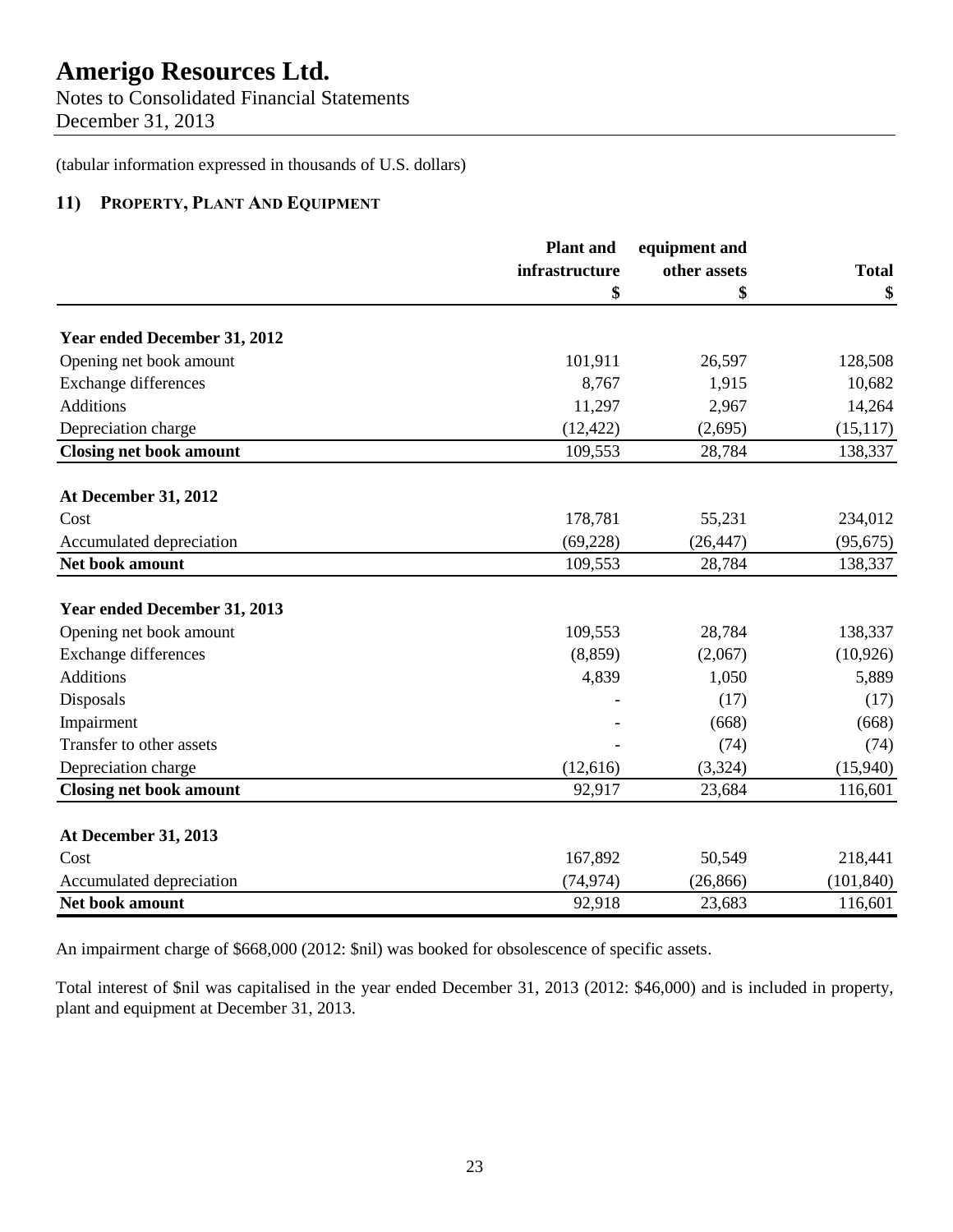Notes to Consolidated Financial Statements December 31, 2013

(tabular information expressed in thousands of U.S. dollars)

### **12) INTANGIBLE ASSETS**

|                                    | \$    |
|------------------------------------|-------|
| Net book amount, December 31, 2011 | 7,726 |
| Exchange differences               | 613   |
| Charged to earnings                | (937) |
|                                    |       |
| Net book amount, December 31, 2012 | 7,402 |
| Exchange differences               | (560) |
| Charged to earnings                | (939) |
|                                    |       |
| Net book amount, December 31, 2013 | 5,903 |

## **13) TRADE AND OTHER PAYABLES**

|                                        | 2013   | 2012   |
|----------------------------------------|--------|--------|
|                                        | \$     | \$     |
|                                        |        |        |
| <b>Current</b>                         |        |        |
| Trade and other payables               | 20,493 | 20,633 |
| El Teniente royalties payable (Note 9) | 13,142 | 16,498 |
| Current income tax liabilities         | 721    | 335    |
| Royalties to related parties           | 655    | 731    |
|                                        | 35,011 | 38,197 |
| Non-current                            |        |        |
| Severance provisions                   | 3,611  | 4,301  |
| Royalties to related parties           | 4,224  | 5,285  |
|                                        | 7,835  | 9,586  |

The fair value of trade and other payables approximates carrying values.

The Company has accrued for severance provisions in respect of estimated statutory severance payments in MVC at the termination of the 2021 Fresh Tailings Contract. The estimate of severance provisions is calculated through an actuarial model that considers variables such as the current population statistics of MVC employees, estimated employee turnover and voluntary retirement from MVC, death rates, retirement age, salary adjustments and discount rates. The severance provision at December 31, 2013 was \$3,611 (2012: \$4,301).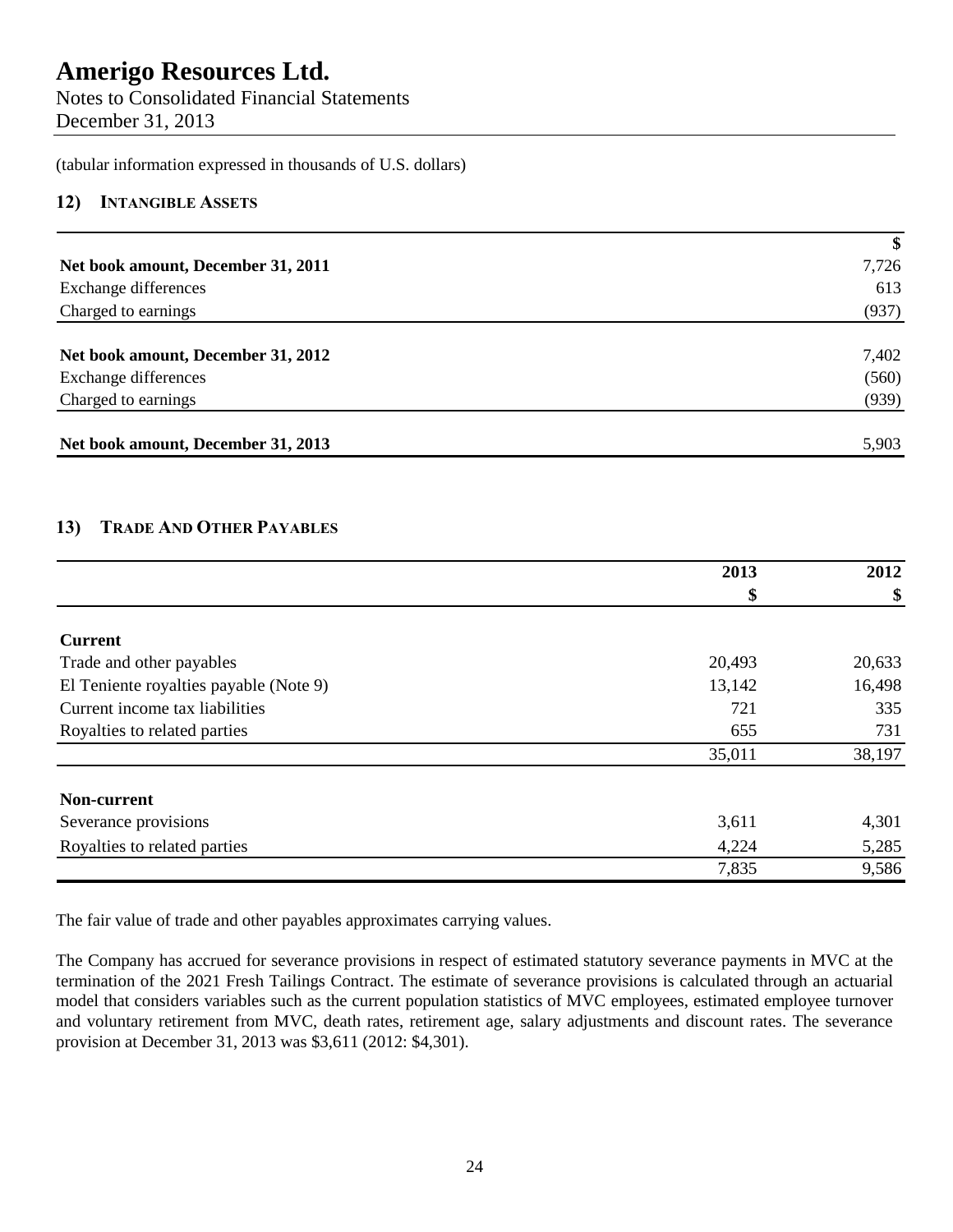Notes to Consolidated Financial Statements December 31, 2013

(tabular information expressed in thousands of U.S. dollars)

### **14) BORROWINGS**

|                                                             | December 31,<br>2013 | December 31,<br>2012<br>\$ |
|-------------------------------------------------------------|----------------------|----------------------------|
|                                                             |                      |                            |
|                                                             |                      |                            |
| Bank loans (Notes 14 (a), (b) and (c))                      | ٠                    | 1,483                      |
|                                                             |                      | 1,483                      |
| Less: Short-term debt and current portion of long-term debt |                      | 1,483                      |
|                                                             |                      |                            |

- a) In November 2010, MVC obtained from a Chilean bank a loan denominated in U.S. dollars in the principal amount of \$4 million to assist with the financing of a pilot plant to evaluate the viability of processing tailings from a new project. This loan was repaid in full during the quarter ended December 31, 2012. The interest rate on this loan was 4.68% per annum. Total borrowing costs of \$206,000 on this loan were capitalized, at a capitalization rate of 100%.
- b) In December 2008, MVC obtained a \$5 million loan from a Chilean bank. In May 2009, the loan was converted into a Chilean peso ("CLP") loan and in May 2010 it was restructured as a three year loan. The principal amount of this loan was CLP 2,858 million and was repaid in full during the quarter ended June 30, 2013. MVC entered into an interest rate swap through which it fixed the rate of the loan to an annual rate of 9.96%.
- c) In January 2012, MVC Generacion, a wholly-owned subsidiary of MVC, obtained from a Chilean bank a working capital loan of CLP301 million (the equivalent of \$616,000 at the loan grant date). This loan was repaid in full during the quarter ended June 30, 2013. The interest rate on this loan was 0.61% per month
- d) In July 2011 MVC entered into an agreement with a Chilean bank to secure a revolving working capital line of credit for up to \$20 million or its equivalent in CLP (the "Line of Credit"). The Line of Credit has a term to July 4, 2014. For borrowings in CLP, interest is payable at a variable rate of the Chilean Tasa Activa Bancaria (TAB) plus an applicable margin, and for borrowings in US dollars interest is payable at a variable rate of LIBOR-30 days plus applicable margin. Current borrowing rates would be 0.53% per month on CLP draws and 0.18% per month on US dollar draws. The Line of Credit requires MVC to meet minimum quarterly equity, debt to equity and maximum debt ratios. MVC was in compliance with these covenants at December 31, 2013. No funds have been drawn down on this line of credit.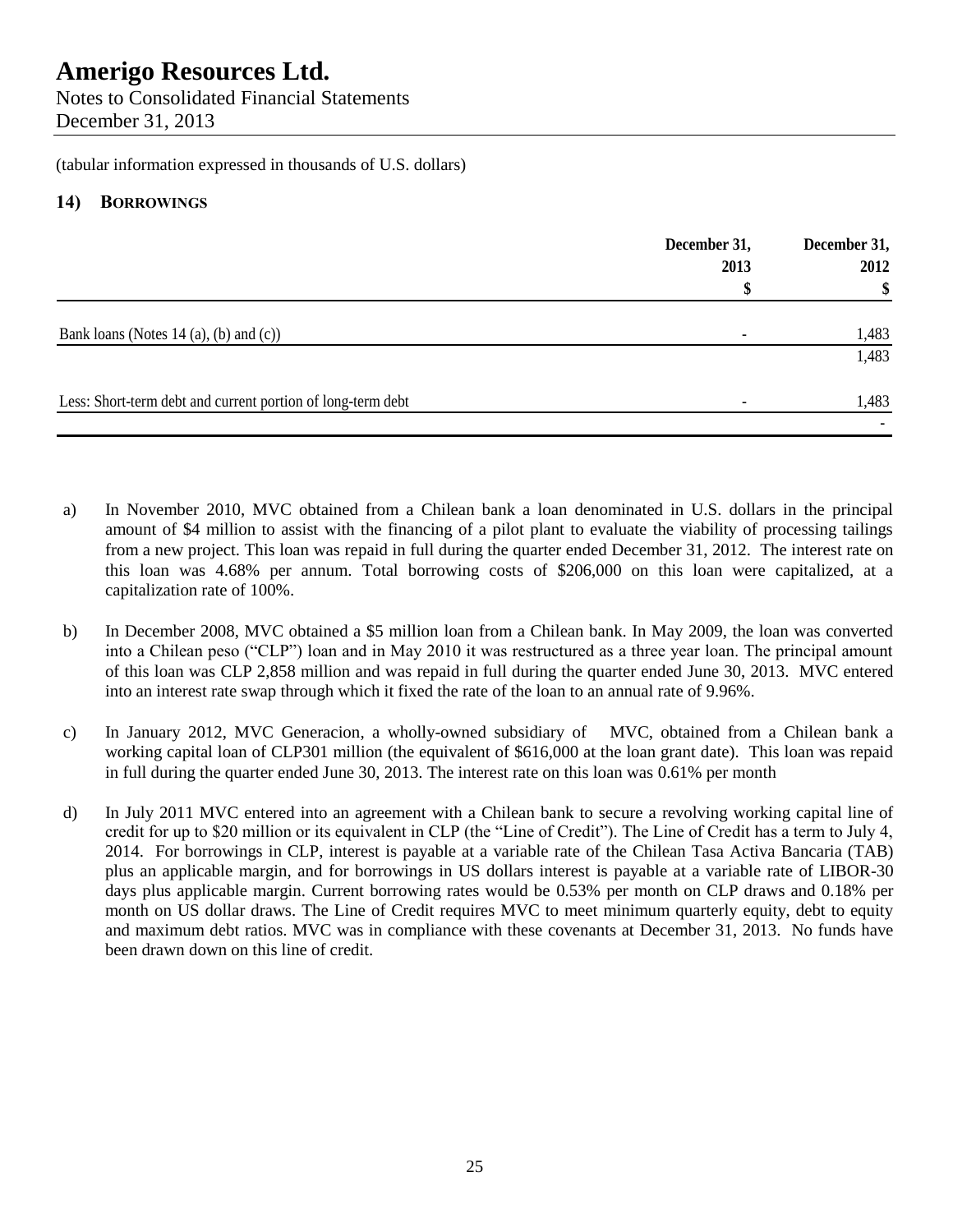Notes to Consolidated Financial Statements December 31, 2013

(tabular information expressed in thousands of U.S. dollars)

### **15) ASSET RETIREMENT OBLIGATION**

MVC is obligated through the 2021 Fresh Tailings Contract to remove the facilities and equipment used in its operations and to leave the land occupied by MVC's operations clean and clear within six months of expiry of that contract.

In 2011 MVC obtained an independent assessment of site restoration costs which was updated in 2013 by MVC's engineering department. The 2013 revised report indicated costs of \$8,085,000 as at the end of 2013, which were adjusted to reflect inflation (estimated at an annual rate of 3%), risk premium (estimated at 6.7%) and discounted at the risk-free rate of 5.18%.

The liability is being accreted over time to 2021, the end of the term of the 2021 Fresh Tailings Contract.

|                                 | \$    |
|---------------------------------|-------|
| <b>At December 31, 2011</b>     | 6,842 |
| Charged to earnings - accretion | 333   |
| Change in estimate              | (249) |
| <b>At December 31, 2012</b>     | 6,926 |
| Charged to earnings - accretion | 372   |
| Change in estimate              | (3)   |
| <b>At December 31, 2013</b>     | 7,295 |

### **16) RELATED PARTY TRANSACTIONS**

#### a) Royalties to Related Parties

The Group holds its interest in MVC through Amerigo International Holdings Corp. ("Amerigo International").

Amerigo International is wholly-owned by the Company except for certain outstanding Class A shares which are owned indirectly by the Company's Chairman and Chief Executive Officer, an associate of the Chairman and Chief Executive Officer, a former director of the Company and an associate of that former director. The Class A shares were issued as part of a tax-efficient structure for the payment of the royalty (the "Royalty") granted in exchange for the transfer to the Company of an option to purchase MVC.

In accordance with the articles of Amerigo International, the holders of the Class A shares are not entitled to any dividend or to other participation in the profits of Amerigo International, except for a total royalty dividend, if declared by the directors of Amerigo International, in an amount equal to the amount of the Royalty.

The Royalty is calculated as follows:

 \$0.01 for each pound of copper equivalent produced from El Teniente tailings by MVC or any successor entity to MVC if the price of copper is under \$0.80, or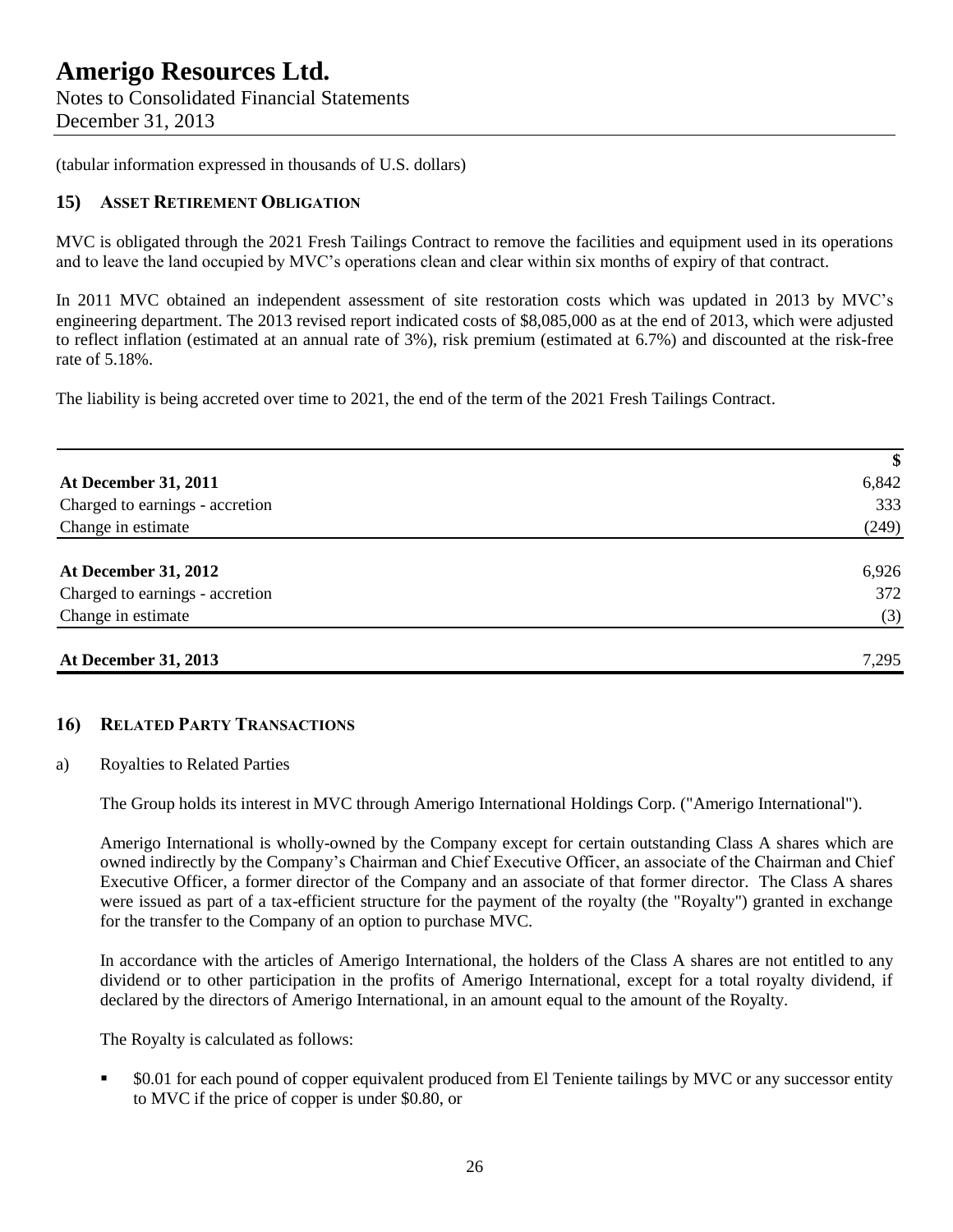(tabular information expressed in thousands of U.S. dollars)

 \$0.015 for each pound of copper equivalent produced from El Teniente tailings by MVC or any successor entity to MVC if the price of copper is \$0.80 or more.

The Royalty is a derivative financial instrument. This liability is measured at fair value, with changes in fair value recorded in profit for the period. The fair value of the liability at December 31, 2013 is \$4.9 million (December 31, 2012: \$6 million), with a current portion of \$655,000 (December 31, 2012: \$731,000) and a long-term portion of \$4.2 million (2012: \$5.3 million).

The Royalty is paid as a royalty dividend on the Class A shares of Amerigo International. During the year ended December 31, 2013, royalties totalling \$707,000 were paid or accrued to the Amerigo International Class A shareholders (2012: \$840,000). At December 31, 2013, \$52,000 of this amount remained outstanding (December 31, 2012: \$71,000).

#### b) Purchases of Goods and Services

The Company's related parties consist of companies owned by executive officers and directors, as follows:

|                                   | Nature of Transactions |
|-----------------------------------|------------------------|
| Zeitler Holdings Corp.            | Management             |
| Michael J. Kuta Law Corporation   | Management             |
| Delphis Financial Strategies Inc. | Management             |

The Company incurred the following fees in connection with companies owned by executive officers and directors and in respect of salaries paid to an officer. Transactions have been measured at the exchange amount which is determined on a cost recovery basis.

|                              | Year         | Year         |
|------------------------------|--------------|--------------|
|                              | ended        | ended        |
|                              | December 31, | December 31, |
|                              | 2013         | 2012         |
|                              | S            | \$           |
| Salaries and management fees | 1,280        | ,218         |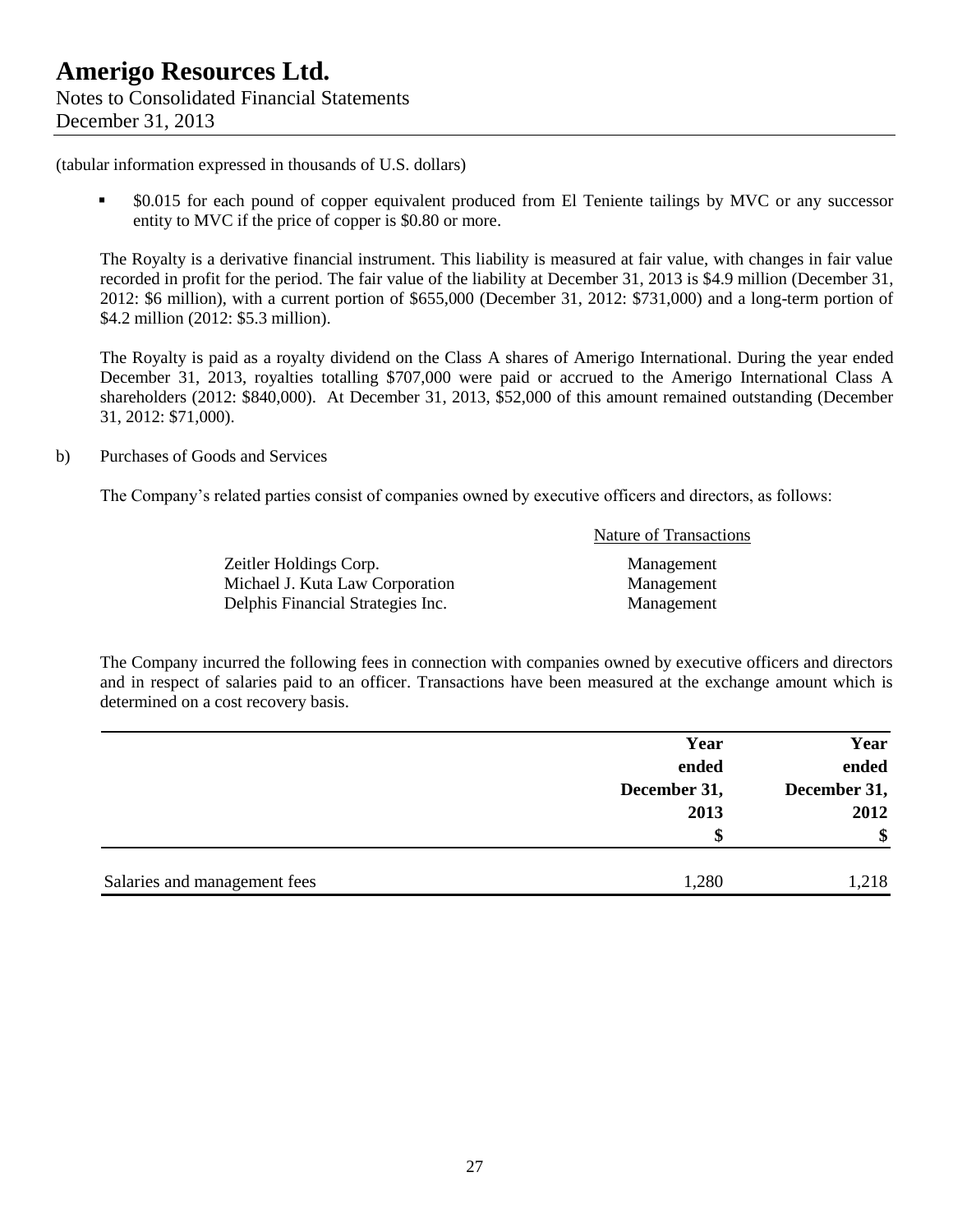Notes to Consolidated Financial Statements December 31, 2013

#### (tabular information expressed in thousands of U.S. dollars)

#### c) Key Management Compensation

The remuneration of directors and other members of key management during the periods ended December 31, 2013 and 2012 were as follows:

|                                | Year         | Year         |  |
|--------------------------------|--------------|--------------|--|
|                                | ended        | ended        |  |
|                                | December 31, | December 31, |  |
|                                | 2013         | 2012         |  |
|                                |              | \$           |  |
| Management and directors' fees | 1,545        | 1,469        |  |
| Share-based payments           | 52           | 1,009        |  |
|                                | 1,597        | 2,478        |  |

Share-based payments are the fair value of options vested to key management personnel.

## **17) EQUITY**

### a) Share Capital

Authorised share capital consists of an unlimited number of common shares without par value.

### b) Share Options

No share options were granted in the year ended December 31, 2013.

The weighted average fair value of the share options granted in the year ended December 31, 2012 was estimated at Cdn\$0.28 per option at the grant date based on the Black-Scholes option-pricing model using the following assumptions:

|                                 | 2013                     | 2012          |
|---------------------------------|--------------------------|---------------|
|                                 | \$                       | $\mathcal{S}$ |
|                                 |                          |               |
| Weighted average share price    |                          | 0.73          |
| Weighted average exercise price |                          | 0.73          |
| Dividend yield                  | $\overline{\phantom{a}}$ | 5.51%         |
| Risk free interest rate         | -                        | 1.25%         |
| Pre-vest forfeiture rate        |                          | 0%            |
| Expected life (years)           |                          | 3.66          |
| Expected volatility             |                          | 71.73%        |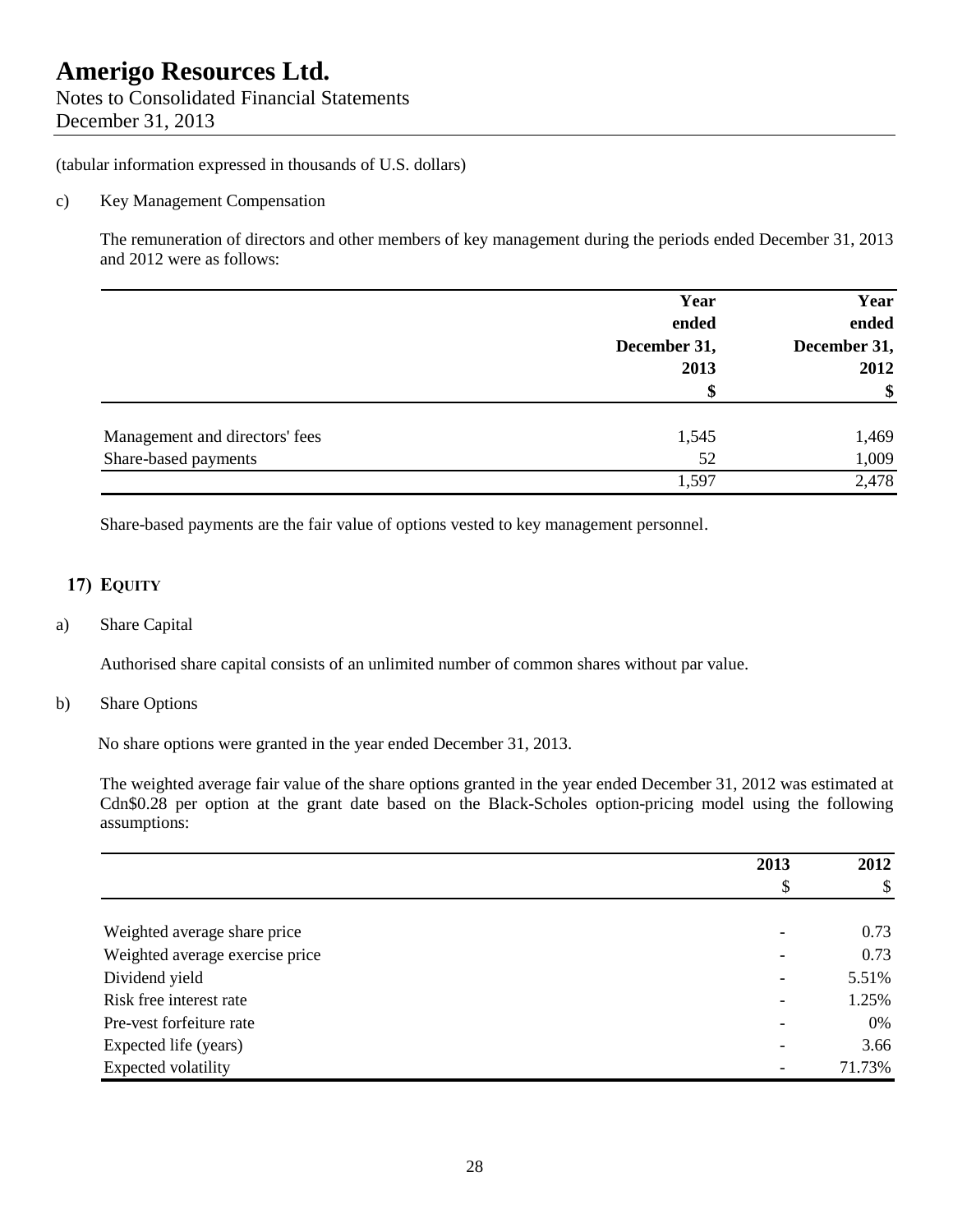Notes to Consolidated Financial Statements December 31, 2013

## (tabular information expressed in thousands of U.S. dollars)

Outstanding share options:

|                        |              | December 31, 2013               |              | December 31, 2012   |  |  |
|------------------------|--------------|---------------------------------|--------------|---------------------|--|--|
|                        |              | Weighted<br>average<br>exercise |              | Weighted<br>average |  |  |
|                        |              |                                 |              | exercise            |  |  |
|                        | <b>Share</b> | price                           | <b>Share</b> | price               |  |  |
|                        | options      | $Cdn$ \$                        | options      | $Cdn$ \$            |  |  |
| At start of the year   | 12,300,000   | 0.95                            | 10,070,000   | 1.25                |  |  |
| Granted                | -            |                                 | 3,900,000    | 0.73                |  |  |
| Expired                | (1,035,000)  | 2.13                            | (1,670,000)  | 2.23                |  |  |
| At end of the year     | 11,265,000   | 0.84                            | 12,300,000   | 0.95                |  |  |
| Vested and exercisable | 11,265,000   | 0.84                            | 11,600,000   | 0.98                |  |  |

Information relating to share options outstanding at December 31, 2013 is as follows:

| Outstanding<br>share options                                | <b>Vested share</b><br>options                              | Price range<br>$Cdn$ \$                                                       | Weighted<br>average<br>exercise price<br>on<br>outstanding<br>options<br>Cdn\$ | Weighted<br>average<br>exercise price<br>on vested<br>options<br>\$ | average<br>remaining<br>life<br>of<br>outstanding<br>options<br>(years) |
|-------------------------------------------------------------|-------------------------------------------------------------|-------------------------------------------------------------------------------|--------------------------------------------------------------------------------|---------------------------------------------------------------------|-------------------------------------------------------------------------|
| 1,700,000<br>3,165,000<br>3,200,000<br>600,000<br>2,600,000 | 1,700,000<br>3,165,000<br>3,200,000<br>600,000<br>2,600,000 | $0.31 - 0.69$<br>$0.70 - 0.74$<br>$0.75 - 0.95$<br>$0.96 - 1.22$<br>1.23-1.32 | 0.42<br>0.70<br>0.77<br>1.12<br>1.32                                           | 0.42<br>0.70<br>0.77<br>1.12<br>1.32                                | 1.59<br>1.17<br>3.18<br>2.36<br>2.17                                    |
| 11,265,000                                                  | 11,265,000                                                  |                                                                               | 0.84                                                                           | 0.84                                                                | 2.10                                                                    |

The weighted average remaining life of vested options at December 31, 2013 was 2.10 years.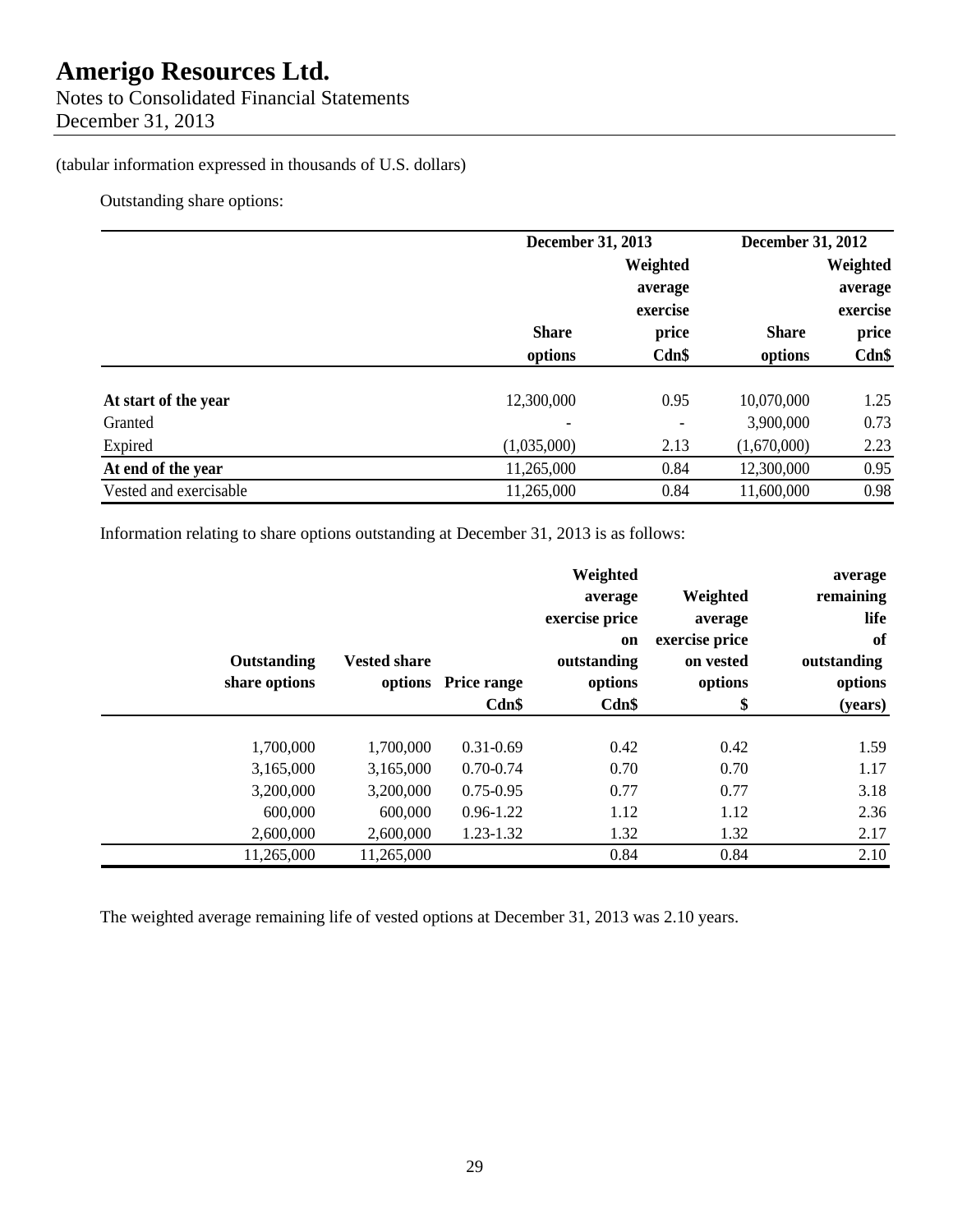Notes to Consolidated Financial Statements December 31, 2013

### (tabular information expressed in thousands of U.S. dollars)

Further information about share options is as follows:

|                               | <b>Year ended</b><br>December 31,<br>2013 | <b>Year ended</b><br>December 31,<br>2012 |
|-------------------------------|-------------------------------------------|-------------------------------------------|
|                               |                                           | \$                                        |
| Total compensation recognized | 52                                        | 1,040                                     |

## c) Earnings (loss) per Share

i) Basic

Basic earnings (loss) per share are calculated by dividing the profit (loss) attributable to equity owners of the Company by the weighted average number of ordinary shares in issue during the year excluding ordinary shares purchased by the Company and held as treasury shares.

|                                   | December 31,<br>2013 | December 31,<br>2012 |
|-----------------------------------|----------------------|----------------------|
|                                   | \$                   | \$                   |
| Profit (loss) for the year        | 993                  | (8,192)              |
| Weighted average number of shares | 172,290,344          | 172,290,344          |
| Basic earnings (loss) per share   | 0.01                 | (0.05)               |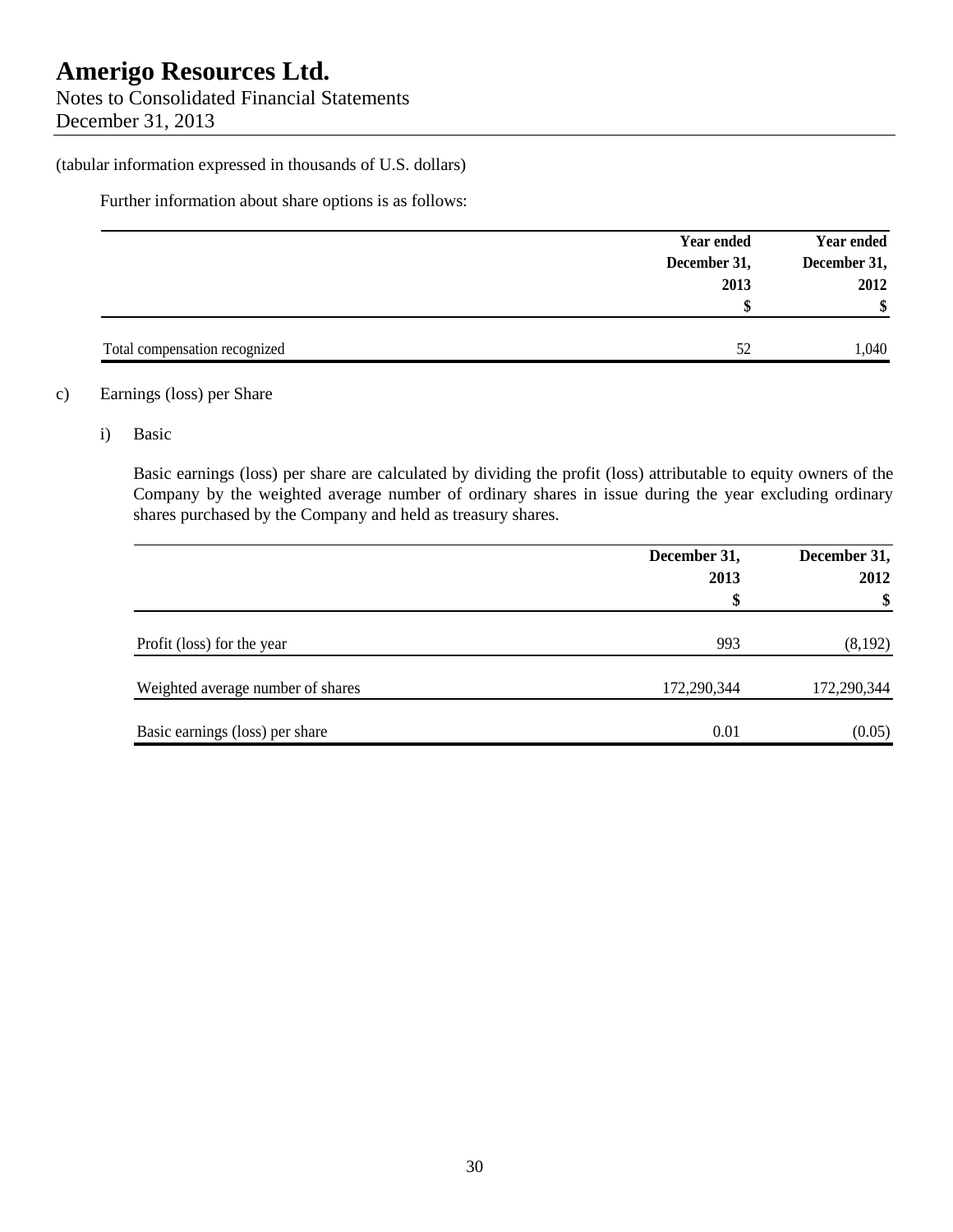Notes to Consolidated Financial Statements December 31, 2013

(tabular information expressed in thousands of U.S. dollars)

ii) Diluted

Diluted earnings (loss) per share are calculated by adjusting the weighted average number of shares outstanding to assume conversion of all potentially dilutive shares. Potentially dilutive shares relate to the exercise of outstanding share purchase options.

|                                                     | December 31,<br>2013<br>\$ | December 31, |  |
|-----------------------------------------------------|----------------------------|--------------|--|
|                                                     |                            | 2012<br>\$   |  |
|                                                     |                            |              |  |
| Profit (loss) for the year                          | 993                        | (8,192)      |  |
| Weighted average number of ordinary shares in issue | 172,290,344                | 172,290,344  |  |
| Effect of dilutive securities:                      |                            |              |  |
| Share options                                       | 900,000                    |              |  |
| Weighted average diluted shares outstanding         | 173,190,344                | 172,290,344  |  |
| Diluted earnings (loss) per share                   | 0.01                       | (0.05)       |  |

The number of anti-dilutive securities excluded from the diluted loss per share calculation for the year ended December 31, 2012 was 1,600,000 share options.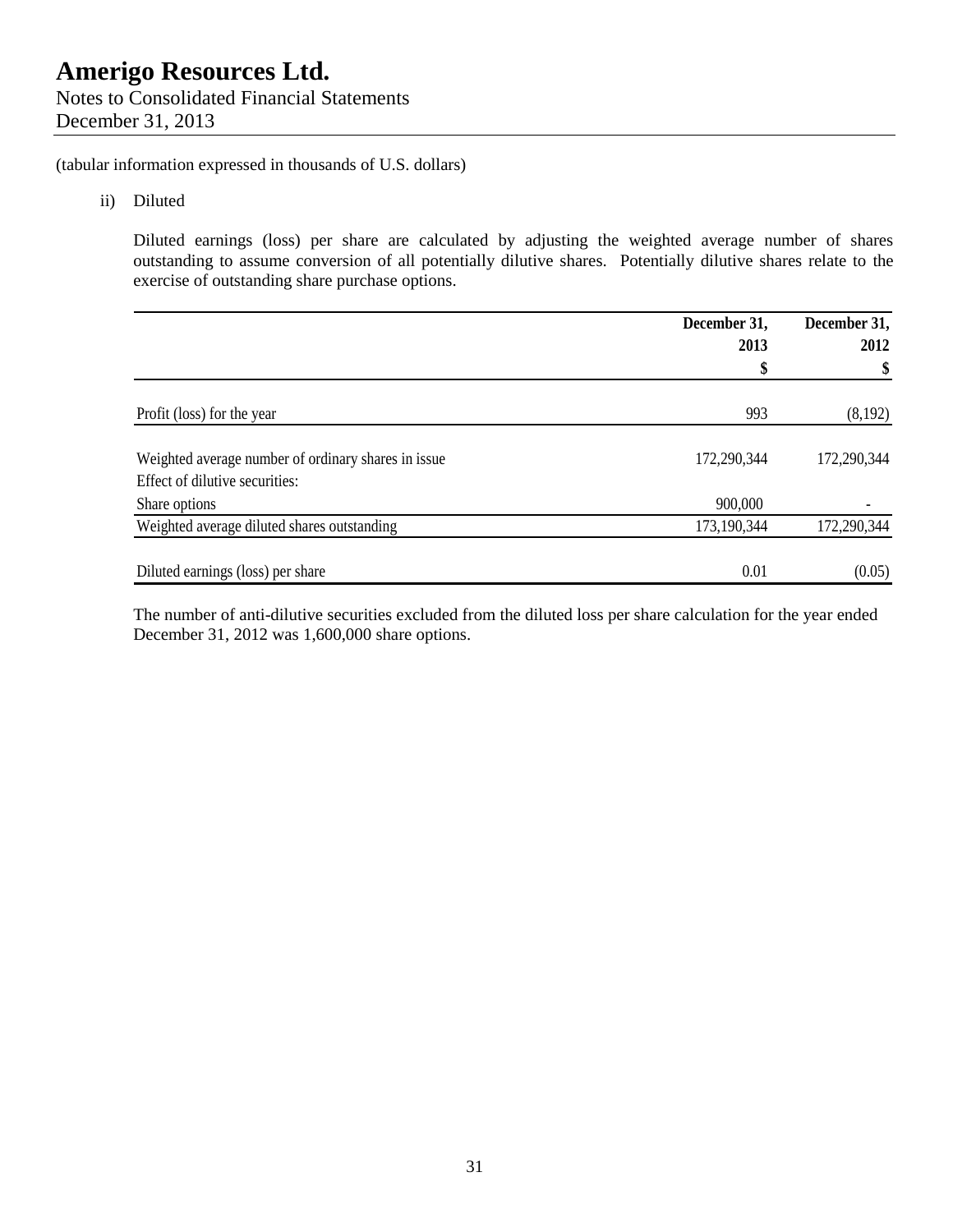Notes to Consolidated Financial Statements December 31, 2013

(tabular information expressed in thousands of U.S. dollars)

## **18) INCOME TAX EXPENSE**

a) The income tax expense charged to earnings (loss) during the year is as follows:

|                                 | Year ended               | Year ended           |  |
|---------------------------------|--------------------------|----------------------|--|
|                                 | December 31,             | December 31,<br>2012 |  |
|                                 | 2013                     |                      |  |
|                                 | \$                       | \$                   |  |
| <b>Current</b>                  |                          |                      |  |
| Canadian income tax             | (14)                     | 201                  |  |
| Foreign income and resource tax | 625                      | 380                  |  |
| <b>Total current tax</b>        | 611                      | 581                  |  |
| <b>Deferred</b>                 |                          |                      |  |
| Canadian income tax             | $\overline{\phantom{a}}$ | 211                  |  |
| Foreign income and resource tax | (430)                    | 1,503                |  |
| Total deferred tax              | (430)                    | 1,714                |  |
| Income tax expense              | 181                      | 2,295                |  |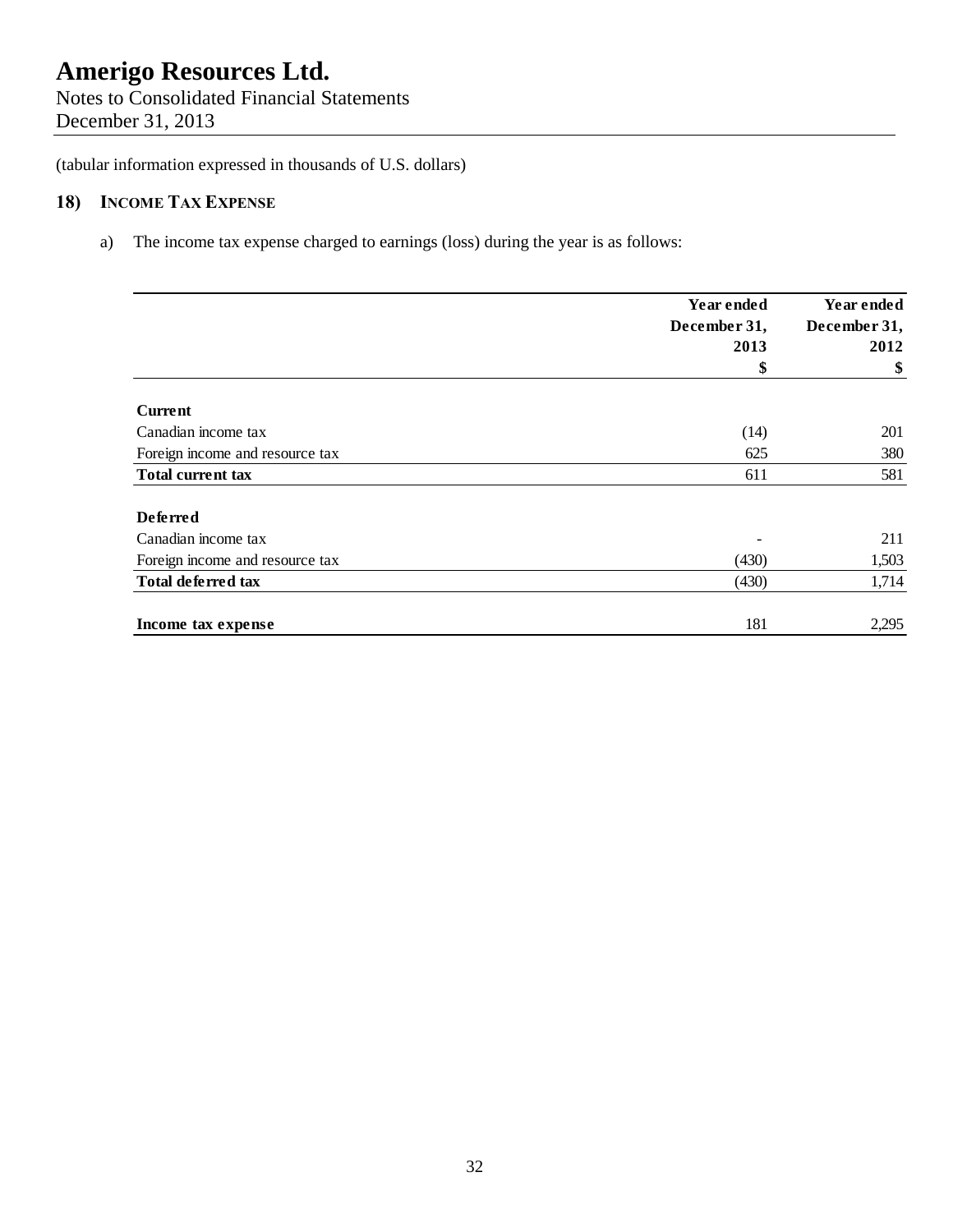(tabular information expressed in thousands of U.S. dollars)

b) The tax expense differs from the theoretical amount that would arise using the weighted average tax rate applicable to profits of the consolidated entities as follows:

|                                                          | <b>Year ended</b><br>December 31, | <b>Year ended</b><br>December 31, |  |
|----------------------------------------------------------|-----------------------------------|-----------------------------------|--|
|                                                          | 2013                              | 2012                              |  |
|                                                          | \$                                | \$                                |  |
| Earnings (loss) before tax                               | 1,174                             | (5,897)                           |  |
| Statutory tax rate                                       | 25.75%                            | 25.00%                            |  |
| Expected income tax expense (recovery)                   | 302                               | (1,474)                           |  |
| Tax effect of:                                           |                                   |                                   |  |
| Non-deductible expenses and foreign monetary adjustments | 79                                | (206)                             |  |
| Change in benefits not recognized                        | 571                               | 797                               |  |
| Income tax rate change - foreign country                 | (162)                             | 2,626                             |  |
| Withholding tax and other foreign taxes                  | 65                                | 262                               |  |
| Difference in tax rates in foreign jurisdictions         | (328)                             | (574)                             |  |
| OCI movement on fair value adjustments of investments    |                                   | 251                               |  |
| Foreign exchange impact                                  | (375)                             | 268                               |  |
| Other                                                    | 29                                | 345                               |  |
|                                                          | 181                               | 2,295                             |  |

## c) The income tax credited to equity during the year is as follows:

|              | 2013  | 2012   |
|--------------|-------|--------|
|              | ۱D    | ¢<br>ง |
| Deferred tax | 1,367 | 1,418  |
|              | 1,367 | .418   |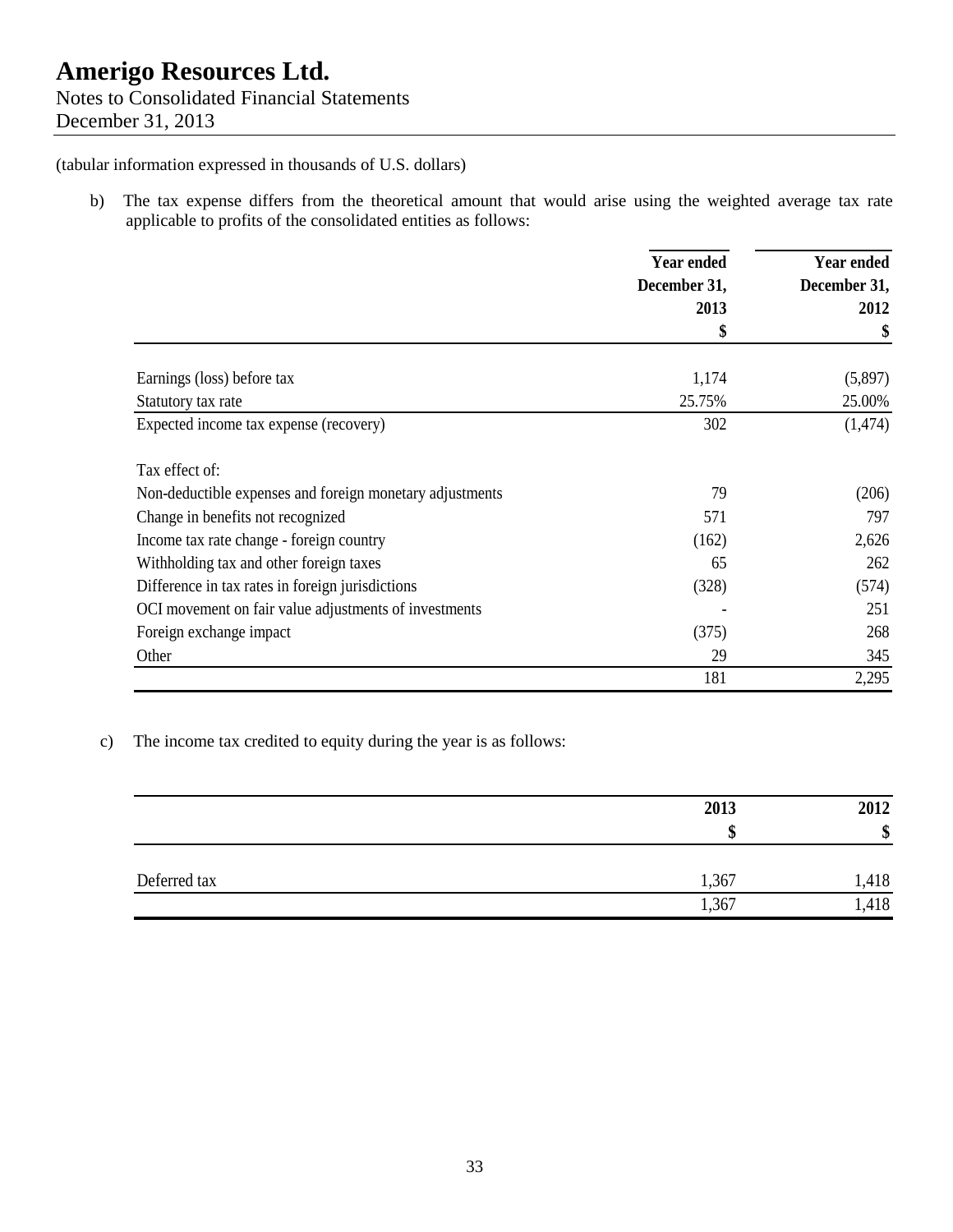Notes to Consolidated Financial Statements December 31, 2013

(tabular information expressed in thousands of U.S. dollars)

d) Deferred income tax assets and liabilities are offset when there is a legally enforceable right to offset and when the deferred income taxes assets and liabilities relate to income taxes levied by the same taxation authority on either the taxable entity or different taxable entities where there is an intention to settle the balances on a net basis. The offset amounts are as follows:

|                                                                      | December 31, | December 31, |  |
|----------------------------------------------------------------------|--------------|--------------|--|
|                                                                      | 2013         | 2012         |  |
|                                                                      | \$           | \$           |  |
|                                                                      |              |              |  |
| Deferred tax assets                                                  |              |              |  |
| - Deferred tax assets to be recovered after more than 12 months      | 1,673        | 1,449        |  |
| Deferred tax liabilities                                             |              |              |  |
| - Deferred tax liabilities to be recovered after more than 12 months | (15,902)     | (17, 475)    |  |
| Deferred tax liabilities/asset-net                                   | (14,229)     | (16,026)     |  |

e) The movement in the net deferred income tax position is as follows:

| 2013                                             | 2012     |
|--------------------------------------------------|----------|
| \$                                               | \$       |
| At start of the year<br>(16,026)                 | (15,031) |
| 430<br>Tax credited (charged) to earnings (loss) | (1,503)  |
| Tax credited directly to equity                  | 1,207    |
| Foreign exchange impact in equity<br>1,367       | (699)    |
| At end of the year<br>(14,229)                   | (16,026) |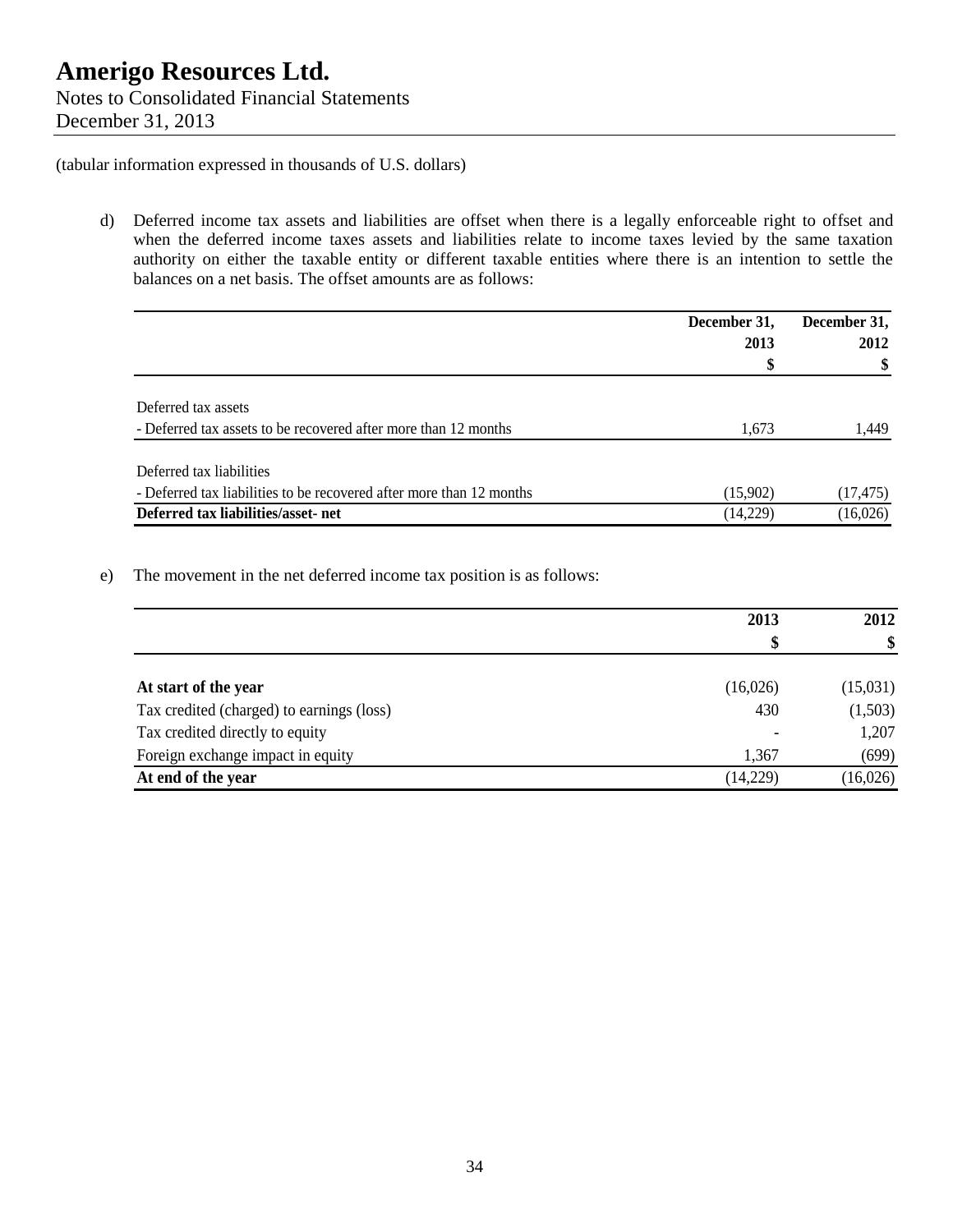(tabular information expressed in thousands of U.S. dollars)

f) The movement in deferred income tax assets and liabilities during the year, without taking into consideration the offsetting of balances within the same tax jurisdiction, is as follows:

|                                   | Property, |            |              |              |
|-----------------------------------|-----------|------------|--------------|--------------|
|                                   | plant and | Intangible |              |              |
| Deferred tax liabilities          | equipment | assets     | <b>Other</b> | <b>Total</b> |
|                                   | \$        | \$         | \$           | \$           |
| <b>At December 31, 2011</b>       | (12,961)  | (1,313)    | (1,654)      | (15,928)     |
| Credited to loss                  | (2,004)   |            |              | (2,004)      |
| Charged (credited) to equity/     |           |            |              |              |
| foreign exchange impact on equity | (1,030)   | (167)      | 1,654        | 457          |
| <b>At December 31, 2012</b>       | (15,995)  | (1,480)    |              | (17, 475)    |
| Charged (credited) to earnings    | (84)      | 187        |              | 103          |
| Charged to equity/                |           |            |              |              |
| foreign exchange impact on equity | 1,358     | 112        | 79           | 1,549        |
|                                   |           |            |              |              |
| <b>At December 31, 2013</b>       | (14, 721) | (1,181)    | 79           | (15, 823)    |

|                                   | Asset      |              |              |
|-----------------------------------|------------|--------------|--------------|
|                                   | retirement |              |              |
| Deferred tax assets               | obligation | <b>Other</b> | <b>Total</b> |
|                                   | \$         | \$           | \$           |
| <b>At December 31, 2011</b>       | 640        | 257          | 897          |
| Charged to loss                   | 174        | 327          | 501          |
| Credited (charged) to equity/     |            |              |              |
| foreign exchange impact on equity | 58         | (7)          | 51           |
| <b>At December 31, 2012</b>       | 872        | 577          | 1,449        |
| Charged to earnings               | 194        | 133          | 327          |
| Charged to equity/                |            |              |              |
| foreign exchange impact on equity | (64)       | (118)        | (182)        |
| At December 31, 2013              | 1,002      | 592          | 1,594        |

Deferred income tax assets are recognised for tax loss carry-forwards to the extent that the realisation of the related tax benefit through future taxable profits is probable.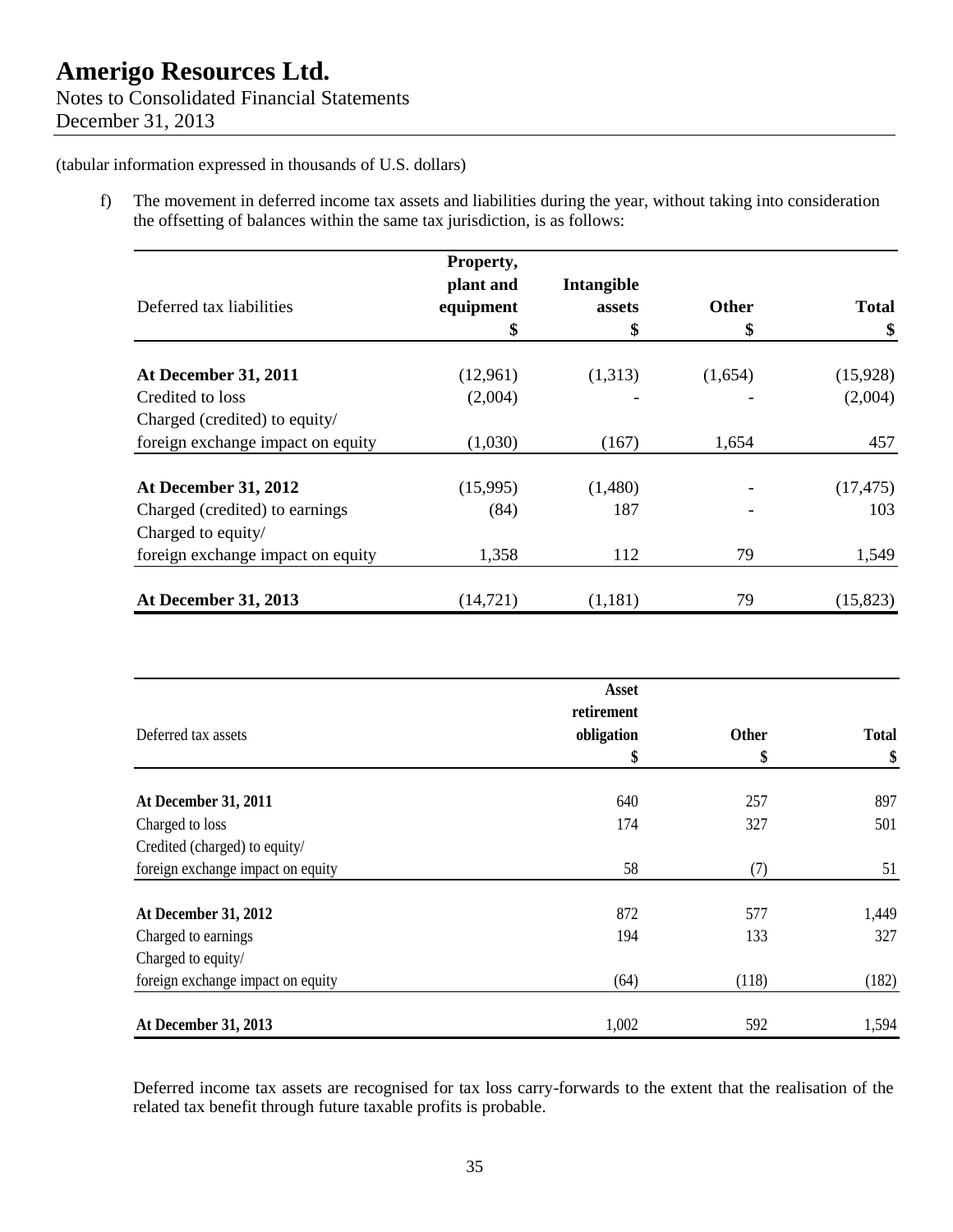Notes to Consolidated Financial Statements December 31, 2013

(tabular information expressed in thousands of U.S. dollars)

## g) Unrecognized deductible temporary differences

The Company's unrecognized deductible temporary differences and unused tax losses for which no deferred tax assets are recognized consist of the following amounts:

|                                        | 2013   | 2012   |
|----------------------------------------|--------|--------|
|                                        | S      | \$     |
| Non-capital losses                     | 12,363 | 11,339 |
| Capital losses                         | 727    | 772    |
| Other temporary deductible differences | 7,306  | 8,258  |
|                                        | 20,396 | 20,369 |

## h) Loss carry-forwards

At December 31, 2013, the Company had \$12.4 million of Canadian federal net operating loss carry-forwards. These loss carry-forwards expire at various dates between 2015 and 2033.Net operating loss carry-forwards have not been recognized, as it is not probable the legal entity in which they arose will have taxable profits against which such loss carry-forwards could be utilized.

At December 31, 2013, the Company had \$0.8 million of Canadian federal net capital losses. These losses could be carried back three years and forward indefinitely against future taxable capital gains. Net capital losses have not been recognized, as it is not probable the legal entity in which they arose will have taxable capital gains against which such losses could be utilized.

## i) Non-resident subsidiaries

The Company has non-resident subsidiaries that have undistributed earnings. Taxable temporary differences in relation to these investments for which deferred tax liabilities have not been recognized are \$98 million at December 31, 2013 (2012: \$92 million), as earnings are not expected to be distributed in the foreseeable future.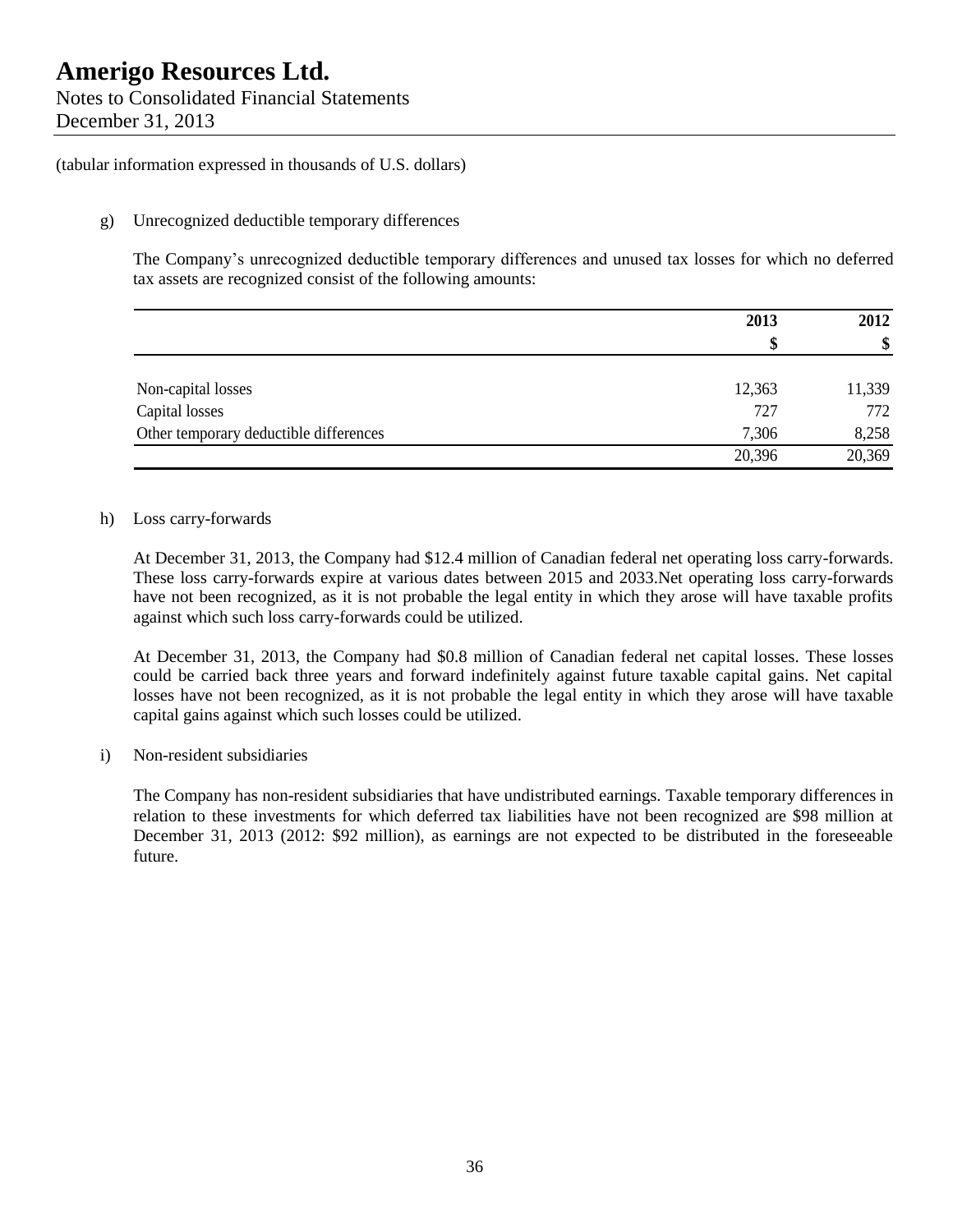Notes to Consolidated Financial Statements December 31, 2013

(tabular information expressed in thousands of U.S. dollars)

## **19) SEGMENT INFORMATION**

Operating segments are based on the reports reviewed by the board of directors that are used to make strategic decisions. The Group has one operating segment, the production of copper concentrates with the production of molybdenum concentrates as a by-product.

The geographic distribution of non-current assets is as follows:

|        |                      | Property, plant and equipment |                          | <b>Other</b>         |
|--------|----------------------|-------------------------------|--------------------------|----------------------|
|        | December 31,<br>2013 | December 31,<br>2012          | December 31,<br>2013     | December 31,<br>2012 |
| Chile  | 116,344              | 138,000                       | 28,318                   | 27,156               |
| Canada | 257                  | 337                           | $\overline{\phantom{0}}$ |                      |
|        | 116,601              | 138,337                       | 28,318                   | 27,156               |

All of the Group's revenue originates in Chile.

The Group's sales to one customer represent 92% of reported revenue (2012: 84%).

## **20) EXPENSES BY NATURE**

Cost of sales consists of the following:

|                               | <b>Year ended</b> | <b>Year ended</b><br>December 31,<br>2012 |  |
|-------------------------------|-------------------|-------------------------------------------|--|
|                               | December 31,      |                                           |  |
|                               | 2013              |                                           |  |
|                               | \$                | \$                                        |  |
|                               |                   |                                           |  |
| Production costs              | 80,334            | 115,807                                   |  |
| El Teniente royalty           | 33,815            | 43,874                                    |  |
| Depreciation and amortization | 16,878            | 16,055                                    |  |
| Administration                | 4,928             | 5,395                                     |  |
| Transportation                | 1,601             | 1,720                                     |  |
|                               | 137,556           | 182,851                                   |  |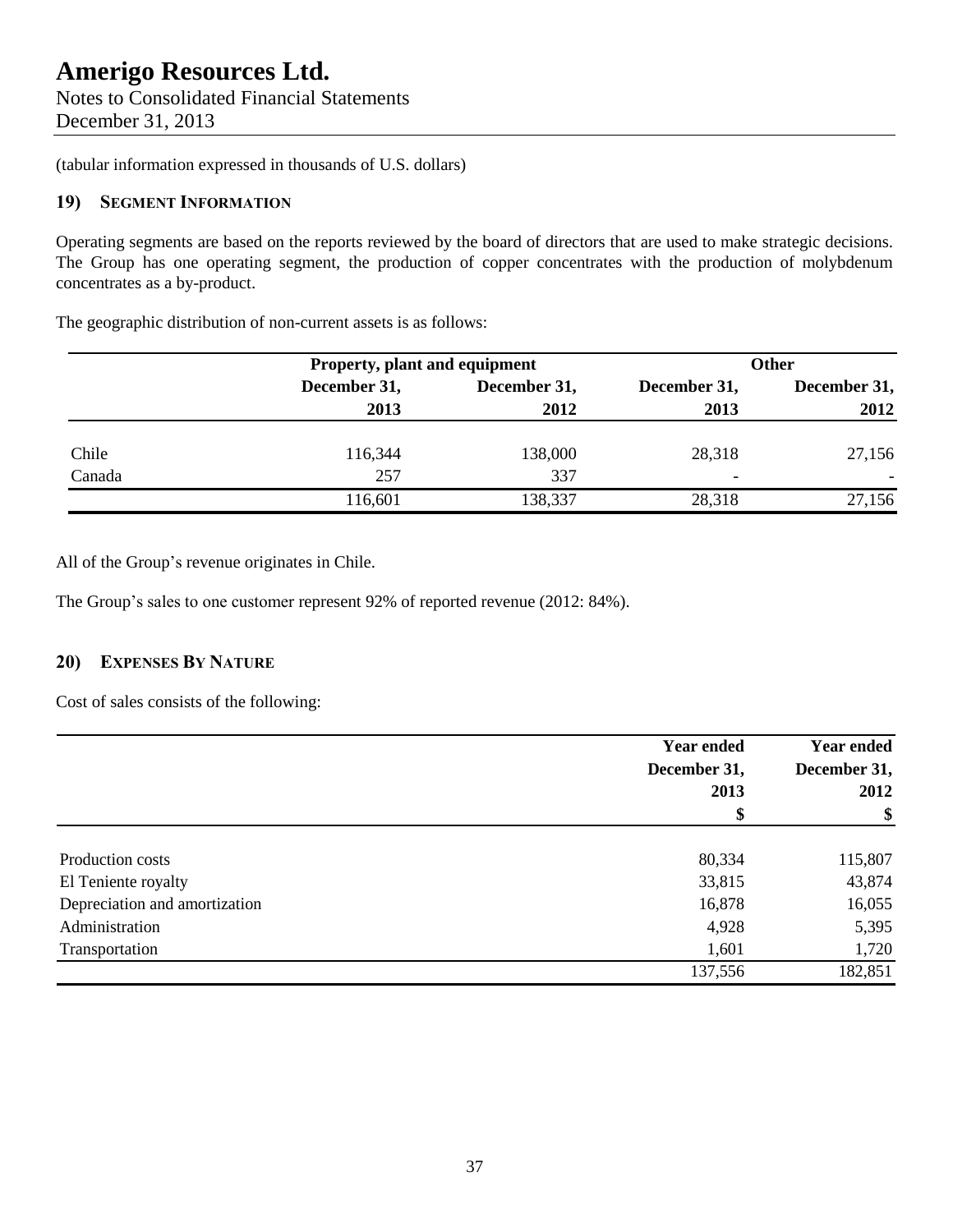Notes to Consolidated Financial Statements December 31, 2013

## (tabular information expressed in thousands of U.S. dollars)

General and administration expenses consist of the following:

|                                            | <b>Year ended</b> | <b>Year ended</b><br>December 31,<br>2012 |  |
|--------------------------------------------|-------------------|-------------------------------------------|--|
|                                            | December 31,      |                                           |  |
|                                            | 2013              |                                           |  |
|                                            | \$                | \$                                        |  |
| Office and general expenses                | 1,133             | 1,311                                     |  |
| Salaries, management and professional fees | 2,042             | 2,105                                     |  |
| Share-based payment compensation           | 52                | 1,040                                     |  |
| Royalties to related parties               | (411)             | 1,074                                     |  |
| Bad debt (recovery) expense                | (52)              | (683)                                     |  |
|                                            | 2,764             | 4,847                                     |  |

## **21) FINANCE EXPENSE**

|                                            | <b>Year ended</b><br>December 31,<br>2013 | <b>Year ended</b><br>December 31,<br>2012 |  |
|--------------------------------------------|-------------------------------------------|-------------------------------------------|--|
|                                            | æ                                         | \$                                        |  |
| Interest charges                           | 370                                       | 869                                       |  |
| Interest rate swap-change in fair value    | (116)                                     | (147)                                     |  |
| Asset retirement obligation accretion cost | 372                                       | 334                                       |  |
|                                            | 626                                       | 1,056                                     |  |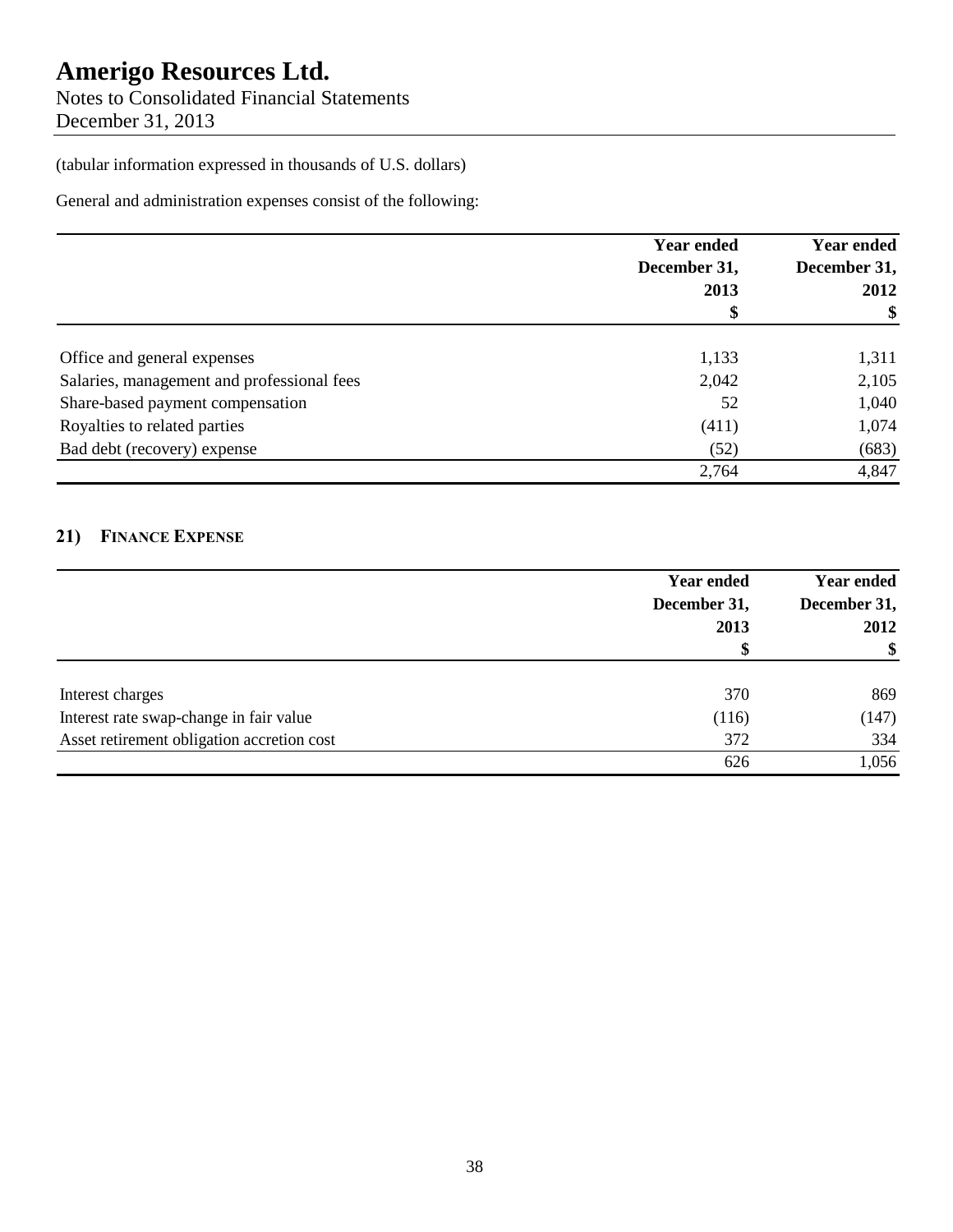Notes to Consolidated Financial Statements December 31, 2013

(tabular information expressed in thousands of U.S. dollars)

## **22) OTHER EXPENSES (GAINS)**

|                              | <b>Year ended</b><br>December 31,<br>2013 | <b>Year ended</b><br>December 31,<br>2012 |
|------------------------------|-------------------------------------------|-------------------------------------------|
|                              | \$                                        | \$                                        |
| Foreign exchange (gain) loss | 1,202                                     | (414)                                     |
| Impairment charge            | 668                                       |                                           |
| Other gains                  | (398)                                     | (682)                                     |
|                              | 1,472                                     | (1,096)                                   |

## **23) DISCLOSURE OF INTEREST IN OTHER ENTITIES**

The Company has nine subsidiaries, all of which are wholly-owned with the exception of Amerigo International. Amerigo International is wholly-owned by the Company except for certain outstanding Class A shares, as disclosed in Note  $16(a)$ .

|                                            | <b>Jurisdiction</b><br>of incorporation |
|--------------------------------------------|-----------------------------------------|
|                                            |                                         |
| Amerigo International Holdings Corp.       | Canada                                  |
| Amerigo Investments Ltd.                   | <b>Barbados</b>                         |
| <b>Amerigo Banking Corporations</b>        | St. Lucia                               |
| Amerigo Inversiones SPA                    | Chile                                   |
| Amerigo Resources Ltd. I Chile Limitada    | Chile                                   |
| Amerigo Resources Ltd. II Chile SPA        | Chile                                   |
| Amerigo International Inversiones Limitada | Chile                                   |
| Minera Valle Central S.A.                  | Chile                                   |
| Minera Valle Central Generacion S.A.       | Chile                                   |

The Company does not have restrictions on its ability to transfer cash to or from its subsidiaries, or to pay dividends, advance loans or make loan repayment within the group companies.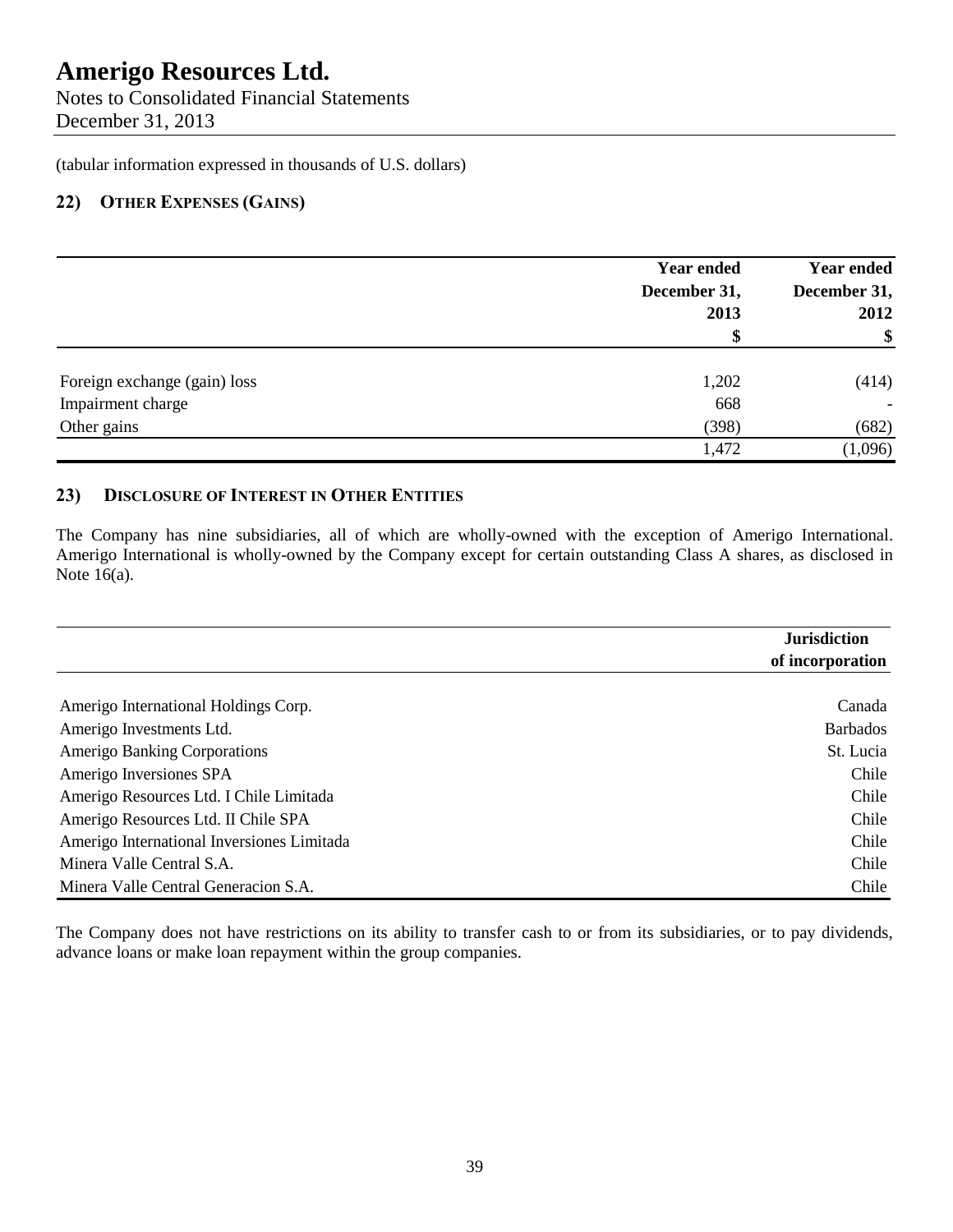Notes to Consolidated Financial Statements December 31, 2013

(tabular information expressed in thousands of U.S. dollars)

## **24) FAIR VALUE MEASUREMENT**

The tables below analyse recurring assets and liabilities carried at fair value. The different levels are defined as follows:

- Level 1 Unadjusted quoted prices in active markets for identical assets and liabilities that the Company can access at the measurement date;
- Level 2 Inputs other than quoted prices included within Level 1 that are observable for the asset or liability directly or indirectly;
- Level 3 Inputs that are not based on observable market data.

|                              | Level 1 | Level 2                  | Level 3 | <b>Total</b> |
|------------------------------|---------|--------------------------|---------|--------------|
|                              |         | Φ                        | \$      | \$           |
| December 31, 2013            |         |                          |         |              |
| Investments                  | 3,207   | $\overline{\phantom{0}}$ |         | 3,207        |
| Trade and other receivables  |         | 1,088                    |         | 1,088        |
| Royalties to related parties |         | $\overline{\phantom{a}}$ | (4,828) | (4,828)      |
|                              | 3,207   | 1,088                    | (4,828) | (533)        |
|                              | Level 1 | Level 2                  | Level 3 | <b>Total</b> |
|                              |         |                          |         | \$           |

| <b>December 31, 2012</b>     |                          |                          |         |         |
|------------------------------|--------------------------|--------------------------|---------|---------|
| Investments                  | 4,149                    | $\overline{\phantom{0}}$ | -       | 4,149   |
| Trade and other receivables  |                          | 2,091                    | -       | 2,091   |
| Royalties to related parties | $\overline{\phantom{a}}$ | $\overline{\phantom{a}}$ | (5,946) | (5,946) |
|                              | 4,149                    | 2,091                    | (5,946) | 294     |

The Company's policy is to recognize transfers out of Level 3 as of the date of the event or change in the circumstances that caused the transfer.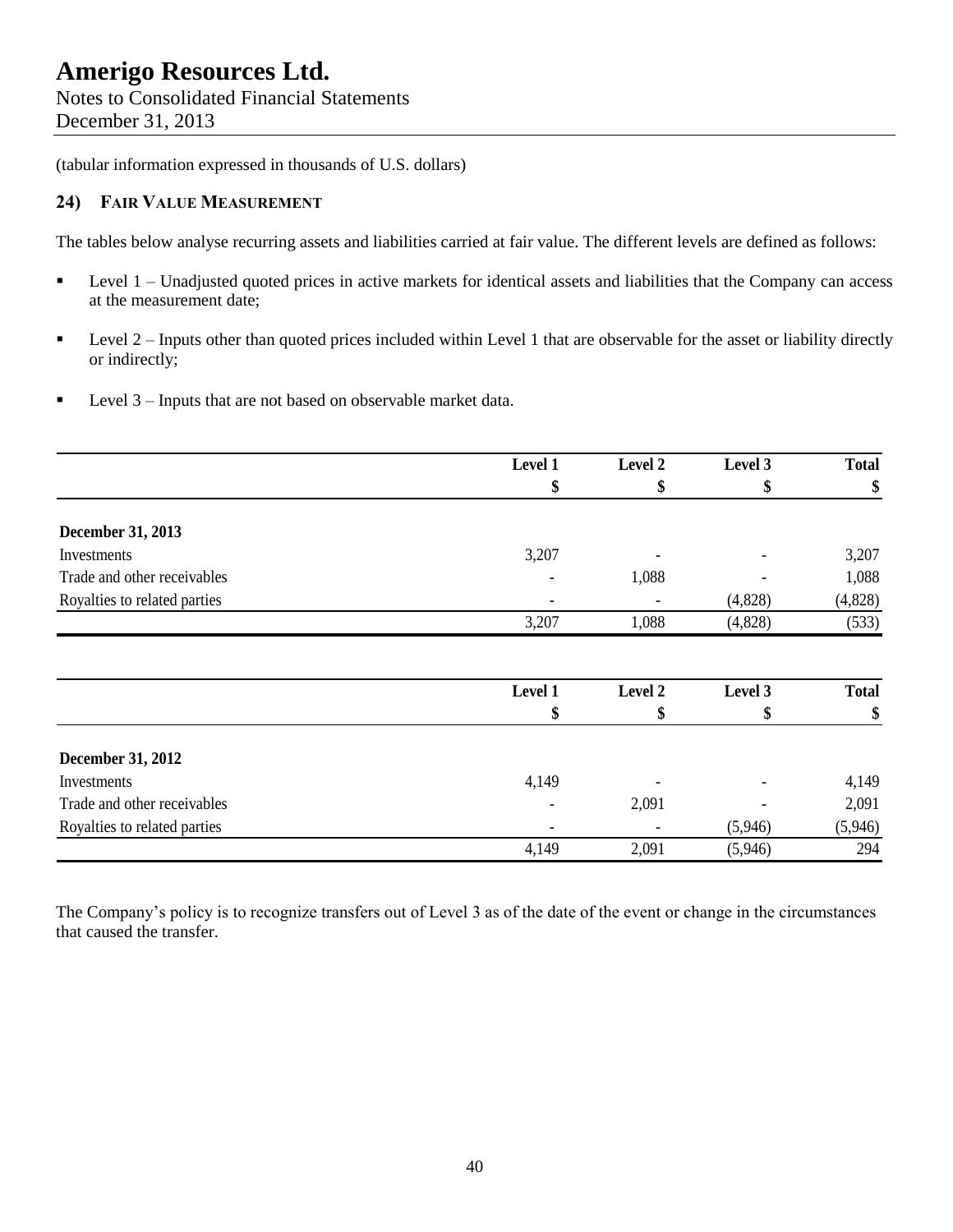Notes to Consolidated Financial Statements December 31, 2013

(tabular information expressed in thousands of U.S. dollars)

The following table reconciles the starting to the ending balances for Level 3 fair value measurements:

|                                   | <b>Royalties to</b><br>related parties |
|-----------------------------------|----------------------------------------|
|                                   |                                        |
| <b>Balance at January 1, 2013</b> | 6,016                                  |
| Paid                              | (777)                                  |
| Credited to earnings              | (411)                                  |
|                                   |                                        |
| Balance at December 31, 2013      | 4,828                                  |

The valuation technique used in the determination of fair values within Level 2 of the hierarchy, and the key unobservable inputs used in the valuation model are the following:

*Valuation approach:* The Group's copper and molybdenum trade receivables are embedded derivatives in circumstances when the value of these receivables changes as underlying commodity market prices vary. The fair values of these receivables are adjusted each reporting period by reference to forward market prices and changes in fair value are recorded as a component of revenue. At December 31, 2013, only molybdenum trade receivables were considered embedded derivatives.

*Key observable inputs:* Average Platt's molybdenum dealer oxide molybdenum price for the month when sales are made.

*Inter-relationship between key unobservable inputs and fair value measurement:* The estimated fair value increases as molybdenum prices increase.

The calculation of the fair value of trade and other receivables is performed by MVC's Finance Manager, on a monthly basis.

The valuation technique used in the determination of fair values within Level 3 of the hierarchy, and the key unobservable inputs used in the valuation model are the following:

*Valuation approach:* The fair value is calculated by applying the discounted cash flow approach. The valuation model considers the present value of the net cash flows expected to be paid as royalties to related parties (Note 16(a)).

*Key unobservable inputs:* Estimated copper equivalent production to 2021, assumed copper and molybdenum prices and discount rate.

*Inter-relationship between key unobservable inputs and fair value measurement:* The estimated fair value increases the lower the discount rate, the higher the estimated production and the higher the copper equivalent for molybdenum production calculated from the relationship of molybdenum to copper prices.

The calculation of the fair value of the royalties to related parties is performed by the Company's Chief Financial Officer, on a quarterly basis.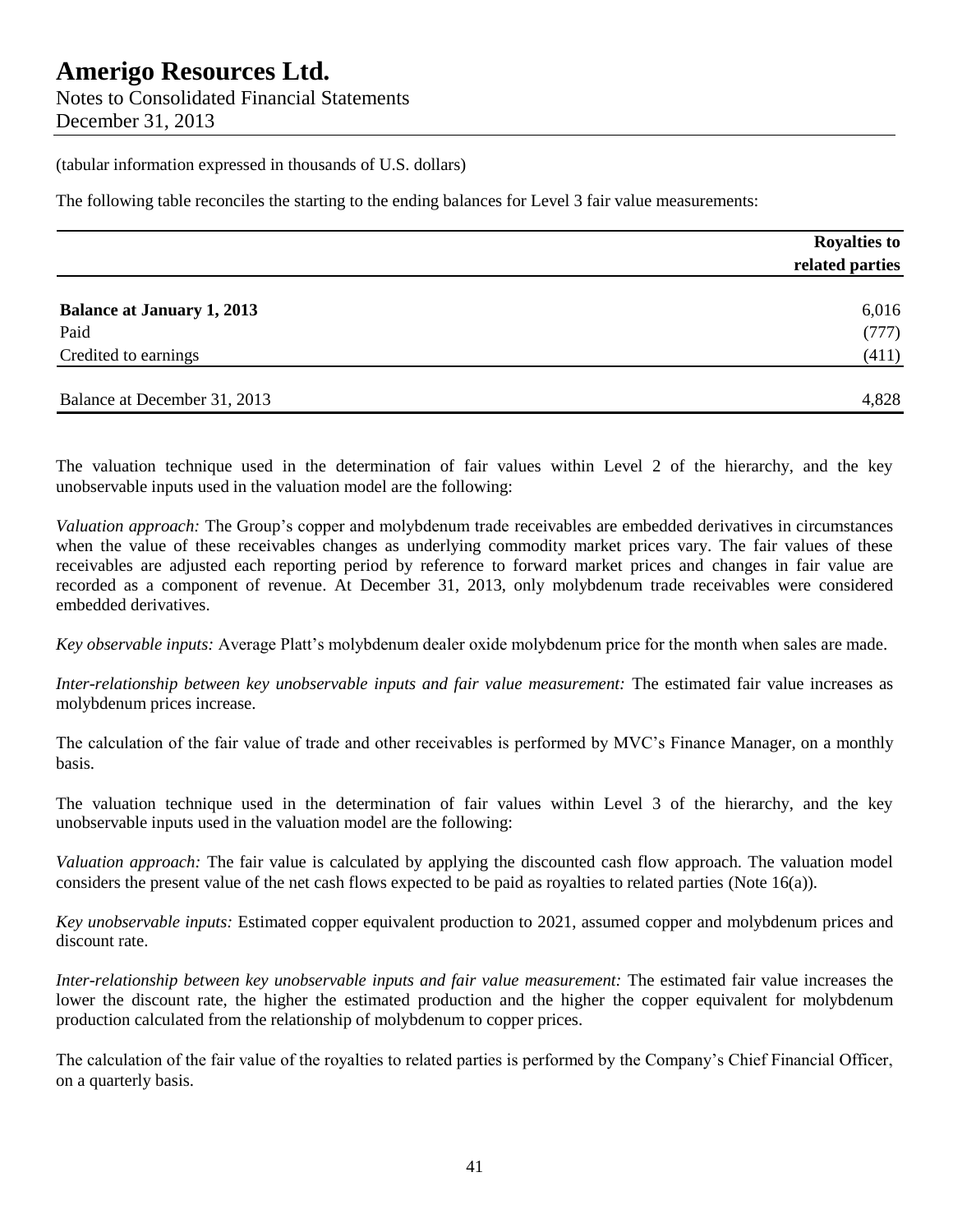## **Amerigo Resources Ltd.** Notes to Consolidated Financial Statements

December 31, 2013

(tabular information expressed in thousands of U.S. dollars)

Key unobservable inputs correspond to:

- Estimated copper equivalent production as provided by MVC's mining plan.
- Assumed copper and molybdenum prices for the calculation of copper equivalent from molybdenum production, as provided by consensus long-term copper and molybdenum price market data.
- Discount rate calculated from the sum of MVC's confirmed U.S. dollar borrowing rate plus a risk premium, determined on a quarterly basis.

### **25) FINANCIAL AND CAPITAL RISK MANAGEMENT**

#### **Financial Risk Management**

The Group's activities expose it to a variety of financial risks, which include foreign exchange risk, interest rate risk, commodity price risk, credit risk and liquidity risk.

#### *Liquidity Risk*

Liquidity risk is the risk that the Group will not be able to meet its financial obligations as they fall due. The Group manages liquidity risk through close controls on cash requirements and regular updates to short-term cash flow projections, by maintaining strong banking relationships in Chile where MVC has historically obtained short-term debt facilities to meet working capital requirements and by raising additional capital for investment or operations as required from time to time.

The Group's liabilities fall due as indicated in the following tables:

|                               |        | Less than 1 | <b>Between 1</b> | <b>Between 2</b>         | Over 5 |
|-------------------------------|--------|-------------|------------------|--------------------------|--------|
| <b>At December 31, 2013</b>   | Total  | vear        | and 2 years      | and 5 years              | years  |
| Trade and other payables      | 20,493 | 20,493      |                  | $\overline{\phantom{0}}$ |        |
| El Teniente royalties payable | 13,142 | 13,142      |                  | $\overline{\phantom{0}}$ |        |
| Royalties to related parties  | 4,879  | 746         | 729              | 2,128                    | 1,276  |
| Severance provisions          | 3,611  |             |                  |                          | 3,611  |
|                               | 42,125 | 34,381      | 729              | 2,128                    | 4,887  |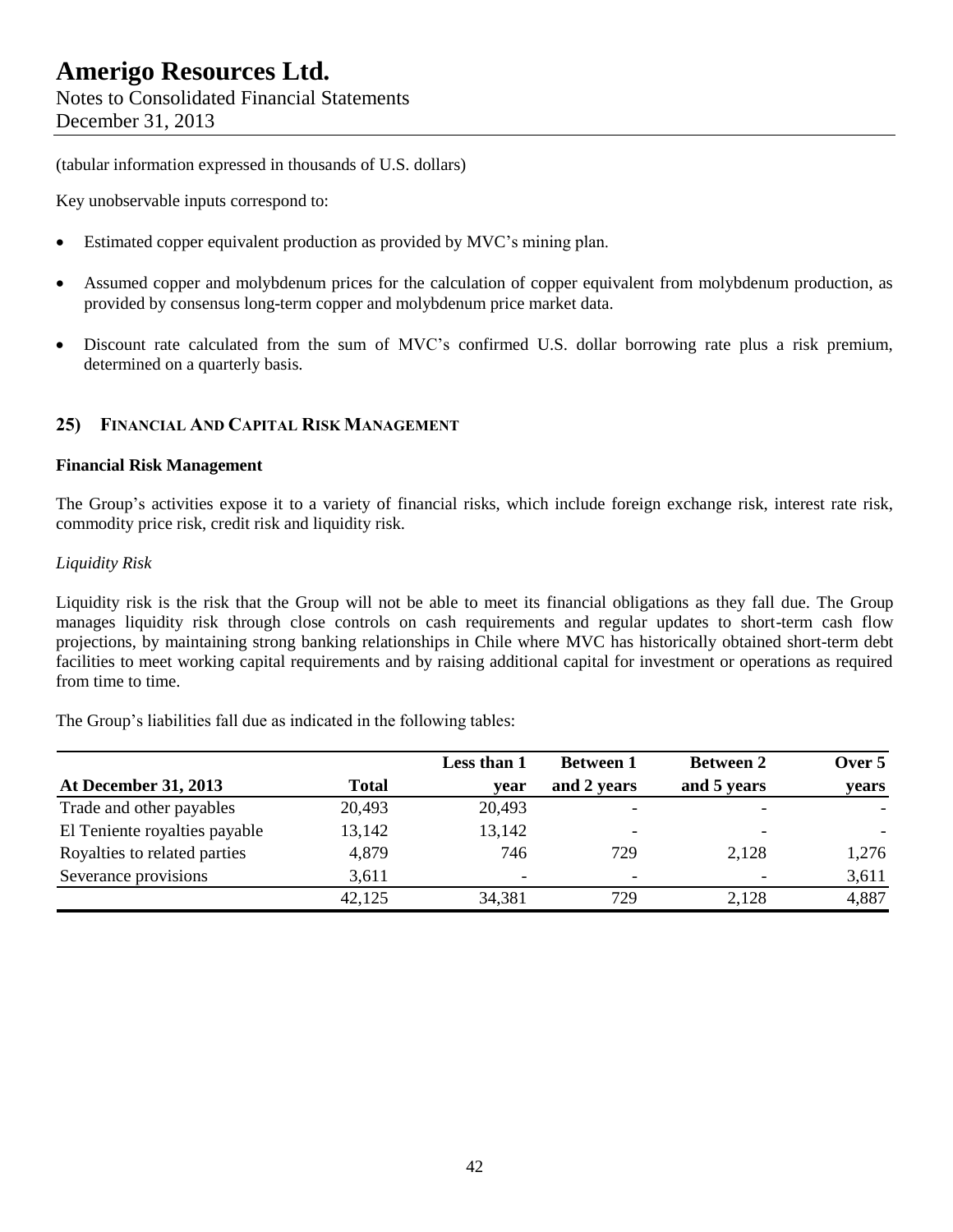Notes to Consolidated Financial Statements December 31, 2013

|                               |              | Less than 1 | <b>Between 1</b> | <b>Between 2</b> | Over 5 |
|-------------------------------|--------------|-------------|------------------|------------------|--------|
| <b>At December 31, 2012</b>   | <b>Total</b> | vear        | and 2 years      | and 5 years      | years  |
| Trade and other payables      | 20,633       | 20,633      |                  |                  |        |
| El Teniente royalties payable | 16,498       | 16,498      |                  |                  |        |
| <b>Borrowings</b>             | 1,483        | 1,483       |                  |                  |        |
| Royalties to related parties  | 6,016        | 790         | 848              | 2,349            | 2,029  |
| Severance provisions          | 4,301        |             |                  |                  | 4,301  |
|                               | 48,931       | 39,404      | 848              | 2,349            | 6,330  |

(tabular information expressed in thousands of U.S. dollars)

## *Foreign Exchange Risk*

The Group faces foreign exchange risk exposures arising from transactions denominated in foreign currencies. The Group's main foreign exchange risks arise with respect to the Canadian dollar and the Chilean Peso. The Company has elected not to actively manage this exposure at this time. Notwithstanding, the Company continuously monitors this exposure to determine if any mitigation strategies become necessary. Based on the balances as at December 31, 2013, a 1% increase (decrease) in the Chilean Peso/U.S. dollar or the Canadian dollar/U.S. dollar exchange rates on that day would have resulted in an increase or decrease of approximately \$61,500 and \$1,000,000 in loss and comprehensive loss, respectively.

### *Interest Rate Risk*

Included in the results of operations of the Company are interest income on U.S. dollar, Canadian dollar and Chilean peso cash and cash equivalents. The Company's interest rate risk mainly arises from the interest rate impact on its cash and cash equivalents. The interest rate risk is minimal. The Group receives interest on cash and cash equivalents based on market interest rates. As at December 31, 2013, with other variables unchanged, a 1% change in Prime rates would have had a marginal impact on net earnings and no effect on other comprehensive income.

### *Commodity Price Risk*

MVC faces commodity price risk arising from changes to the market prices for copper and molybdenum from the time of delivery of concentrates to the time of final price settlement. This risk is mitigated given the quotational periods in place for copper and molybdenum sales in 2013 which were "M-1" and "M+3", respectively.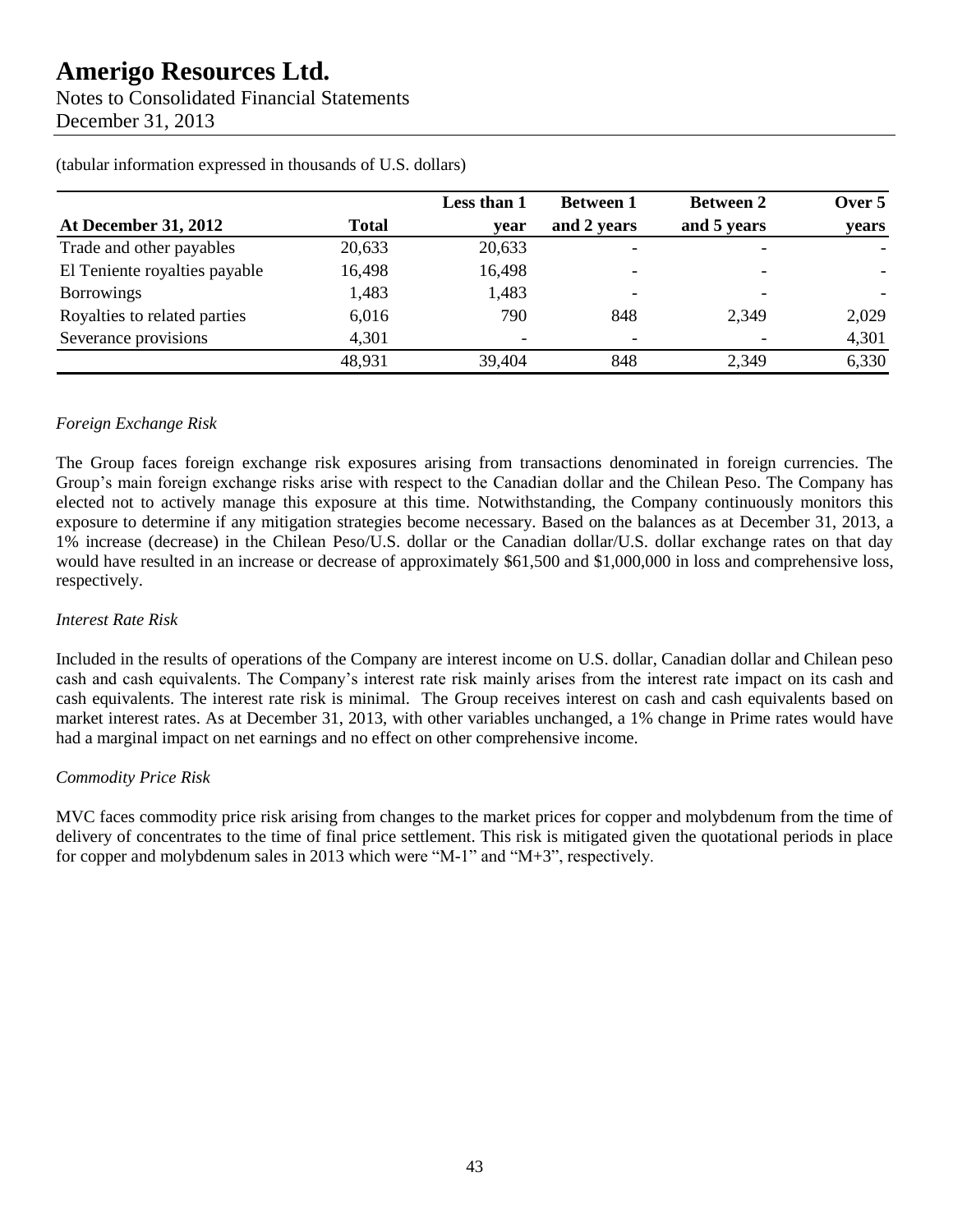Notes to Consolidated Financial Statements December 31, 2013

### (tabular information expressed in thousands of U.S. dollars)

The following represents the effect of financial instruments on after-tax net earnings from a 10% increase to commodity prices:

|            | 2013<br>\$/lb            | 2012<br>\$/lb            | 2013<br>Φ<br>۱D          | 2012<br>\$ |
|------------|--------------------------|--------------------------|--------------------------|------------|
| Copper     | $\overline{\phantom{0}}$ | $\overline{\phantom{0}}$ | $\overline{\phantom{0}}$ | -          |
| Molybdenum | 9.68                     | 11.35                    | 87                       | 167        |

### *Credit Risk*

Financial instruments that potentially subject the Group to credit risk consist of cash and cash equivalents and amounts receivable. The Group has an investment policy which requires that cash and cash equivalents can only be deposited in investments with certain minimum credit ratings. Cash and cash equivalents are maintained with financial institutions in Canada and Chile and are redeemable on demand. The carrying amount of financial assets recorded in the financial statements, net of any allowances for losses, represents the Group's maximum exposure to credit risk. In 2013, MVC sold its copper and molybdenum concentrates to four customers and does not consider it has any significant credit risk exposure on its accounts receivable.

## **Capital Risk Management**

The Company manages as capital its capital stock, other reserves, and retained earnings. The Company's objectives when managing capital are to safeguard its ability to continue as a going concern, to provide an adequate return on investment to its shareholders and to maintain a flexible capital structure which optimizes the cost of capital at acceptable risk. In connection with the line of credit described in Note 14, MVC is required to meet certain bank covenants.

## **26) SUPPLEMENTARY CASH FLOW INFORMATION**

|                                                                      | 2013    | 2012    |
|----------------------------------------------------------------------|---------|---------|
|                                                                      | \$      | \$      |
| Interest and taxes paid<br>(a)                                       |         |         |
| Interest paid                                                        | 193     | 259     |
| Income taxes paid                                                    | 2,408   | 2,931   |
| (b) Other                                                            |         |         |
| Decrease in accounts payable related to the acquisition of plant and | (3,073) | (1,538) |
| equipment                                                            |         |         |
| Cash paid during the year for royalty dividends to related parties   | 731     | 844     |